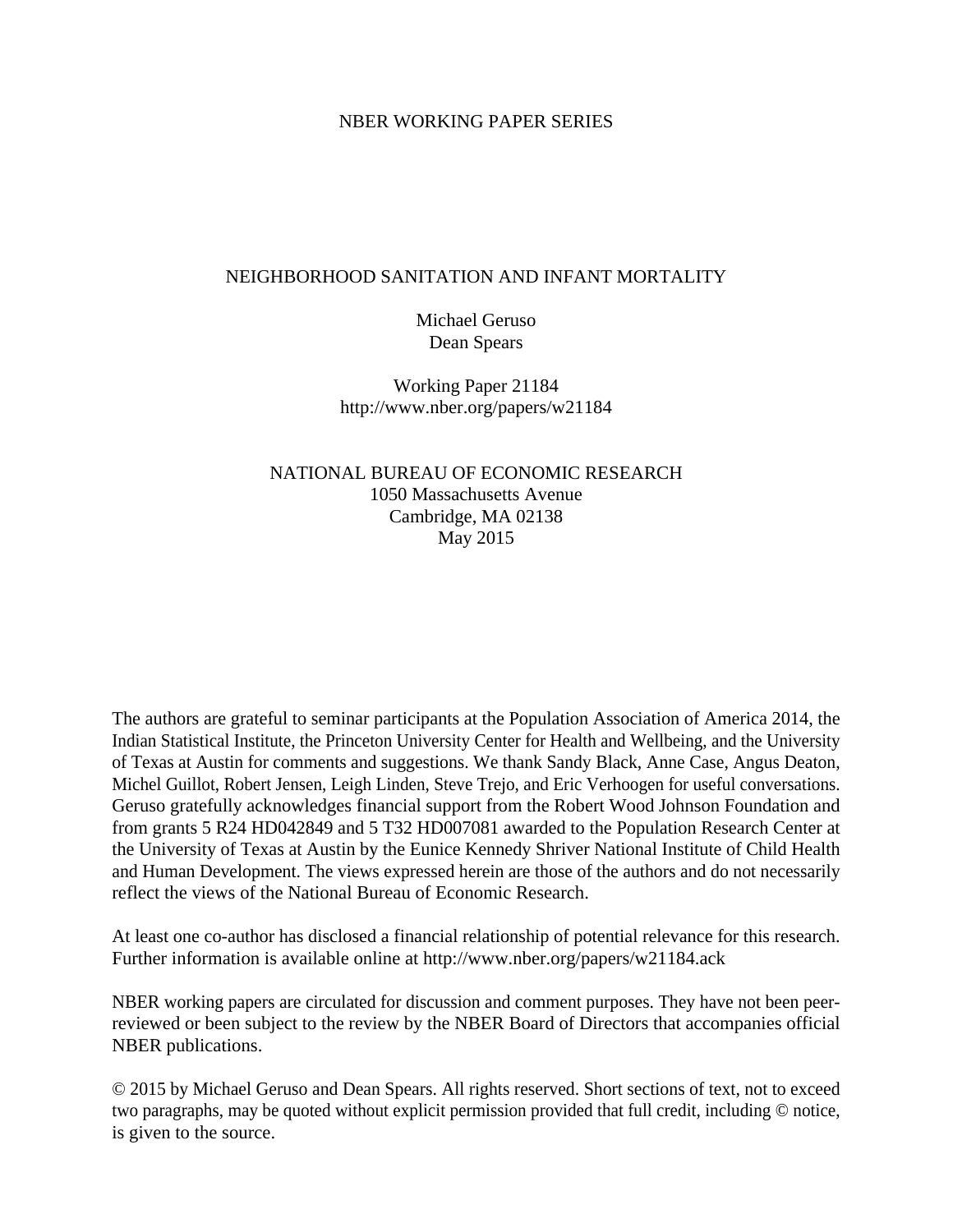Neighborhood Sanitation and Infant Mortality Michael Geruso and Dean Spears NBER Working Paper No. 21184 May 2015 JEL No. H23,H41,I1,I12,I15,O1,O15

### **ABSTRACT**

In the developing world, there has been significant policy interest in recent years in ending open defecation that is, defecation in fields, behind homes, and near roads. This attention is in part motivated by a belief that the private demand for latrines and toilets is below the social optimum. We investigate the infant mortality externalities of poor sanitation by exploiting differences in the demand for latrines between Muslim and Hindu households in India: Indian Muslims, despite being poorer, are 25 percentage points more likely than Indian Hindus to use latrines or toilets. Instrumenting for local sanitation with the religious composition of neighborhoods, we show large infant mortality externalities of neighbors defecating in the open. Estimates of these neighbor effects are similar regardless of the household's own latrine use and own religion. Our findings are informative of the external harm generated by the roughly 1 billion people today who defecate in the open.

Michael Geruso University of Texas at Austin Department of Economics 1 University Station C3100 Austin, TX 78712 and NBER mike.geruso@austin.utexas.edu

Dean Spears r.i.c.e. 472 Old Colchester Road Amston, CT 06231 dean@riceinstitute.org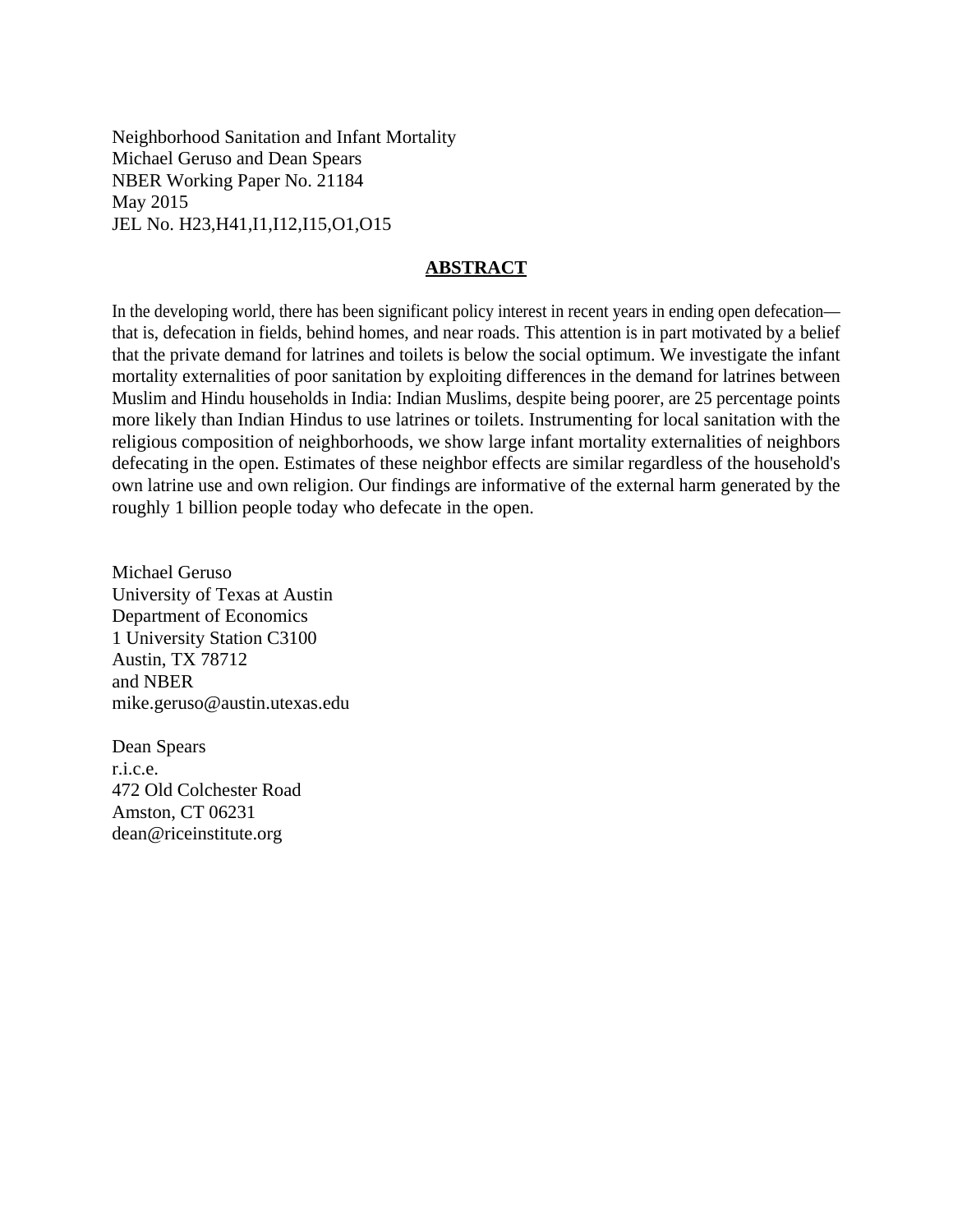# <span id="page-2-3"></span>**1 Introduction**

The past two centuries have produced the fastest declines in human mortality ever experienced. Much of this gain has come from declines in infant deaths. Economic historians examining the epidemiological transition to low infant mortality in developed countries have debated whether it reflects changes in nutrition, medical care, or the disease environment.<sup>1</sup> A leading candidate explanation is improvement in sanitation: the safe confinement of human feces. Understanding the role of sanitation in driving health and mortality is relevant even today, since more than a billion people continue to defecate in the open—for example, in fields, behind bushes, or near roads.

In this paper we examine the infant mortality externalities of open defecation. Ending open defecation has become a target of governments, NGOs, and private foundations. For example, India's central government launched a 100-day construction plan in 2014 during which one toilet or latrine was to be constructed every second. From 2007 to 2014, the World Bank Group committed an average of over \$3 billion per year to water and sanitation. And since 2005, the Gates Foundation has invested hundred of millions of dollars to improve sanitation in developing countries, including efforts to "reinvent the toilet." The economic justification for such investments relies on an implicit assumption that the private demand for toilets and latrines is below the social optimum, possibly because of inaccurate beliefs about the health benefits of latrine use, or because latrine use has an important public goods component. The public goods aspect of sanitation is indeed plausible. The epidemiological evidence suggests a clear pathway by which exposure to fecal pathogens introduced by neighbors could lead to acute net malnutrition and ultimately death.<sup>2</sup>

There are several reasons why, despite significant interest in and spending on this issue, the externalities of open defecation are not yet well understood. For one, OLS estimates are likely to be biased because neighborhoods with worse sanitation practices are likely to be worse in other unobservable dimensions as well. Efforts to estimate effects of latrine use on health outcomes via field experiments have been complicated by the fact that in many places there exist deeply rooted preferences against using latrines and toilets, even those freely provided.<sup>[3](#page-2-2)</sup> Indeed, the difficulty in generating a first stage effect on latrine use, combined with the large number of clusters required

<span id="page-2-0"></span><sup>&</sup>lt;sup>1</sup>See [Cutler and Miller](#page-28-0) [\(2005\)](#page-28-0) for an overview.

<span id="page-2-2"></span><span id="page-2-1"></span><sup>2</sup>We discuss the epidemiological evidence in detail in Section [3.](#page-8-0)

 $3$ The difficulty in generating a large first stage effect has been demonstrated by three recent field experiments in rural India, each intending to estimate the effect of open defecation on child height [\(Hammer and Spears,](#page-28-1) [2013;](#page-28-1) [Clasen et al.,](#page-27-0) [2015;](#page-27-0) [Gertler et al.,](#page-28-2) [2015\)](#page-28-2). See also [Guiteras, Levinsohn and Mobarak](#page-28-3) [\(2015\)](#page-28-3) on limits to traditional latrine promotion programs.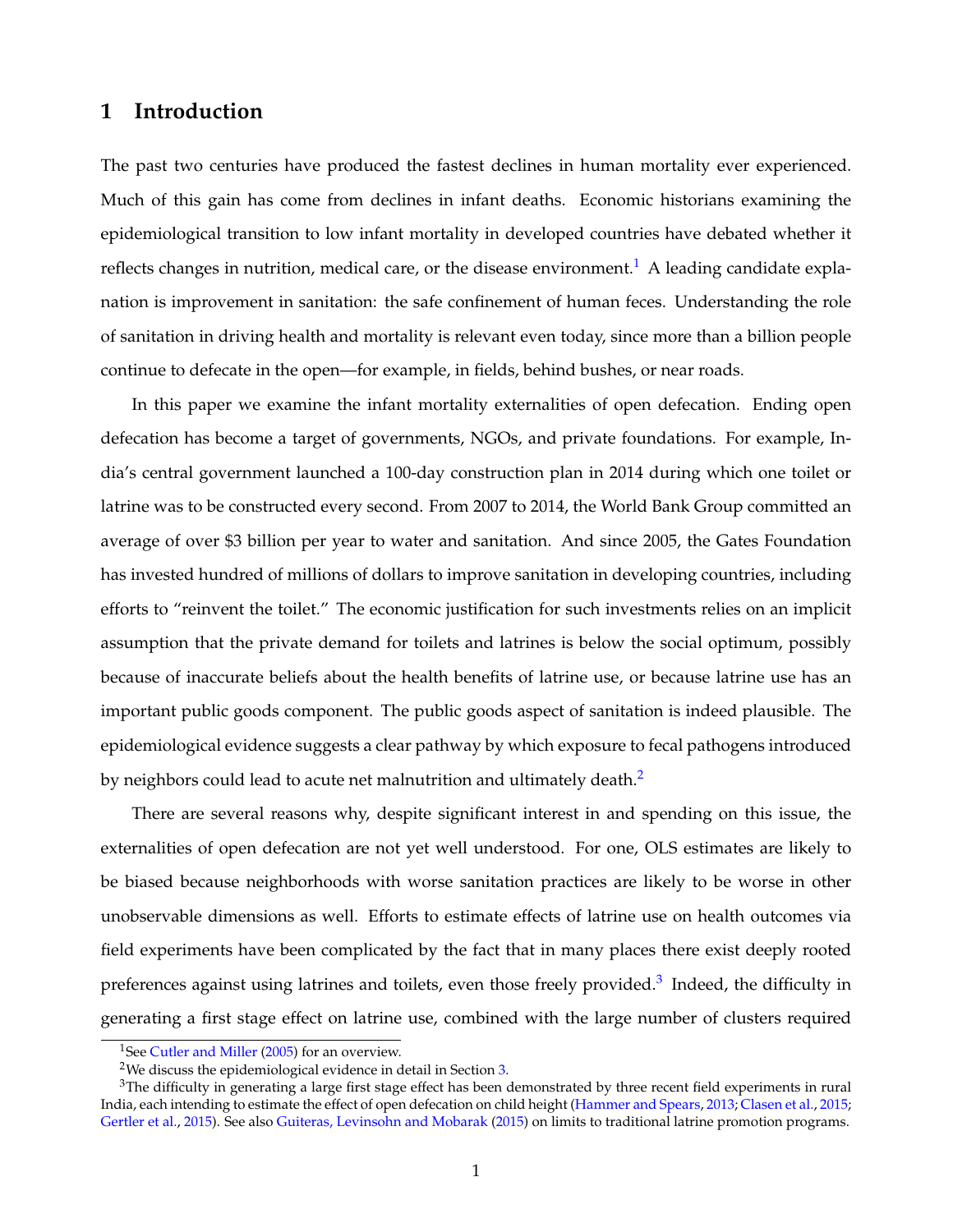to measure mortality externalities, may explain the lack of any experimental evidence on mortality effects to date.<sup>4</sup>

In this paper, we provide the first econometric evidence on the infant mortality externalities of poor sanitation by exploiting a systematic difference in the demand for latrine use between Hindus and Muslims in India. More than half of India's population of 1.2 billion do not use toilets or latrines, either of which can serve to safely dispose of waste. Despite relative economic advantage, India's majority Hindu population is 25 percentage points more likely to defecate in the open than the minority Muslim population. This revealed preference for open defecation among Hindus has been noted for at least a century and is widely recognized among current residents of rural India. This pattern of behavior implies that the fraction of a household's neighbors who are Muslim is strongly correlated with the local sanitation environment to which the household is exposed. For example, in nationally representative data, Hindus residing in primary sampling units that are 10% Muslim are exposed to a local open defecation rate of 63%, while Hindus residing in primary sampling units that are 90% Muslim are exposed to a local open defecation rate of 46%.

This variation in local sanitation is, as we show, not positively correlated with measures of health inputs or economic well-being across the localities differentially settled by the groups. Instead, with the exception of sanitation, neighborhoods in which the minority Muslim populations are concentrated have observable characteristics that would imply worse infant health outcomes. This is consistent with the well-known disadvantage of the Muslims in India. $<sup>5</sup>$ </sup>

We exploit the pattern of latrine demand differences between Hindu and Muslims, instrumenting for local sanitation with the religious composition of a neighborhood. We motivate the plausibility of our research design by first showing that accounting for this latrine demand difference solves a longstanding puzzle in the development and health literature: In India, Muslim children are substantially more likely than Hindu children to survive to their first birthday, even though Muslims have lower wealth, consumption, and educational attainment, and face worse access to state services compared to the majority Hindus. This phenomenon, which has existed since at least the 1960s and which has been documented by [Shariff](#page-30-0) [\(1995\)](#page-30-0), [Bhat and Zavier](#page-27-1) [\(2005\)](#page-27-1), [Bhalotra and Soest](#page-27-2) [\(2008\)](#page-27-2), and [Bhalotra,](#page-27-3)

<span id="page-3-0"></span><sup>&</sup>lt;sup>4</sup>The number of neighborhood clusters required to detect even economically large mortality effects via a field exper[iment is large both because of the plausible effect size relative to the variance in mortality and because measuring local](#page-27-3) [externalities necessarily implies randomization at the level of the locality, not the individual. We discuss the issue in](#page-27-3) [Appendix](#page-27-3) [A.1.](#page-42-0)

<span id="page-3-1"></span><sup>&</sup>lt;sup>5</sup>For example, [Sachar et al.](#page-29-0) [\(2006\)](#page-29-0) and [Deolalikar](#page-28-4) [\(2008\)](#page-28-4).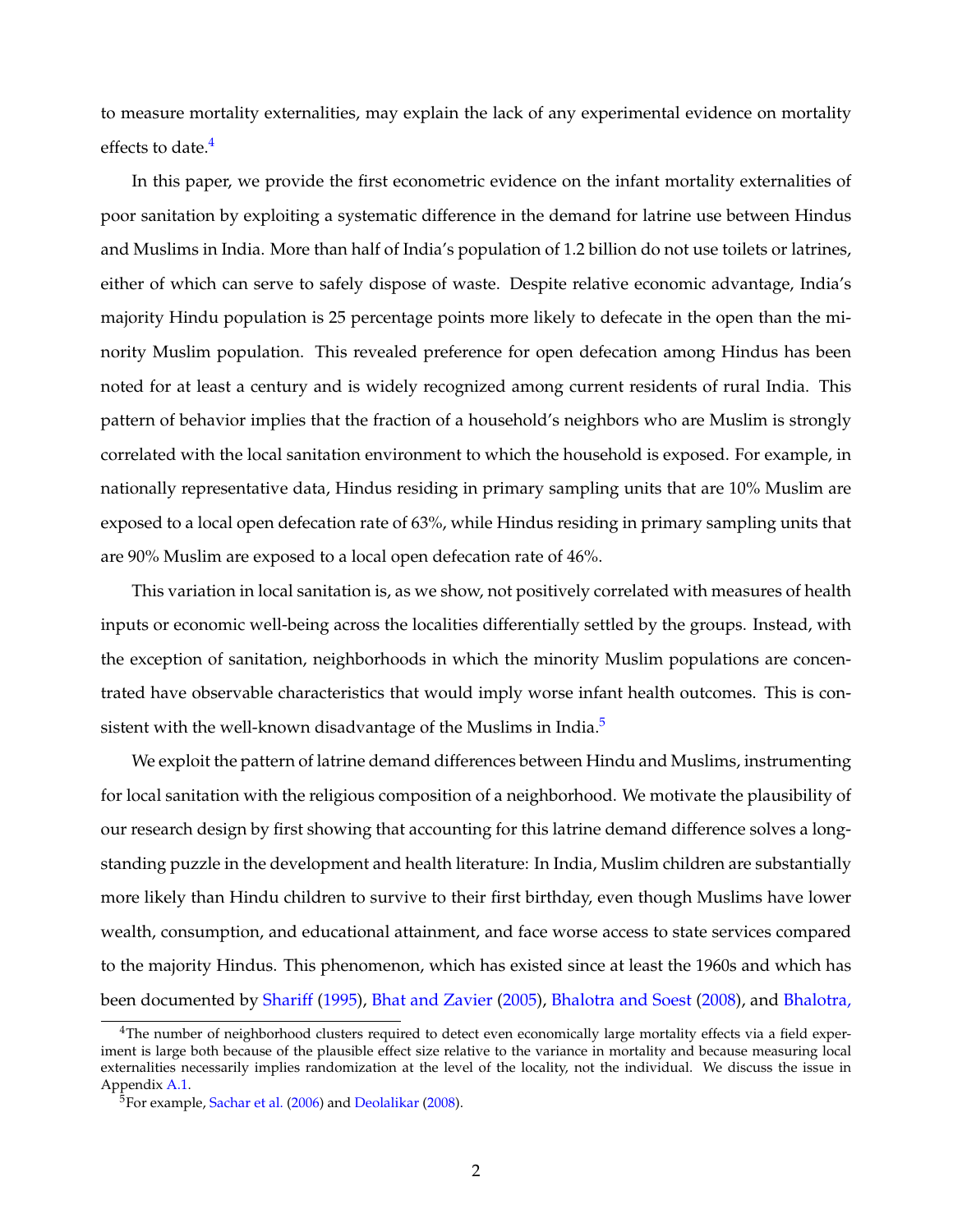[Valente and van Soest](#page-27-3) [\(2010\)](#page-27-3), is hard to reconcile with the well-developed literature on the importance of parental income and education in predicting child health and mortality.<sup>6</sup> Nonetheless, by age one, mortality among Muslims is 17% lower than among Hindus, with an additional 1.1 infants per 100 surviving. [Bhalotra, Valente and van Soest](#page-27-3) [\(2010\)](#page-27-3) named this robust and persistent pattern a puzzle of Muslim mortality advantage.<sup>[7](#page-4-1)</sup> We show that this large difference can be entirely accounted for by latrine use: Own religious identity is correlated with own child survival because it is correlated with the religious identity of neighbors, and the religious identity of neighbors is correlated with child survival only because it predicts the local sanitation environment. In short, the Muslim mortality advantage is actually an advantage accruing to the neighbors of Muslims.

In OLS regressions, we find that a 10 percentage point reduction in the fraction of neighbors defecating in the open is associated with a decline in infant mortality of 2.7 to 2.9 infants out of 1000. IV regressions that isolate only the variation in local open defecation arising from the religious composition of one's neighbors—controlling for own religion and own sanitary practice—generate even larger point estimates of 6.5 infants per 1,000, or about 9% of the population mean IMR. These results are robust to a variety of alternative hypotheses, including differential son preference by Hindus and Muslims, sex  $\times$  birth order explanations, and differential sorting of Muslims to urban areas. We also demonstrate that our findings are not driven by other behaviors of Muslim neighbors with the potential for externalities, such as hand washing.

These effects are large. In the context of our data, the difference between a locality where all residents defecate in the open and a locality where no one does so is associated with about the same infant mortality reduction as the difference between the bottom and top quintiles of (own) wealth. Our estimates are also large relative to the prior literature identifying the impacts on infant and child mortality of intensive neonatal medical interventions [\(Almond, Chay and Lee,](#page-27-4) [2005\)](#page-27-4), hospital integration [\(Almond, Chay and Greenstone,](#page-27-5) [2006\)](#page-27-5), privatizing water services [\(Galiani, Gertler and](#page-28-5) [Schargrodsky,](#page-28-5) [2005\)](#page-28-6), and airborne pollutants [\(Currie and Neidell,](#page-28-6) 2005).<sup>8</sup>

<span id="page-4-1"></span><span id="page-4-0"></span> $6$ For overviews of the literature and applications in the US, see [Cutler and Lleras-Muney](#page-28-7) [\(2010\)](#page-28-7) and [Geruso](#page-28-8) [\(2012\)](#page-28-8).

[<sup>7</sup>Bhalotra, Valente and van Soest](#page-27-3) [\(2010\)](#page-27-3) carefully demonstrated that individual and household characteristics, development expenditure, and village-level health services and health infrastructure could not account for the Muslim mortality advantage.

<span id="page-4-2"></span> $8$ Estimates in the literature include: a reduction of 6 to 13 deaths per thousand among blacks over months 1-12 of the integration of a hospital in Mississippi [\(Almond, Chay and Greenstone,](#page-27-5) [2006\)](#page-27-5); a reduction of 10.7 deaths per thousand over months 0-12 of crossing the very low birth weight threshold in US (1.5 kg), thus triggering extra medical care [\(Almond,](#page-27-4) [Chay and Lee,](#page-27-4) [2005\)](#page-27-4); a reduction of 5.4 deaths per thousand over months 0-4 due to privatizing water in Argentina [\(Galiani,](#page-28-5) [Gertler and Schargrodsky,](#page-28-5) [2005\)](#page-28-5); and an effect of 2.4 deaths per thousand over months 0-12 of 1 ppm of CO pollution in California [\(Currie and Neidell,](#page-28-6) [2005\)](#page-28-6).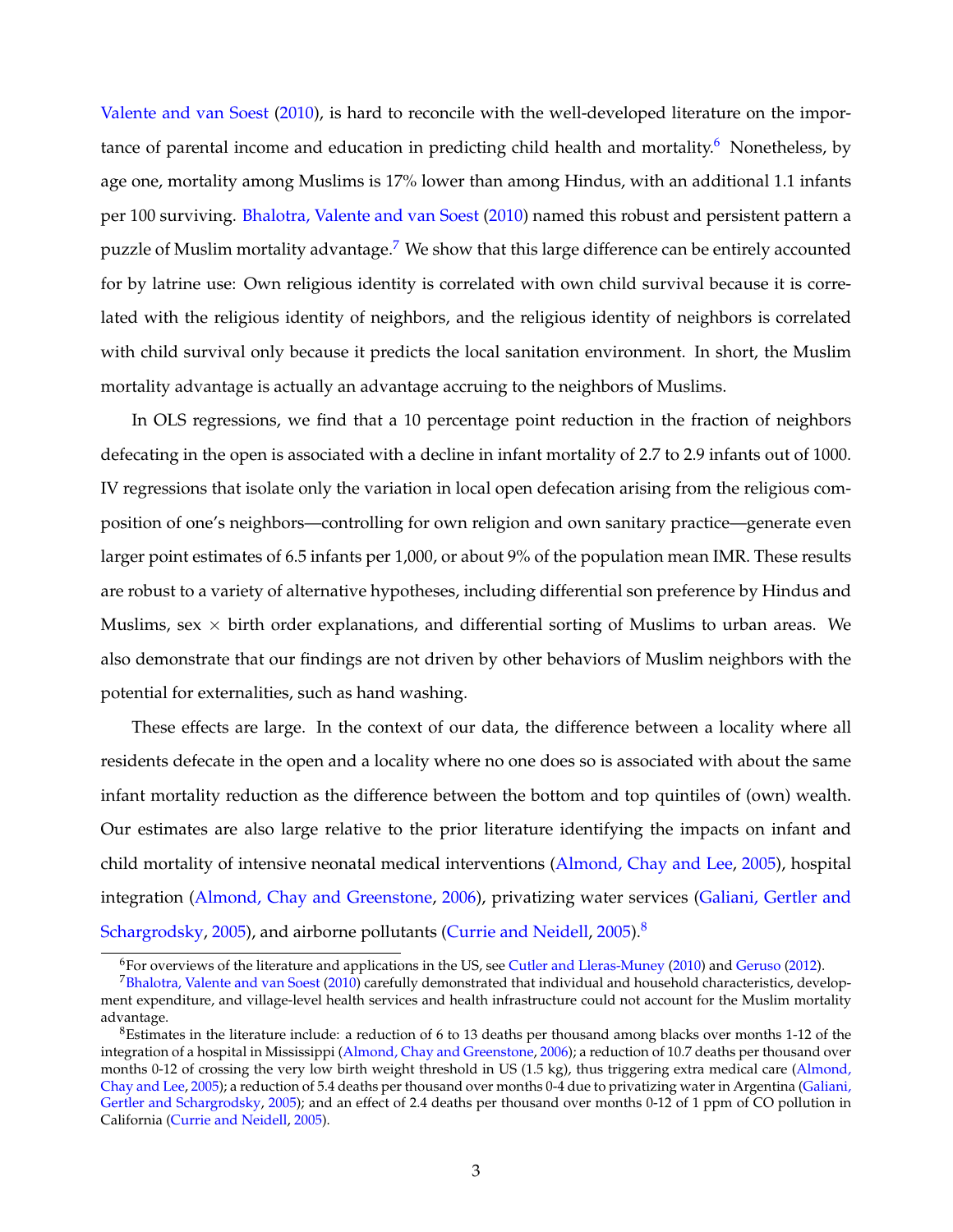Nonetheless, the idea that open defecation could explain such an important fraction of infant mortality in the modern Indian context is consistent with the evidence on the role of clean water and sanitation in explaining large shares of declining infant mortality in the history of the US [\(Cutler and](#page-28-0) [Miller,](#page-28-0) [2005;](#page-28-0) [Watson,](#page-30-1) [2006\)](#page-30-1). The estimates are also consistent with the most credible data on cause of death for early-life mortality in India, which shows that 22% of non-neonatal child deaths (deaths from 1-59 months) in India are due to diarrhea, which is one symptom of the intestinal diseases transmitted via open defecation.<sup>9</sup> Indeed, we confirm in a mechanism check that low weight among infants, which reflects recent bouts of diarrhea, responds to our identifying variation in the same pattern as mortality.

In this type of disease environment, exclusive breastfeeding has the potential to significantly impact health and human capital, with greater relative gains where sanitation is worse. This is because breastfeeding creates a natural barrier against germs, even if the nursing mother ingests those germs. We investigate the interaction of breastfeeding and local sanitation, under the hypothesis that infants who consume water and non-breastmilk food are more likely to ingest fecal pathogens introduced by neighbors than those who exclusively breastfeed. Our analysis confirms that the efficacy of breastfeeding is increasing in the fraction of one's neighbors who defecate in the open (and for that reason, decreasing in the fraction of one's neighbors who are Muslim).

Because it may be at odds with many readers' intuition that a relatively richer group with higher educational attainment would systematically choose open defecation, we supplement the aggregate national statistics on latrine use with an original survey collected by one of this study's authors in rural northern India in 2013 and 2014 to elicit richer data on stated and revealed preferences toward latrine ownership and use. The survey corroborates the observed demand patterns in national data. We shows that Hindus, but not Muslims, are likely to report that using a toilet or latrine near their home is impure and that defecating away from the home in the open is part of a healthy lifestyle. Even conditional on ownership of a working latrine, we show that Hindus are less likely to *use* it. The notion that demand for latrine ownership and use is not merely a matter of affordability also accords with recent qualitative work in India [\(Coffey et al.,](#page-27-6) [2014](#page-27-6)*a*) and experimental interventions in Bangladesh [\(Guiteras et al.,](#page-28-9) [2014\)](#page-28-9) that have documented significant resistance to the adoption of effective, low-cost improvements to water quality and sanitation.

<span id="page-5-0"></span><sup>&</sup>lt;sup>9</sup>See [Million Death Study Collaborators](#page-29-1) [\(2010\)](#page-29-1).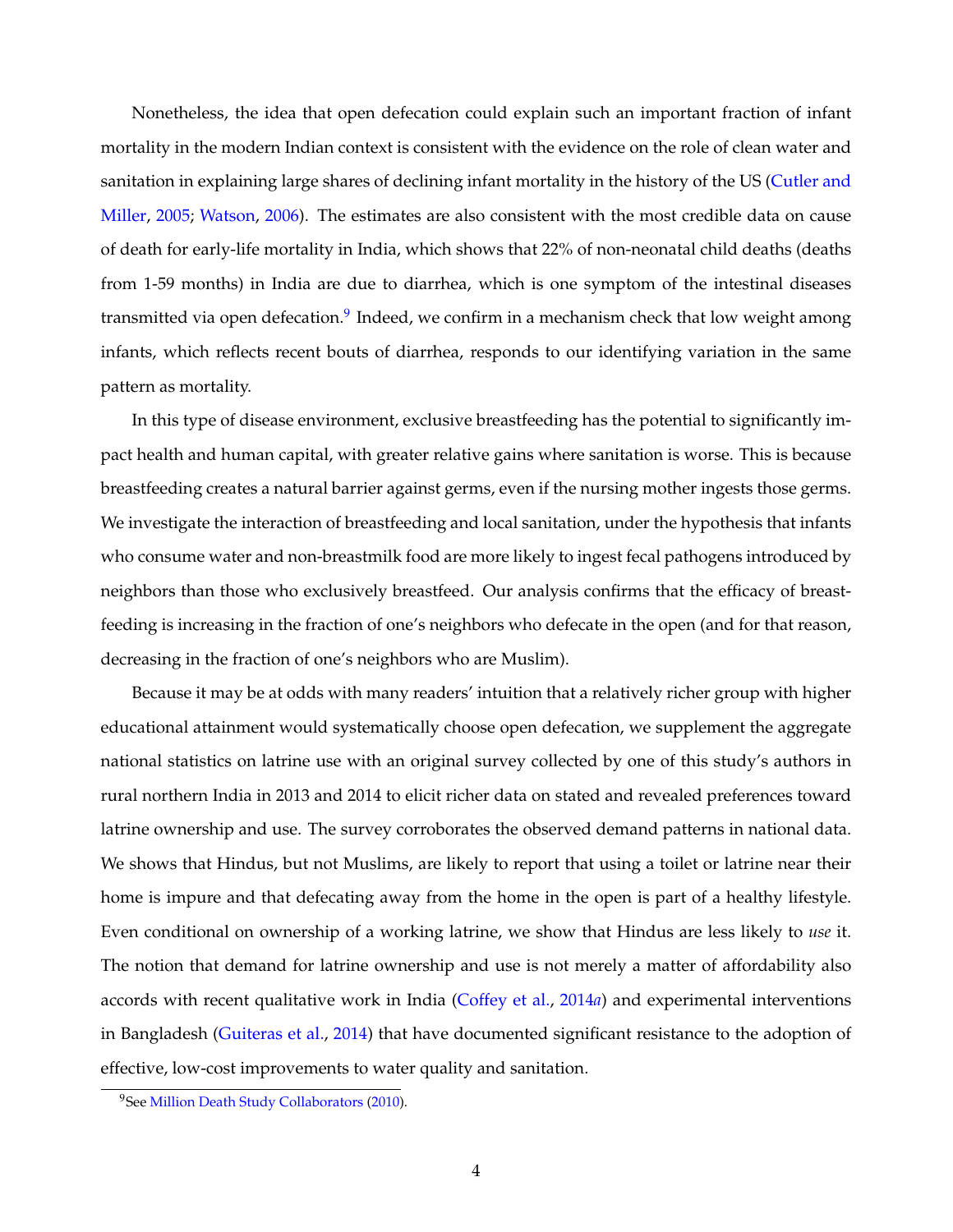Besides informing current policy, our results contribute to the broader literature on water, sanitation, and disease environment, which have been found to be important determinants of health and human capital outcomes in the history of development in the US [\(Cutler and Miller,](#page-28-0) [2005,](#page-28-0) [Watson,](#page-30-1) [2006,](#page-30-1) [Bleakley,](#page-27-7) [2007,](#page-27-7) and [Alsan and Goldin,](#page-27-8) [2015\)](#page-27-8) and around the world (e.g. [Spears,](#page-30-2) [2012](#page-30-2) and [Al](#page-27-9)[san,](#page-27-9) [2015\)](#page-27-9).<sup>10</sup> Our study is unique in examining the external effects of open defecation on mortality. Establishing whether open defecation harm is primarily external is an important starting point for understanding behavior that is socially suboptimal and for justifying any policy intervention on the grounds of efficiency.

The remainder of the paper is organized as follows: We begin in Section [2](#page-6-1) by describing the context of open defecation in India and by documenting the large difference in demand for latrine use between Hindus and Muslims. In Section [3](#page-8-0) we provide more detail on the plausible channel linking open defecation to infant deaths. Section [4](#page-10-0) describes the main dataset and research design. In Section [5,](#page-15-0) we resolve the Muslim mortality puzzle and motivate our IV analysis. Section [6](#page-18-0) reports the IV results and several tests of the channel we describe. Section [7](#page-26-0) concludes.

# <span id="page-6-1"></span>**2 Hindu-Muslim Differences in Demand for Latrine Use**

*Far from his dwelling let him remove urine and excreta*

–The Laws of Manu (a Hindu sacred text), Chapter 4 verse 151

We begin by presenting summary statistics documenting the pattern of behavior central to our research design. More than half of the Indian population, over 600 million people, defecate in the open, without the use of a latrine or toilet. The prevalence of open defecation (hereafter OD) is particularly high among India's Hindu majority. Data from the most recent wave of the National Family Health Survey (NFHS) of India show that as of 2005, 68% of Hindu households defecate in

<span id="page-6-0"></span> $10$ Cutler and Miller [\(2005\)](#page-28-0) examined the introduction of clean water technologies into US cities, estimating large effects on infant and child mortality. [Watson](#page-30-1) [\(2006\)](#page-30-1) studied federal interventions to improve water and sanitation on US Indian reservations, finding effects on local infant mortality and spillovers to neighboring localities. [Bleakley](#page-27-7) [\(2007\)](#page-27-7) studied the eradication of hookworm in school-aged children in the US South at the turn of the twentieth century, documenting impacts on school enrollment and attendance and on later-life income. [Alsan and Goldin](#page-27-8) [\(2015\)](#page-27-8), in a study subsequent to ours, document that sewer and water improvements in Massachusetts beginning in the late 19th century accounted for a large share of the overall decline in infant mortality in the following decades. [Alsan](#page-27-9) [\(2015\)](#page-27-9) finds an important indirect role of the disease environment in Africa on precolonial institutions and subsequent growth. [Spears](#page-30-2) [\(2012\)](#page-30-2) evaluated a large sanitation project that constructed pit latrines in rural areas of India, finding improvements in child height and mortality, though the study could not distinguish between the impacts of own behavior and that of nearby neighbors.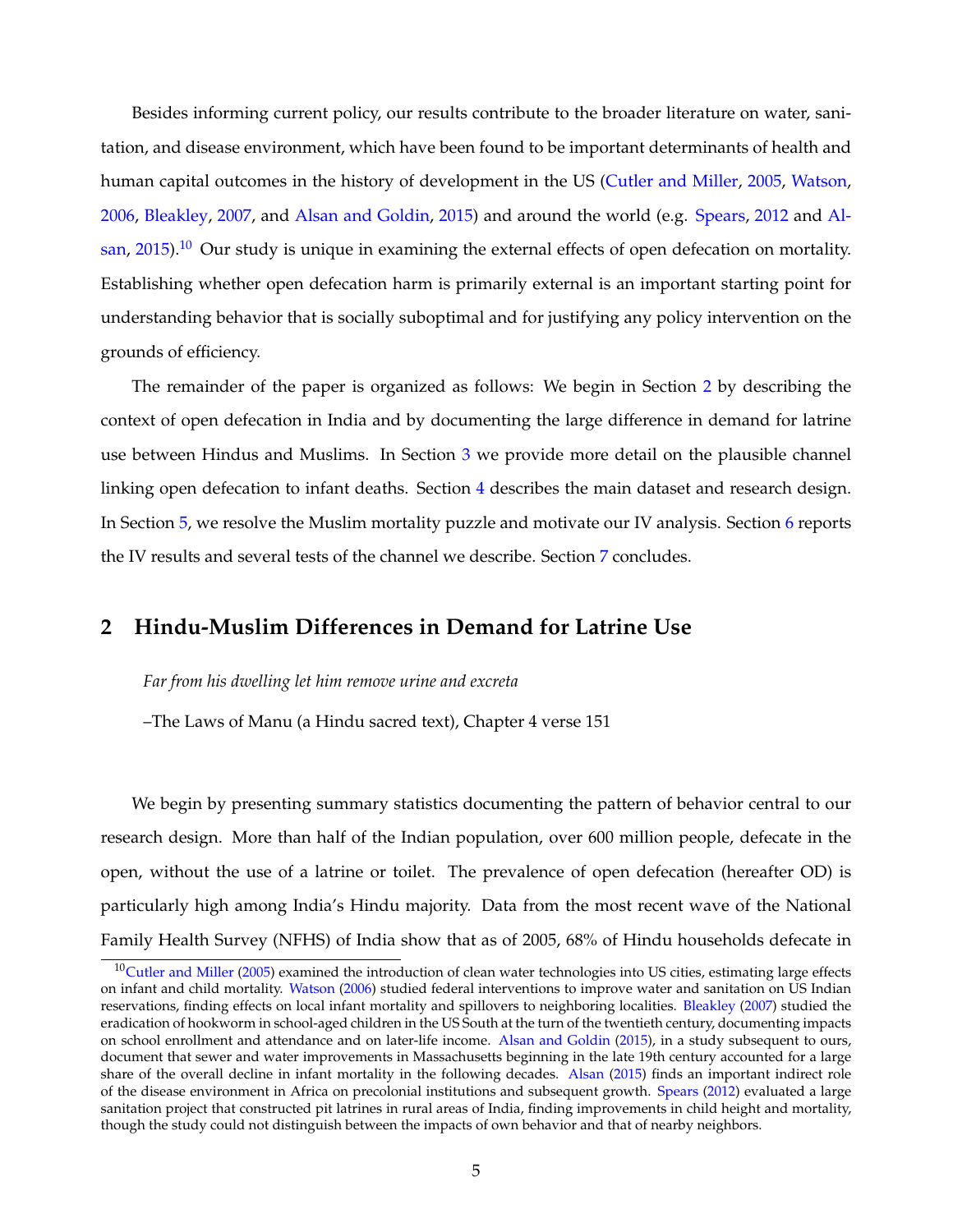the open—e.g., in fields, near streets, or behind bushes. In comparison, only 43% of the relatively poorer Muslim households do so[.11](#page-7-0)

To investigate these patterns in more detail, we turn briefly to the Sanitation Quality, Use, Access, & Trends survey, which was collected by one of this study's authors in rural northern India in 2013 and 2014. Unlike our main analysis dataset, the NFHS, this survey was specifically designed to elicit preferences over latrine use. We use it here to provide a clearer context and understanding of the stark demand differences we exploit below. The survey is described in more detail in [Coffey et al.](#page-28-10)  $(2014b).$  $(2014b).$ <sup>12</sup>

Table [1](#page-35-0) summarizes responses at the individual and household levels, with Hindu means in column 1 and Muslim means in column 2. Consistent with other data sources, the first row of the table shows that Hindus are significantly more likely than Muslims to practice OD—that is, they are less likely to use a latrine or toilet. This difference in revealed preferences is deeply embedded: The second row shows that a substantial minority of Hindus who reside in a household with a working latrine nonetheless choose to defecate in the open. 25% of Hindus who own functional latrines choose not to use them, compared to 10% of Muslims. These findings are consistent with accounts from Indian commentators (e.g. [Ramaswami,](#page-29-2) [2005\)](#page-29-2) and evaluations by researchers (e.g. [Barnard et al.,](#page-27-10) [2013\)](#page-27-10) that toilets constructed or paid for by the government often remain unused or repurposed by Hindus.

The roots of these behavioral differences are difficult to trace and are beyond the scope of this paper. Sanitation practices may have evolved differently across Muslim and Hindu communities for purely secular reasons, and could have been privately or socially optimal given the context under which they arose [\(Mobarak, Levinsohn and Guiteras,](#page-29-3) [2014\)](#page-29-3). Even specific religious instruction with respect to sanitation and hygiene that we observe today may have been established long agocodifying then-existing norms, rather than establishing those norms. Regardless of the historical path, we show here that religion is a highly predictive marker for group differences.

While we take no position on whether religion causes OD *per se*, it is common for Indians to discuss waste disposal choices with reference to religious purity. Row 4 of Table [1](#page-35-0) shows that a

<span id="page-7-1"></span><span id="page-7-0"></span><sup>&</sup>lt;sup>11</sup>We describe our main analysis dataset, the NFHS, in more detail below.

<sup>&</sup>lt;sup>12</sup>See the [Sanitation Quality, Use, Access, & Trends \(SQUAT\) Survey.](http://squatreport.in) The SQUAT survey was designed to be representative of rural open defecation practices in five states of north India: Bihar, Haryana, Madhya Pradesh, Rajasthan, and Uttar Pradesh. These states are home to 40% of the population of India, and to 45% of households in India without a toilet or latrine. Surveyors interviewed 3,235 adults about their defecation practices and views on latrines and latrine use, and collected individual level latrine use data for 22,787 household members.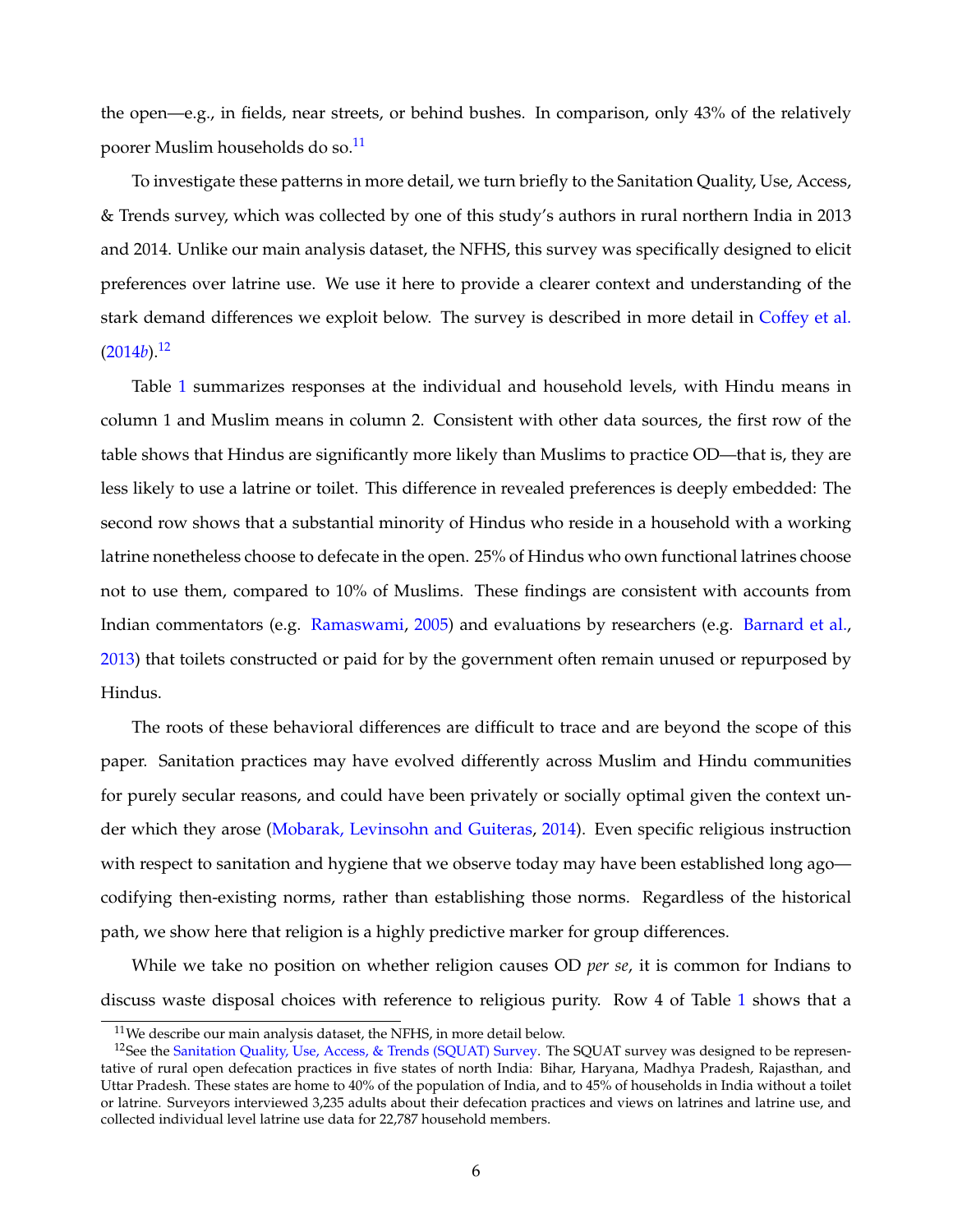substantial fraction of both Hindu and Muslim respondents self-report that a religious leader has told them explicitly where to defecate. The last two rows of Table [1](#page-35-0) show that Hindus are more likely than Muslims to respond that OD away from the home is pure, while using a latrine near the home is not pure. All Hindu-Muslim differences in the table are statistically significant at the 5% level.

The possibility that open defecation would ever be chosen if a working toilet or latrine were available may be surprising to many readers, but these patterns, and indeed the Hindu-Muslim behavior difference itself, are well known to many residents of rural India [\(Coffey et al.,](#page-27-6) [2014](#page-27-6)*a*).<sup>13</sup> Moreover, this behavior has long been recognized and documented publicly: Cultural scholars attribute the modern persistence of OD among Hindus in India to the persistence of the Hindu caste system, with its ritual avoidance of excreta [\(Ramaswami,](#page-29-2) [2005;](#page-29-2) [Bathran,](#page-27-11) [2011\)](#page-27-11). Recently, Hindu politicians across the political spectrum have publicly recognized this pattern.<sup>[14](#page-8-2)</sup> And nearly a century ago, Gandhi campaigned to change Indian behavior with respect to excreta disposal, famously declaring, "Sanitation is more important than independence."

In short, the prominence of OD among Hindus is not merely a matter of the affordability of latrines and toilets. Instead, Hindus report and reveal clear preferences against using latrines. Indeed, we show below in nationally representative data that the Hindu-Muslim demand difference holds at all levels of wealth. This demand difference is key in our identification of the mortality externalities of latrine use.

# <span id="page-8-0"></span>**3 Sanitation and Health**

Here we briefly outline the mechanism linking infant mortality to externalities associated with open defecation (OD), drawing on the economic and epidemiological literature. Bacteria and parasites, such as worms, live in feces. Fecal matter in the local environment gets onto feet and hands and into mouths directly. It can also contaminate food and water. These pathogenic processes have been

<span id="page-8-1"></span><sup>13</sup>This is documented in qualitative study in rural north India by [Coffey et al.](#page-27-6) [\(2014](#page-27-6)*a*). The study describes how a Hindu man in Haryana reported to interviewers: "[By defecating in the open] one can stretch the body, one can go out for a walk. You can also prevent yourself from getting diseases. If a latrine is in the house, bad smells will come, germs will grow. Latrines in the house are like...hell. The environment becomes completely polluted." In contrast, a Muslim woman from Uttar Pradesh reported: "Even if Hindus have made a latrine, still they go out to defecate in the open. Now for our people [Muslims], it's not a problem [to use a latrine]. If we have a latrine in the house, we will use it."

<span id="page-8-2"></span> $14$ Hindu politicians from both major political parties in India have echoed this sentiment with the slogan: "Toilets are more important than [Hindu] Temples." Union Rural Development Minister Jairam Ramesh of the Congress party made the statement in October 2012. From the BJP, Gujarat Chief Minister and then-candidate for Prime Minister Narendra Modi made an identical statement in October 2013.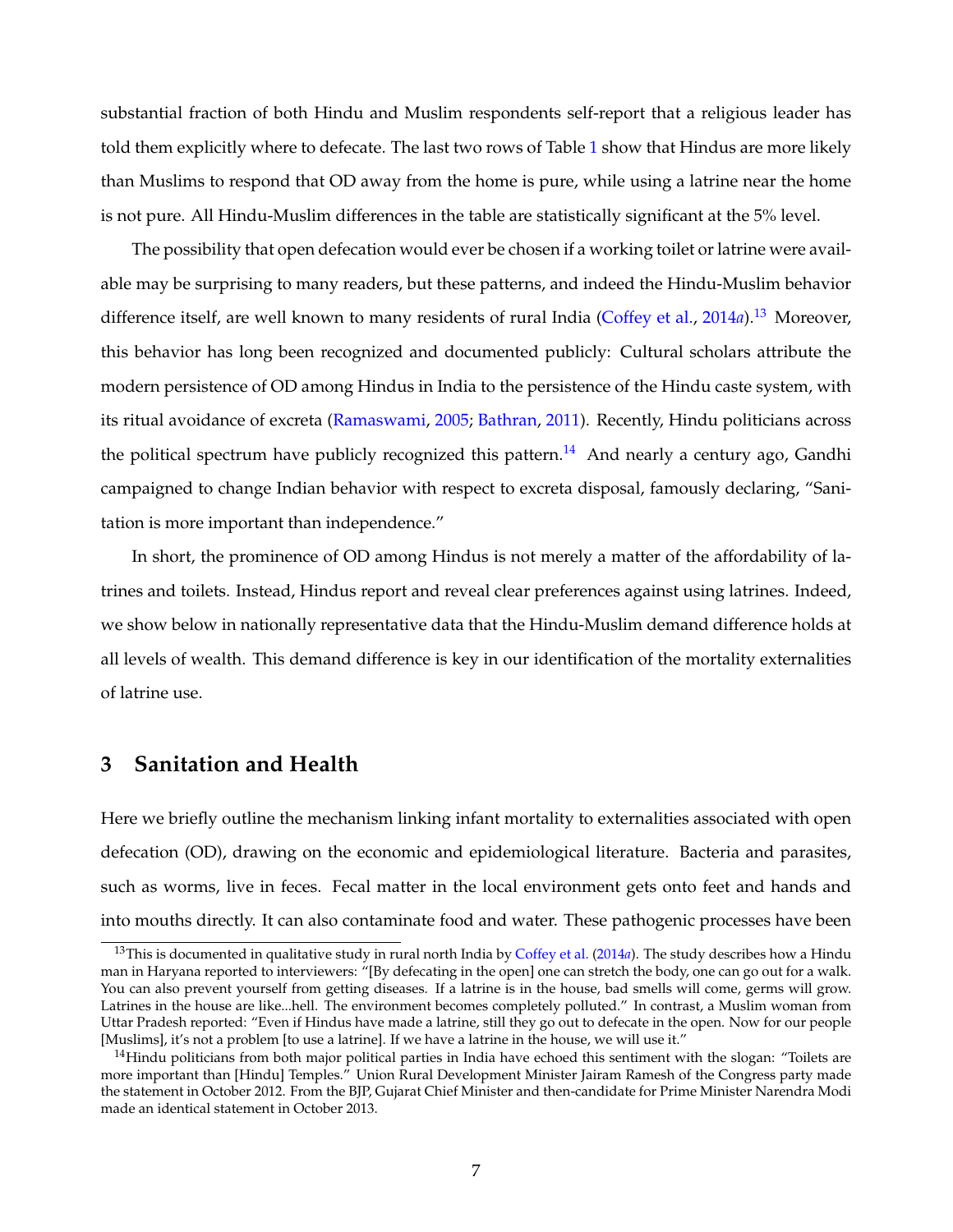documented since at least the 19th century.<sup>15</sup> By definition, open defecation is not limited to a confined or designated area. Feces are disposed of in crop fields, near homes, and in and along roads, implying widespread scope for disease transmission and potential harm, regardless of whether an individual chooses to use a latrine himself.

For children, infections caused by fecal pathogens can reduce net nutrition through caloric loss to diarrhea and parasites, as well as by expending calories to combat infections. Acute malnutrition due to infectious disease is well established in the epidemiological literature [\(Kielmann and McCord,](#page-29-4) [1978;](#page-29-4) [Mosley and Chen,](#page-29-5) [1984\)](#page-29-5) and recognized among economists (e.g. [Cutler, Deaton and Lleras-](#page-28-11)[Muney,](#page-28-11) [2006\)](#page-28-11). Epidemiological evidence also suggests that exposure to fecal pathogens could lead to enteropathy—a chronic intestinal problem that prevents the proper absorption of calories and micronutrients [\(Humphrey,](#page-29-6) [2009;](#page-29-6) [Petri et al.,](#page-29-7) [2008;](#page-29-7) [Mondal et al.,](#page-29-8) [2011;](#page-29-8) [Lin et al.,](#page-29-9) [2013\)](#page-29-9). The resulting acute malnutrition manifests as wasting (low weight) and can lead to death [\(Black, Morris and Bryce,](#page-27-12) [2003\)](#page-27-12). We check this mechanism directly in Section [6](#page-18-0) by examining the intermediate outcomes of weight-for-height and weight-for-age.

For neonates (0-1 month old), the process is somewhat different but with the potential for similar mortality effects. Maternal exposure to fecal pathogens could cause neonatal mortality by reducing the quality of maternal net nutrition during gestation, in turn reducing uterine growth and birth weight. This possibility is highlighted by the recent finding in [Prendergast et al.](#page-29-10) [\(2014\)](#page-29-10) of a correlation between in-utero growth, growth hormones at birth, and mothers' exposure to open defecation in Zimbabwe.

The public goods features of sanitation have been highlighted in the economics literature. [Mo](#page-29-3)[barak, Levinsohn and Guiteras](#page-29-3) [\(2014\)](#page-29-3) investigated the determinants of latrine use in Bangladesh via a field experiment, finding an important role for local complementarities. Other studies have examined health outcomes impacted by the public goods problems of sanitation, though these have focused almost exclusively on worms, which comprise just one channel by which OD could affect health. In the Kenyan context, [Miguel and Kremer](#page-29-11) [\(2004\)](#page-29-11) studied the public goods problems associated with intestinal worms transmitted by contact with fecal matter. In the historical US context, [Bleakley](#page-27-7) [\(2007\)](#page-27-7) examined the impact of efforts by the Rockefeller Foundation at the turn of the century to eradicate widespread hookworm infections in the US South, which were spread by contact

<span id="page-9-0"></span><sup>&</sup>lt;sup>15</sup>See [Freedman,](#page-28-12) [1991](#page-28-12) for examples.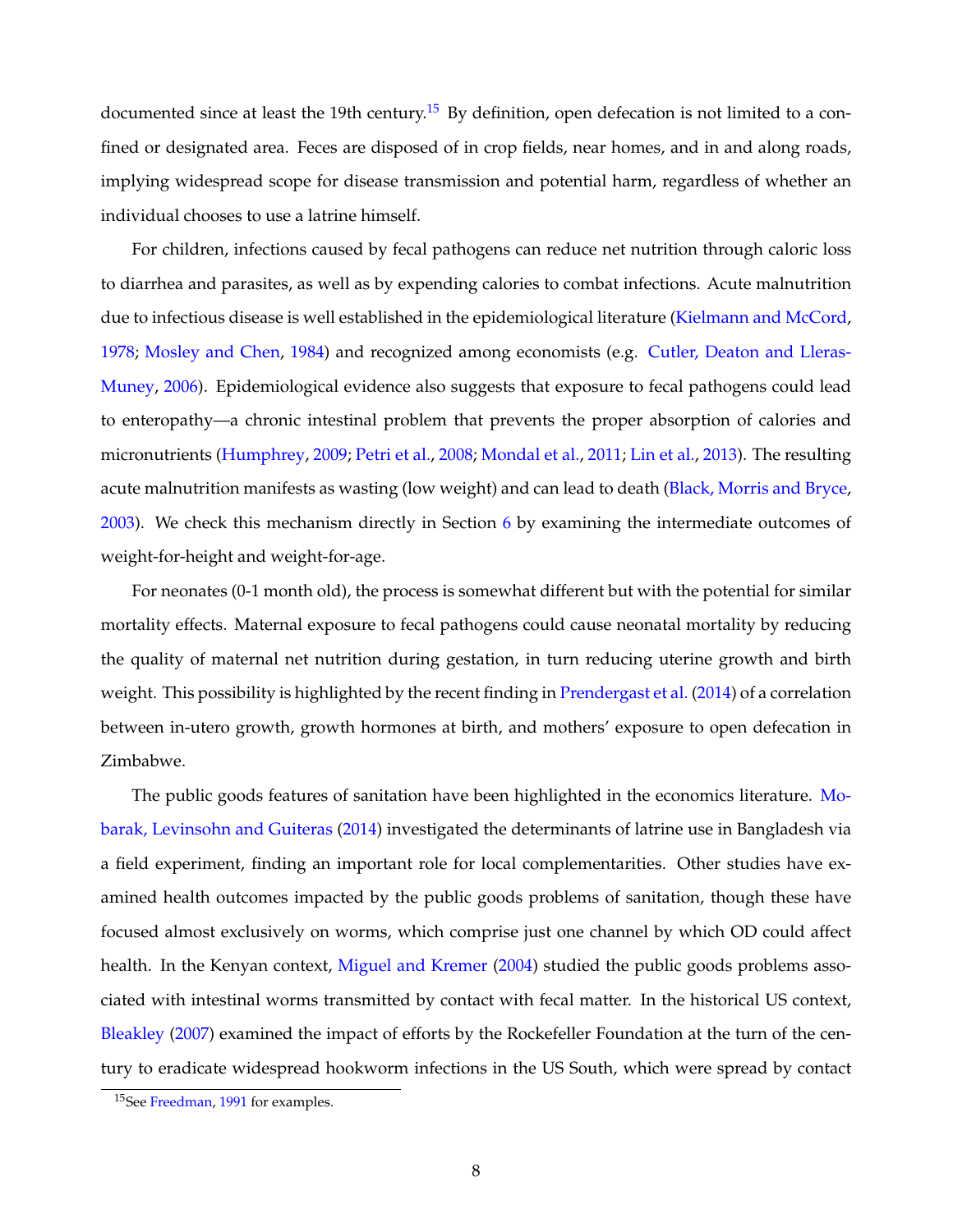with human feces and caused anemia and stunting in children.

Taken together, the economic literature supports the notion of important externalities of OD, while the epidemiological evidence suggests that health impacts could be significant and include mortality effects.

# <span id="page-10-0"></span>**4 Data and Research Design**

In this section, we describe our data and estimation strategy, in which the identifying variation is generated by Hindu-Muslim differences in latrine preferences combined with heterogeneity across localities in the composition of residents. Our variation is uniquely suited to estimating local mortality externalities because it generates substantial variance in open defecation at the neighborhood-level.

### **4.1 Data**

For our main analysis, we use data from three rounds of the National Family Health Survey (NFHS) of India: 1992/1993, 1998/1999, and 2005/2006. The NFHS (India's version of the Demographic and Health Survey) is a large, nationally representative survey that collects data from women aged 13 to 49. Respondents report birth histories, including deaths and stillbirths, from which we calculate infant and neonatal mortality rates. The NFHS is also includes information on household assets, household physical infrastructure, and health behaviors. With respect to the disposal of excreta, the respondents are asked about the type of toilet facility, if any, the household usually uses. We code a household as practicing open defecation (OD) if they report using no facility, or using a bush or a field.

Table [2](#page-36-0) tabulates the summary statistics for our main analysis sample, which consists of Hindus and Muslims in all waves of the NFHS. Corresponding to the analysis below, children (live births) are the unit of observation.<sup>16</sup> Our primary outcomes of interest are the infant mortality rate (IMR) and the neonatal mortality rate (NMR), defined respectively as the number of deaths among children less than one year old and less than 1 month old, scaled per 1,000 live births. We focus on these mortality outcomes as they are measured closest in time to the open defecation measurement that comprises our variable of interest.

<span id="page-10-1"></span><sup>&</sup>lt;sup>16</sup>Therefore, these averages are representative of young children and their households, not of all of India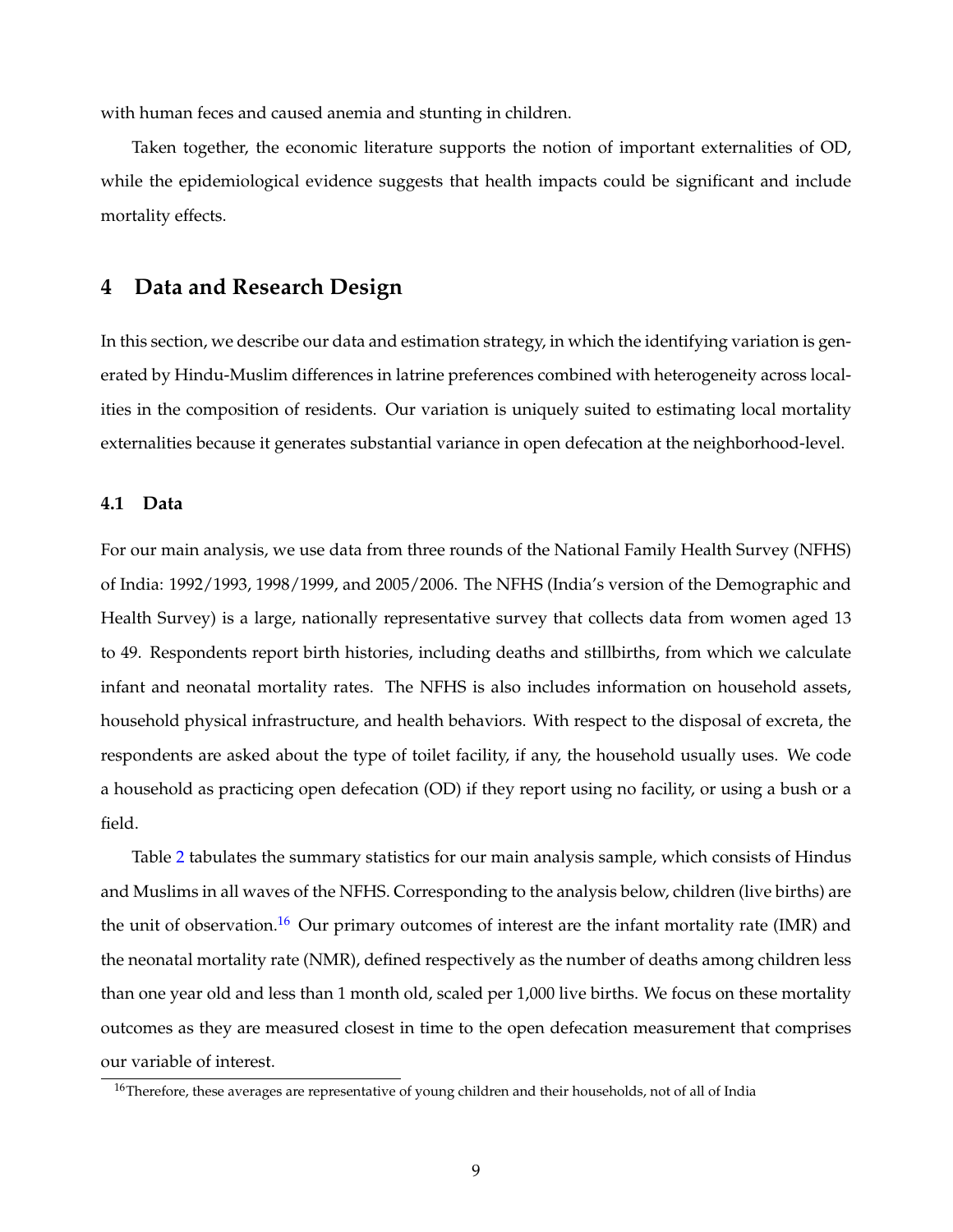Infant mortality is high across India, and consistent with previous studies, there is a large and significant Muslim survival advantage. Table [2](#page-36-0) shows that across both groups, more than 6 children in 100 will die before their first birthday. Comparison of the Hindu and Muslim means shows that for every hundred live births, 1.1 fewer Hindu children will survive to age one, implying infant mortality is 17 percent higher among Hindus. Neonatal mortality shows a similar pattern, with a 19 percent survival deficit. This is despite Muslims having lower educational attainment and wealth, measured by assets. While the NFHS does not measure consumption, the India Human Development Survey, which is used in a series of robustness checks below, shows that mean and median consumption is higher among Hindus than Muslims.<sup>17</sup>

With respect to open defecation, 32% of Hindu children in the sample live in households that use latrines or toilets, compared to 57% of Muslim children. The summary statistics on infrastructure and assets in Table [2](#page-36-0) show that Hindu—but not Muslim—households are much more likely to have electricity than to use a private or public latrine. In addition to being more likely to use latrines themselves, Muslims are more likely to have neighbors who do so: Because residents tend to collocate along religious lines, local open defecation is higher for Hindu children by a margin of 21 percentage points.

### **4.2 Identifying Variation**

We exploit the variation in local average open defecation arising from the religious composition of a household's neighbors in the local primary sampling unit  $(PSU)$ .<sup>[18](#page-11-1)</sup> Despite significant residential sorting along religious lines, 31% of sample PSUs contain some fraction of Muslim residents strictly between zero and one. The median survey PSU contains observations on 27 households, which are sampled from PSU-level frames of about 100-200 households.<sup>[19](#page-11-2)</sup> Therefore, PSU means reflect the characteristics of small localities.

For each PSU *j* in the NFHS, we calculate the fraction of sample residents that are Muslim and call this Muslim concentration  $(M_i)$ . We also calculate the mean open defecation rate in the PSU

<span id="page-11-0"></span> $17$ The unconditional mean and median consumption among Hindus in the IHDS is 985 and 710 rupees per month per capita, respectively. The unconditional mean and median consumption among Muslims is 831 and 623 rupees per month per capita, respectively.

<span id="page-11-2"></span><span id="page-11-1"></span> $18$ The DHS is a two-stage random sample, first sampling PSUs and then households.

 $19$ Our data do not contain the sampling frame, but according to the DHS (NFHS-3) report, rural PSUs are villages of "usually about 100 to 200 households." Large villages above 500 households were split into three possible PSUs. Urban PSUs are census enumeration blocks (approximately 150-200 households).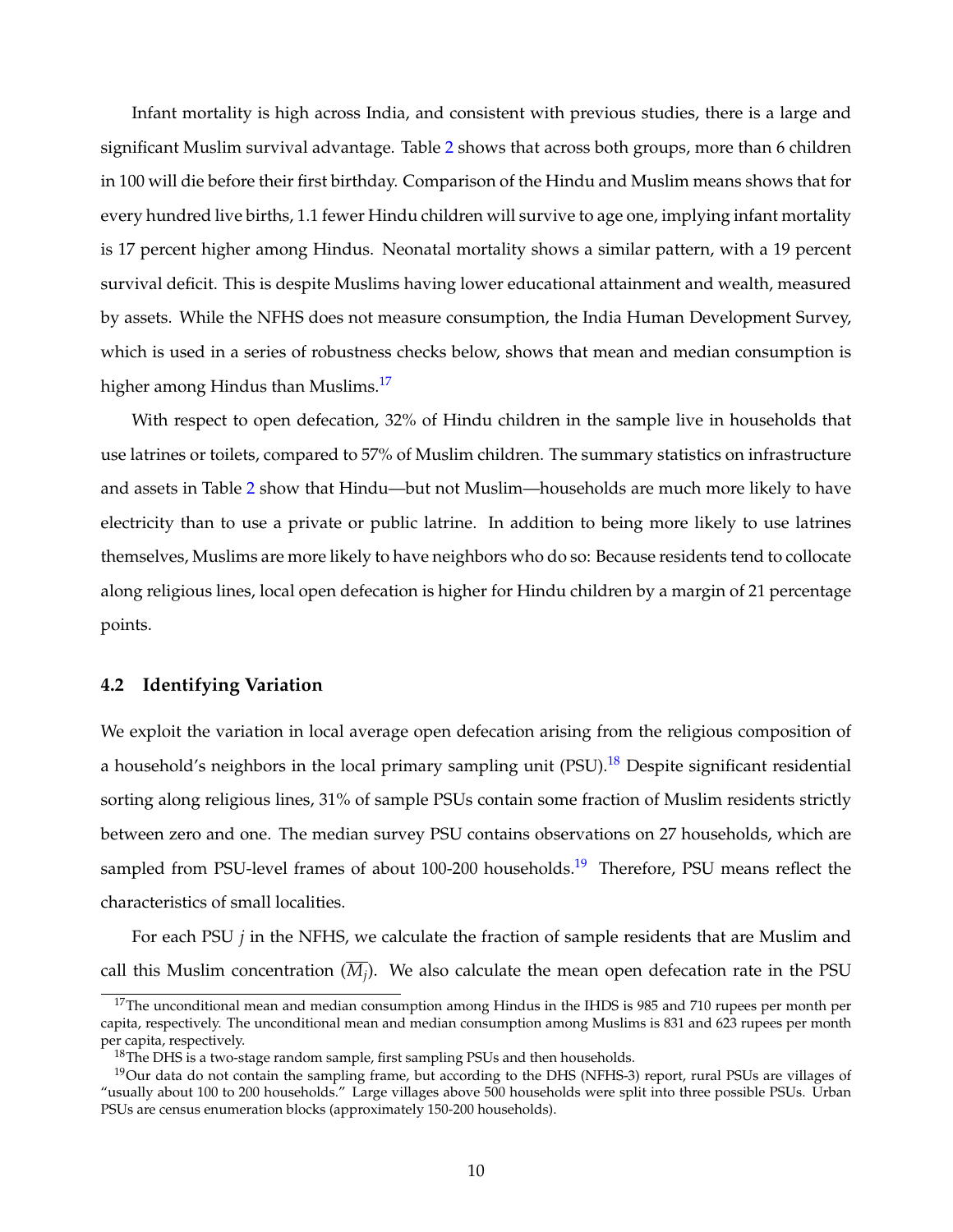$(\overline{OD}_j)$  and the mean open defecation rate of neighbors in the PSU  $(OD_{ij}^{-i})$ , where the superscript  $-i$ indicates that the mean is taken over all households in PSU *j* other than the respondent household.

Figure [1](#page-31-0) plots the histogram of Muslim concentration  $\overline{M}_i$  across PSUs, with the point mass at zero (= 65%) excluded to maintain a readable scale. Although Muslims make up a small fraction of our births sample, there is support in the distribution at very high levels of Muslim concentration, including all-Muslim localities. The figure shows that between the extremes of perfect segregation, there is substantial variation in  $\overline{M_i}$ . Figure [1](#page-31-0) also illustrates the identifying variation in sanitation by plotting a local polynomial regression of  $\overline{OD}_i$  on  $\overline{M}_i$  at the individual level. The figure shows that in neighborhoods with close to zero Muslim residents, open defecation averages nearly 70%. This decreases monotonically in Muslim concentration, with residents in all-Muslim neighborhoods facing local open defecation rates below 40%.

The pattern in Figure [1](#page-31-0) suggests instrumenting for  $\overline{OD}_i$  with  $\overline{M}_i$ . This strategy would yield unbiased estimates of the external effect of local open defecation on mortality if the religious composition of the PSU predicts own-infant mortality only through its association with nearby neighbors' open defecation. However, because the Muslim minority population is widely documented as being disadvantaged relative to Hindus (e.g., [Sachar et al.,](#page-29-0) [2006;](#page-29-0) [Deolalikar,](#page-28-4) [2008\)](#page-28-4), a reasonable prior is that Muslims would reside in neighborhoods that are systematically worse for child health along dimensions other than sanitation.

To investigate how neighborhood-level characteristics covary with Muslim concentration, we examine the extent to which variation in Muslim concentration across PSUs predicts observables. Figure [2](#page-32-0) plots local polynomial regressions in which a set of ten individual-level variables capturing characteristics of children, parents, and their neighborhoods are regressed on  $\overline{M_i}$ . For ease of interpretation, we define each of the variables such that their range is  $[0, 1]$  and higher values predict better child health outcomes.<sup>[20](#page-12-0)</sup> The dependent variables include asset wealth (as the fraction of the seven assets reported in all survey rounds) and indicators for household electrification, household piped water, institutional delivery of the child, any child vaccinations, family possession of a national health card, mother having a say in child's healthcare, mothers' literacy, and latrine use. In Panel A, we include all PSUs in the data. In Panel B, we restrict the sample to the set of mixed-religion PSUs  $(0 < \overline{M} < 1).$ 

<span id="page-12-0"></span> $20$ We confirm the sign of the relationships between these variables and mortality in Appendix Table [A2](#page-47-0) in a regression that controls simultaneously for each of the outcome measures plotted in the figure.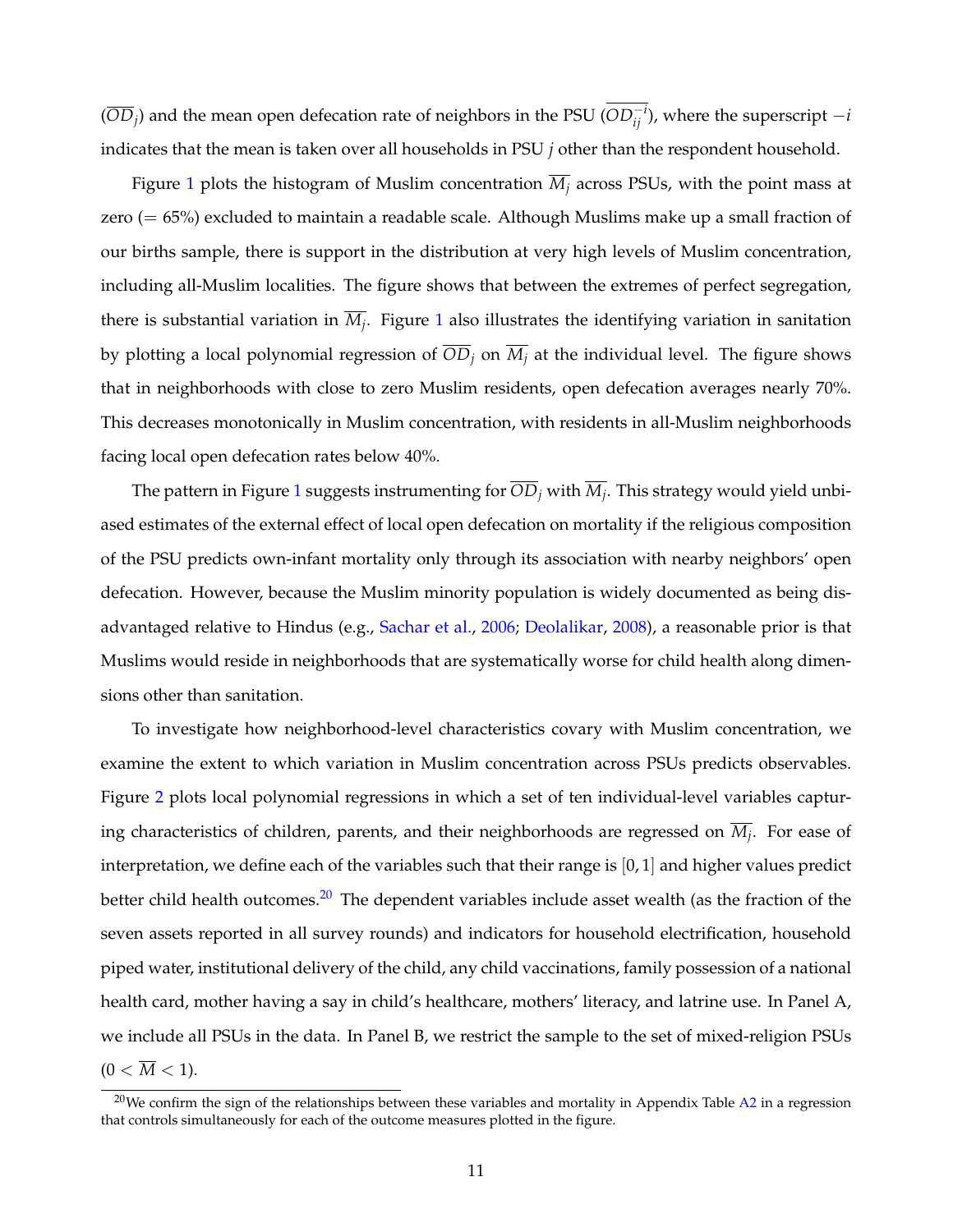Figure [2](#page-32-0) shows that latrine use (defined as one minus the indicator for open defecation) is highly positively correlated with  $\overline{M}_i$ , while other characteristics are relatively flat or declining in  $\overline{M}_i$ . The pattern is particularly clear and approximately linear in Panel B of Figure [2,](#page-32-0) which excludes religiously homogenous PSUs. Appendix Table [A1](#page-46-0) reports the coefficients from the linear regressions corresponding to the local polynomials plotted in Panel B of Figure [2.](#page-32-0) The table also performs this test for additional household, parental, and child characteristics beyond those plotted in the figure. In Appendix Table [A2,](#page-47-0) we confirm the sign of the relationships between each of these characteristics and infant mortality by regressing IMR on each of the dependent variables in Table [A1.](#page-46-0) Together, Figure [2](#page-32-0) and Tables [A1](#page-46-0) and [A2](#page-47-0) show that among variables likely to cause or to be correlated with child health outcomes, most are either uncorrelated with  $\overline{M}_i$  or are changing in a way that would predict *worse* child health as Muslim concentration increases.

The only exceptions to this pattern are *ODj* (our variable of interest), urban/rural status, and household size. Muslims are more likely to locate in urban areas, and for this reason we control for urban/rural status in the analysis below. As a robustness check, we also replicate results separately in urban and rural areas. In our sample, Muslims tend to have larger families, creating a mechanical relationship with  $\overline{M_i}$ . We control for household size below, and because mean household size is in turn mechanically linked to mean birth order, we also show that results are robust to stratifying the analysis by birth order, addressing the possibility that the differential composition of mean birth orders across the Hindu and Muslim sub-samples, combined with differential investment in children by birth order, is confounding the results.

The finding that Muslim-dominated neighborhoods are worse for infant survival along observables also accords with popular beliefs and observations about the relative disadvantage of the Muslim minority India.<sup>21</sup> In sum, the evidence suggests that instrumenting for  $\overline{OD}_i$  with  $\overline{M}_i$  would, if anything, understate the effects of interest.<sup>[22](#page-13-1)</sup> As we show, the IV estimates are large, implying that the lower bound is informative in this case.

<span id="page-13-1"></span><span id="page-13-0"></span> $21$ For example, [Sachar et al.](#page-29-0) [\(2006\)](#page-29-0) and [Deolalikar](#page-28-4) [\(2008\)](#page-28-4).

 $22$ Proof, for the analytically tractable case of no other controls: Assume that the true data generating process for infant mortality is  $IMR = \beta \cdot \overline{OD} + \delta \cdot X_{bad}$ , where  $\beta$  is positive and  $X_{bad}$  is an omitted variable that is positively correlated with  $\overline{M_j}$  and with IMR. Then estimating  $\beta$  via an IV that omits  $\delta$  yields:  $\widehat{\beta_{IV}} = \frac{\text{cov}(IMR, M)}{\text{cov}(\overline{OD}, \overline{M})} = \beta + \frac{\delta \cdot \text{cov}(X_{bad}, M)}{\text{cov}(\overline{OD}, \overline{M})} < \beta$ , where the last inequality follows from sign of the second term: The numerator is positive and the denominator is negative.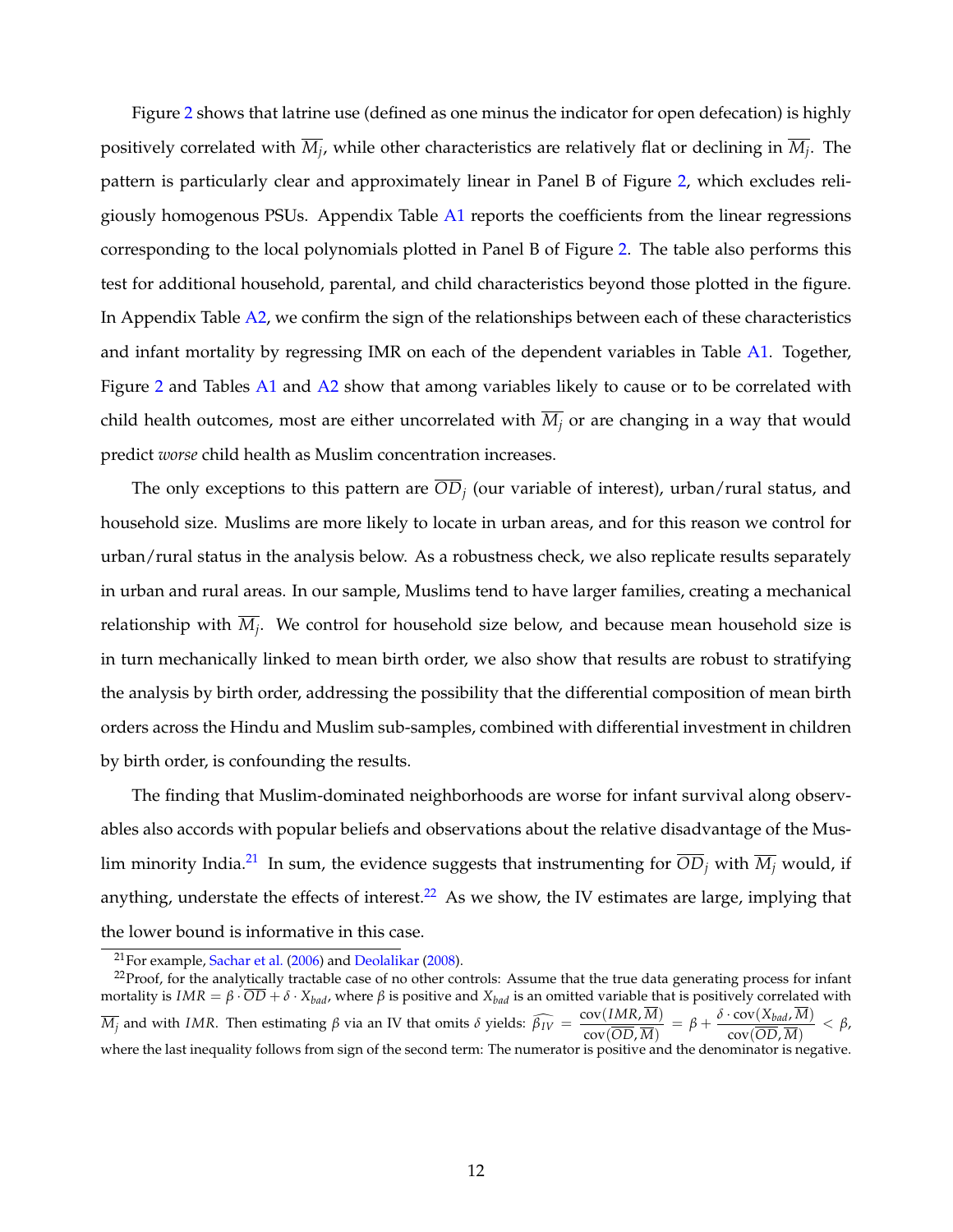### **4.3 Econometric Framework**

We organize our analysis at the level of the child, constructing mortality rates from birth history information on around 280,000 Hindu and Muslim children in India over the three survey rounds. We regress mortality outcomes on variables capturing a household's own open defecation (*ODijt*) and neighbors' open defecation within the PSU  $(OD_{ijt}^{-i})$ :

$$
y_{ijt} = \beta_1 \overline{OD_{ijt}^{-i}} + \beta_2 OD_{ijt} + \alpha_1 M_{ijt} + f(X_{ijpt}) + \epsilon_{ijt}.
$$
 (1)

We instrument for the mean open defecation rate among neighbors with the fraction of PSU households that are Muslim:

$$
\overline{OD_{ijt}^{-i}} = \gamma_1 \overline{M_{jt}} + \gamma_2 OD_{ijt} + \gamma_3 M_{ijt} + f(X_{ijpt}) + \mu_{ijt}.
$$
 (2)

Here *i* indexes live births, *j* indexes survey PSUs, and *t* indexes the three NFHS survey rounds. The main dependent variable *yijt* is an individual-level mortality indicator scaled so that coefficients reflect impacts on deaths per thousand: *yijt* is either 0 if a child survived to the specified age or 1,000 if she did not.<sup>[23](#page-14-0)</sup>  $M_{ijt}$  is an indicator for the child residing in a Muslim household. We additionally control for a variety of person, household, and PSU-level characteristics in  $f(X_{iit})$  to demonstrate robustness. These are described in more detail below and always include a fully saturated set of interacted sex  $\times$  birth order indicators. We cluster standard errors by PSU.

In Section [5,](#page-15-0) we begin by exploiting the variation linking in  $OD_{ijt}^{-i}$  with  $\overline{M_{jt}}$  to solve the longnoted puzzle that Muslim children in India have dramatically higher survival rates than Hindus, despite Muslim parents having lower income, education, and status, as well as worse access to state services. In large part, this analysis motivates the plausibility of the IV strategy.

In Section [6,](#page-18-0) we isolate only the variation in neighborhood sanitation arising from the religious identity of neighbors by instrumenting for  $OD_{ijt}^{-i}$  with  $\overline{M_{jt}}.$  The latrine use polynomial plotted in Panel B of Figure [2](#page-32-0) visually depicts our instrument. In Appendix Table [A3,](#page-48-0) we report the linear regression coefficients that precisely describe the first stage coefficients corresponding to our IV analysis. We also estimate the first stage separately within subsamples defined by child's birth order, child's sex, child's *own* religion, and the location of the household in a rural or urban setting in order

<span id="page-14-0"></span> $^{23}$ This construction merely scales mortality rates and coefficients to match the standard of expressing rates per 1,000.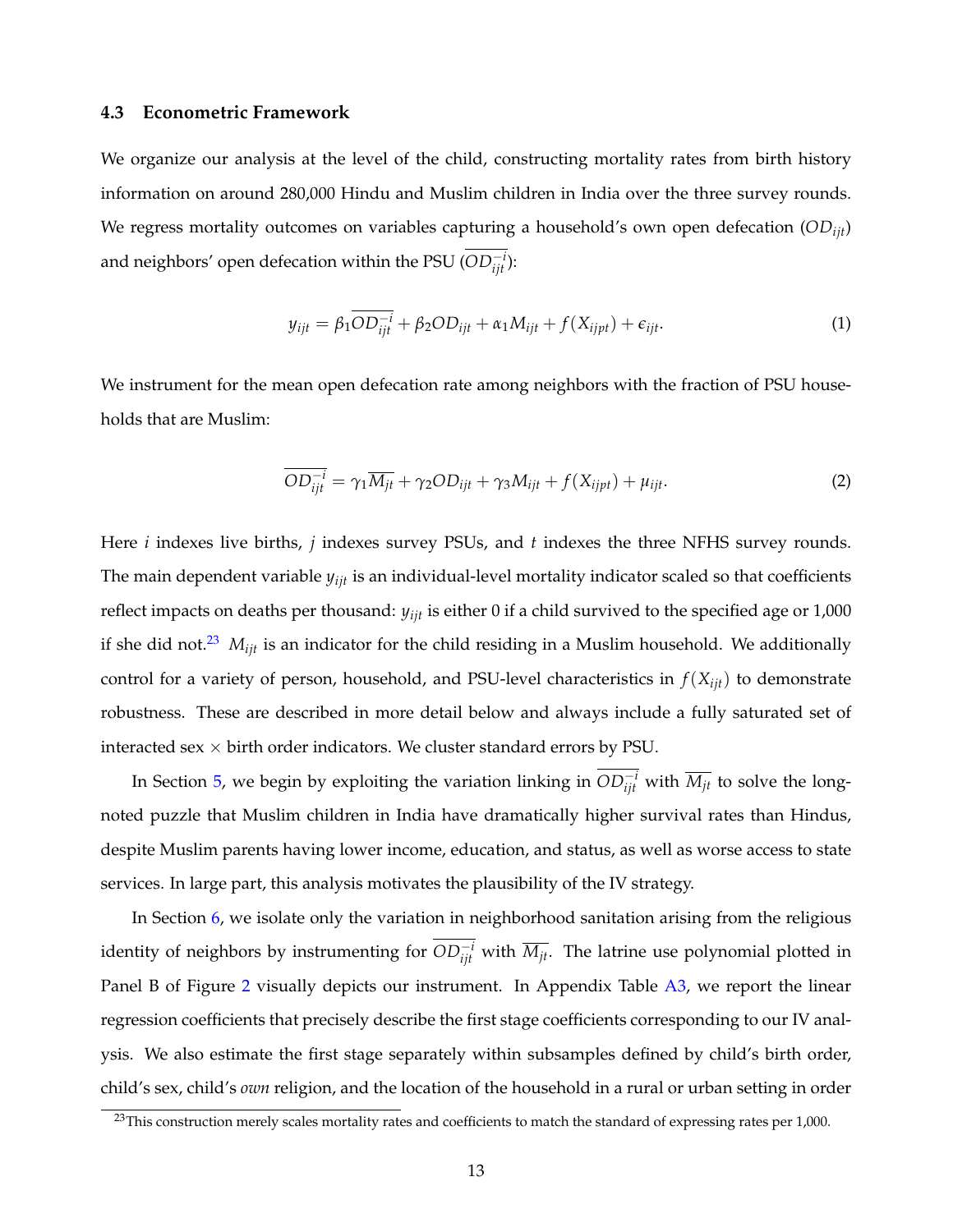to demonstrate that the first stage relationship is not driven by an association with any of these variables. Table [A3](#page-48-0) shows that the first stage effect is strong, precisely estimated, and consistent across subsamples.

The IV specifications below always control for own latrine use and own religion. Including own religion addresses any potential confounding variables that are correlated with religion and have primarily private benefits, such as differing Hindu and Muslim diets. To address the possibility that some other externality associated with the hygiene behaviors of Muslim neighbors is generating our findings, we examine the extent to which Hindus and Muslims differ along other hygiene behaviors that could plausibly produce externalities.

Finally, we present two tests of the externality channel we describe. First, acute (net) malnutrition is an intermediate health outcome that should precede deaths caused by exposure to poor sanitation and therefore should follow the same pattern as our mortality results. We examine effects on acute malnutrition, measured by weight. Second, because water and food are two key pathways through which poor sanitation causes infections in children, our hypothesis generates the sharp prediction that breastfeeding—which filters fecal pathogens whereas water and other foods do not—should be more effective in terms of infant survival where *OD* is higher (and therefore, where one's neighbors are Hindus, rather than Muslims).

## <span id="page-15-0"></span>**5 The Mortality Puzzle and Solution**

This section presents evidence that patterns of latrine use can completely account for the large Muslim mortality advantage that has been documented in India, despite the relative disadvantage of Muslims there. This section also informs and motivates the IV analysis in Section [6,](#page-18-0) which exploits the same variation that solves this puzzle.

#### **5.1 The Puzzle**

Figure [3](#page-33-0) illustrates the mortality puzzle that was most clearly documented by [Bhalotra, Valente and](#page-27-3) [van Soest](#page-27-3) [\(2010\)](#page-27-3): At all levels of socioeconomic status, mortality is lower among Muslim children than among Hindu children. The figure plots infant mortality, separately by religious group, against two alternative summary measures of household economic well-being. The NFHS, like all DHS sur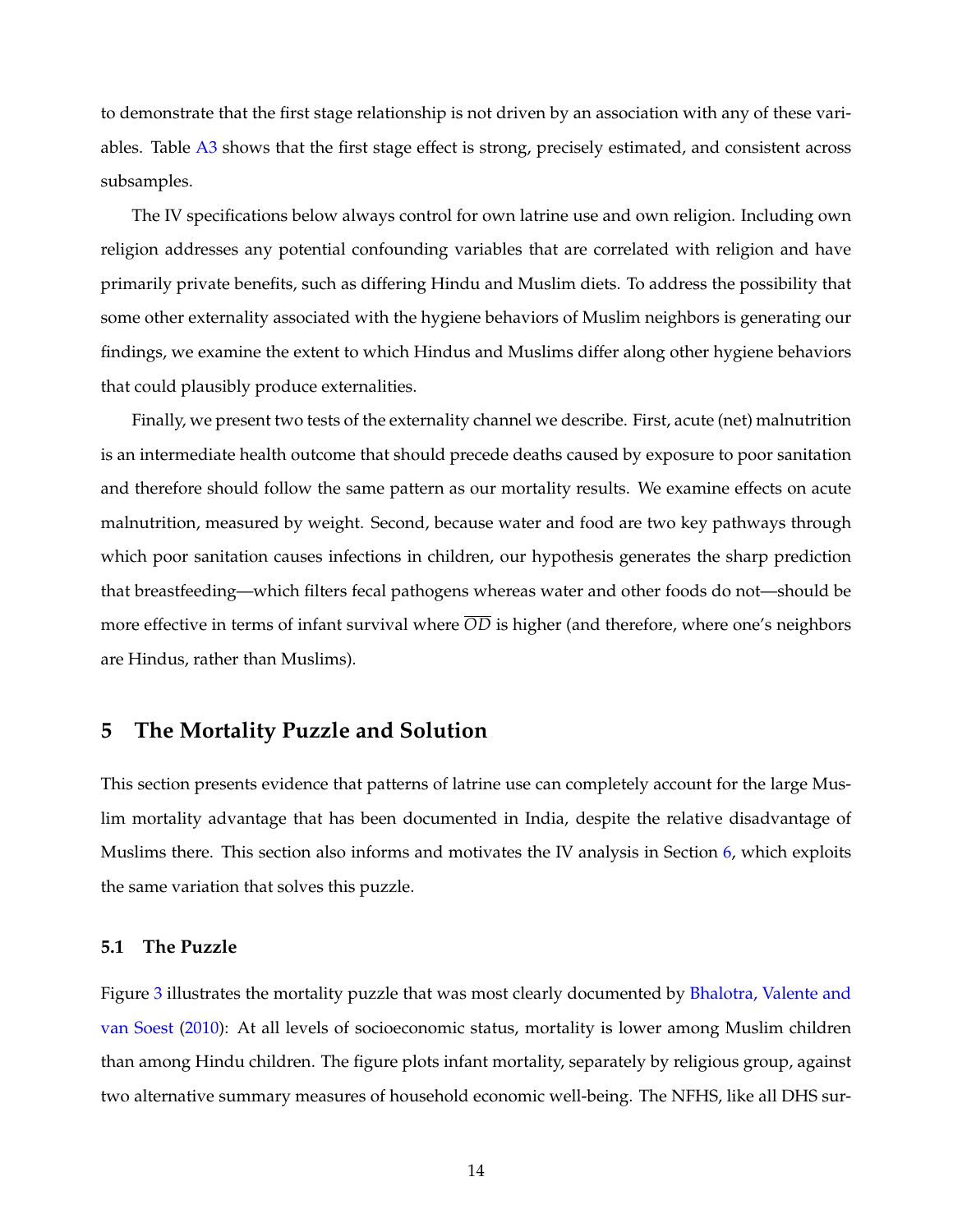veys, does not measure income or consumption. Therefore, in Panel A we follow the literature (see, for example, [Filmer and Pritchett,](#page-28-13) [2001\)](#page-28-13) in using asset ownership as a proxy for wealth, and collapsing seven categories of asset ownership into a single-dimensional wealth rank within the sample.<sup>24</sup> This gives the horizontal axis a clear rank interpretation. As an alternative measure of parental endowment, we use mother's height along the horizontal axis in Panel B. Maternal adult height predicts maternal adult health and reflects maternal economic well-being earlier in the mother's life [\(Case and](#page-27-13) [Paxson,](#page-27-13) [2008;](#page-27-13) [Steckel,](#page-30-3) [2009\)](#page-30-3).

Consistent with asset ownership and mother's height capturing meaningful variation in endow-ments that is correlated with child survival, Figure [3](#page-33-0) shows that infant mortality is steeply decreasing in both measures. The Muslim advantage documented by [Shariff](#page-30-0) [\(1995\)](#page-30-0), [Bhat and Zavier](#page-27-1) [\(2005\)](#page-27-1), [Bhalotra and Soest](#page-27-2) [\(2008\)](#page-27-2), and [Bhalotra, Valente and van Soest](#page-27-3) [\(2010\)](#page-27-3) is apparent in the large and statistically significant mortality differences at any fixed level of either measure of well-being. To put the size of the mortality difference in context, holding either wealth rank or maternal height constant at their medians, Figure [3](#page-33-0) shows that about additional 10 out of 1000 infants in Hindu households will die before age one compared to Muslim infants. The figure is consistent with the unconditional difference in means of 11.0 (per thousand) in Table [2.](#page-36-0)

### **5.2 The Solution**

In Table [3,](#page-37-0) we analyze the extent to which open defecation (OD) can explain the puzzle. The dependent variables are indicated in the column headers. Observations are children (live births). The dependent variable, an indicator for death, is scaled as described in Section [4](#page-10-0) so that coefficient estimates indicate mortality effects per thousand. For each outcome, the first specification in the series (columns 1 and 4) includes no controls for open defecation or the religious composition of the neighborhood. Then controls are sequentially added for the religious composition of the PSU (columns 2 and 5) and then own and neighbors' open defecation (columns 3 and 6).

The top panel includes no covariates beyond indicators for the survey round. The bottom panel adds controls for a set of demographic and socio-economic characteristics that the literature on the

<span id="page-16-0"></span><sup>&</sup>lt;sup>24</sup>We cannot use the pre-constructed asset index included in the NFHS dataset because it is constructed including mea-sures of sanitation. Therefore, following [Filmer and Pritchett](#page-28-13) [\(2001\)](#page-28-13), we construct a household's asset rank by (1) partitioning the sample into  $128 = 2^7$  bins of indicators for ownership of seven assets listed in Table [2;](#page-36-0) (2) ranking the bins by the average infant mortality rate in each bin; and (3) assigning each household the median rank within the sample of its bin. Thus, the household of child 200,000 has more and better assets than 200,000 of the approximately 300,000 children in our sample. Unlike a principal component index, this measure has units with a clear interpretation.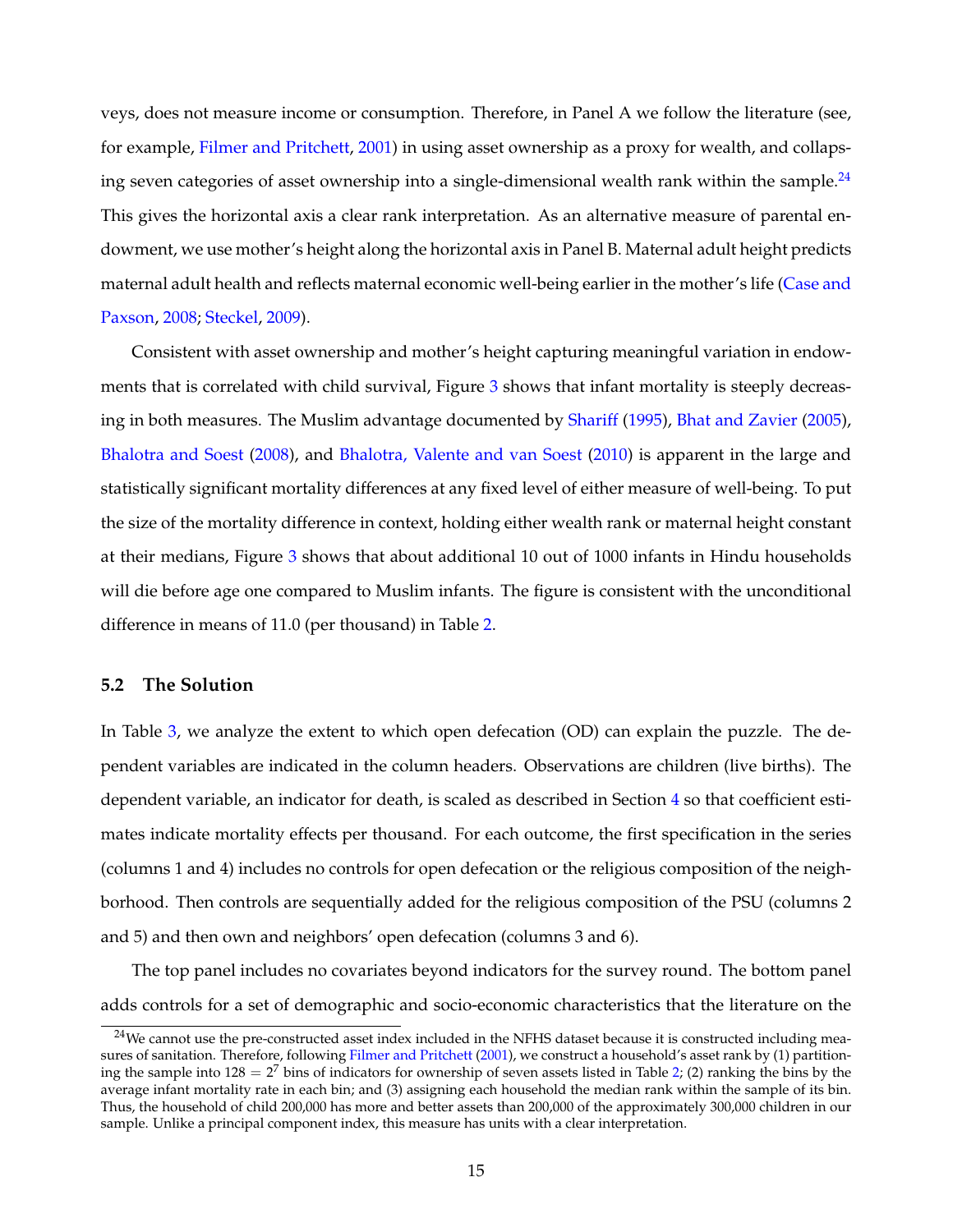determinants of early-life health in India has highlighted: A full set of birth order indicators interacted with sex [\(Pande and Jayachandran,](#page-29-12) [2013\)](#page-29-12); indicators for household ownership of each of the seven assets asked about throughout DHS survey rounds, the standard strategy for controlling for SES using these data [\(Filmer and Pritchett,](#page-28-13) [2001\)](#page-28-13); an indicator for whether the mother lives with her husband's parents [\(Coffey, Khera and Spears,](#page-28-14) [2013\)](#page-28-14); indicators for child's birth month [\(Doblhammer](#page-28-15) [and Vaupel,](#page-28-15) [2001\)](#page-28-15) and birth year; an indicator for the child being a multiple birth; an urban indicator; and household size.

Table [3](#page-37-0) shows that open defecation can fully account for the respective 11.0 and 7.6 (per thousand) Hindu-Muslim gaps in infant and neonatal mortality, which are estimated as the coefficients on the Muslim indicator in columns 1 and 4. First, controlling for the fraction of the PSU that is Muslim removes the association between own religion and mortality in columns 2 and 5. Then incrementally adding controls for own household open defecation (*ODij*) and the fraction of neighbors that openly defecate  $(OD_{ij}^{-i})$  attenuates both the Muslim identity coefficient and the coefficient on the concentration of Muslim neighbors  $(M_i)$  to a magnitude both economically small and statistically insignificant. The same pattern holds irrespective of the addition of controls in the bottom panel. These results imply that the Muslim survival advantage that has been widely documented as a puzzle is actually an advantage accruing to the neighbors of Muslims, and further that this Muslim neighbor advantage operates via a latrine use channel.<sup>25</sup>

The result that open defecation accounts for the mortality gap is robust to a variety of alternative hypotheses. A natural question in this context is whether differences in son preference and intrahousehold resource allocation between Hindus and Muslims could confound the results. To address this possibility, in Appendix Table [A4](#page-49-0) we replicate the main IMR results of Table [3,](#page-37-0) but split the sample by child's sex. The table shows that the Hindu-Muslim gaps in infant mortality are similar across boys and girls. More importantly, in both the boy and girl subsamples, these gaps attenuate to insignificance in exactly the same pattern as in the main table once the measures of open defecation are included. We also investigate whether our results are confounded by the pattern documented in [Pande and Jayachandran](#page-29-12) [\(2013\)](#page-29-12) in which sex  $\times$  birth order interactions predict child health in India. The behavior has the potential for importance here, since Hindu and Muslim household sizes in

<span id="page-17-0"></span><sup>&</sup>lt;sup>25</sup>The neonatal mortality result is likely owing to mother's exposure to open defecation while the child was in utero due to the impacts on mother's net nutrition during gestation. [Prendergast et al.](#page-29-10) [\(2014\)](#page-29-10) provides suggestive evidence of this mechanism, finding a correlation between in-utero growth and mothers' exposure to open defecation in Zimbabwe.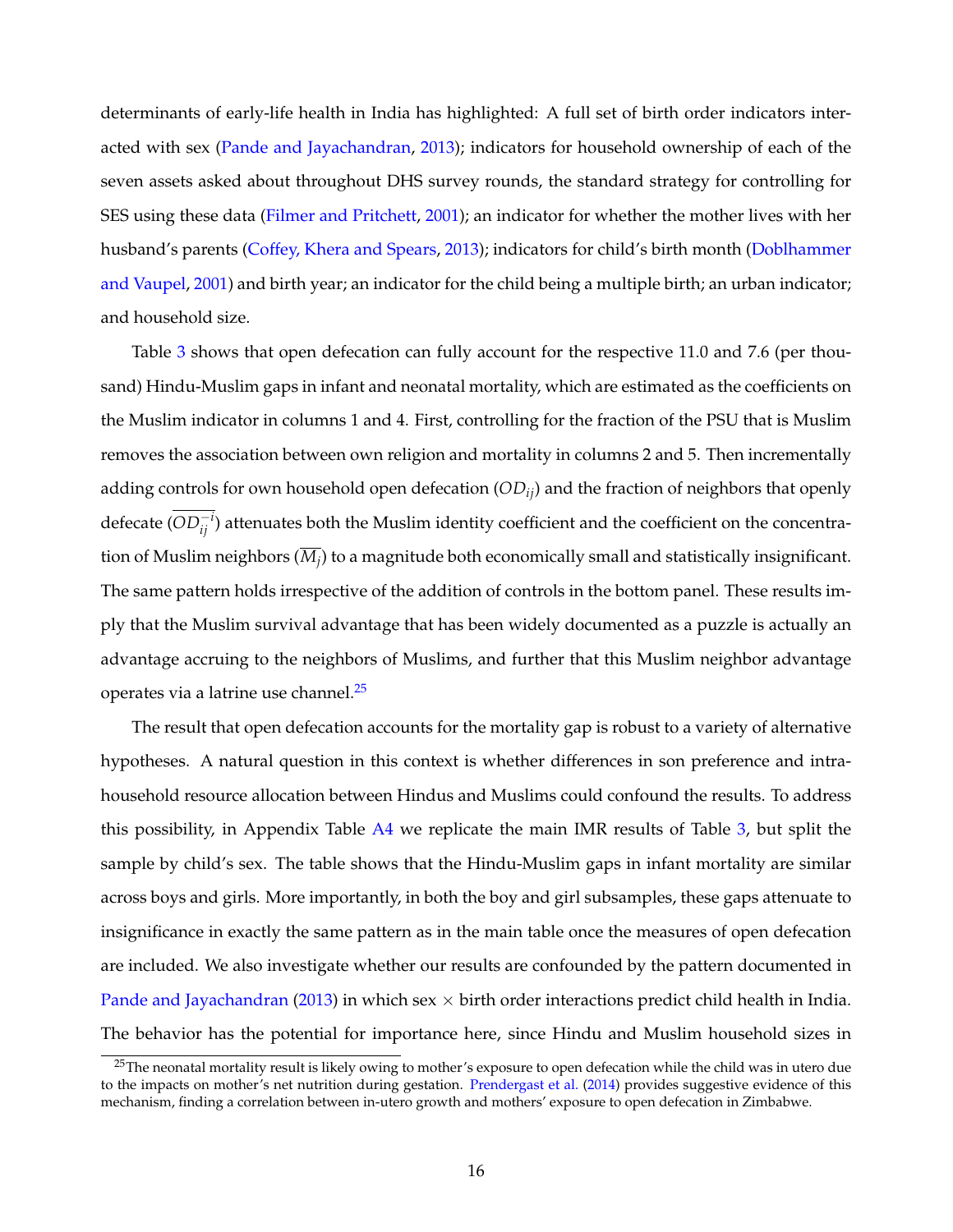India differ, and therefore so do the mean birth orders across groups. Nonetheless, this phenomenon does not confound the relationship between IMR and sanitation: All regressions in Panel B of Table [3](#page-37-0) include the full set of sex indicators interacted with birth order indicators as controls, and Appendix Table [A5](#page-50-0) shows that the pattern of our results holds whether restricting the sample to only first births or to only second or later births. Because residence in an urban area was shown in Table [2](#page-36-0) to differ significantly across religious groups, in Appendix Table [A6](#page-51-0) we replicate the main results separately for urban and rural areas, allowing more flexibility in how urban status is held constant. The results within the urban and rural subsamples are closely consistent with the main findings.

In Appendix [A.2,](#page-43-0) we describe an alternative approach to statistically explaining the mortality gaps. There, we estimate counterfactual Hindu mortality rates after non-parametrically reweighting the sample of Hindu children to match the joint distribution of characteristics in the Muslim child sample. Compared to the linear regression above, this exercise more flexibly controls for the entire distribution of open defecation exposure, matching the probability mass in 20 bins defining the sanitation environment: 10 bands of local (PSU) open defecation interacted with household's own latrine use indicator. The reweight also has the advantage of more flexibly allowing for correlation between OD and the other controls. Appendix Table [A7](#page-52-0) reports the results of the exercise, which are closely consistent with Table [3.](#page-37-0) As in the main table, a large mortality gap persists after reweigthing on the joint distribution of characteristics that do not include open defecation. But reweighting according to a finer partition that interacts groupings of these variables with the distribution of sanitation exposure in 20 bins can completely account for the Hindu-Muslim mortality gap.

In summary, the association between the religious composition of neighborhoods and the local sanitation environment can fully and robustly account for a mortality gap that has been deemed a puzzle in the literature. Next, we exploit this variation in local religious composition to estimate the external impacts of open defecation on child mortality in an IV framework.

# <span id="page-18-0"></span>**6 Externalities**

#### **6.1 IV Estimates**

The nature of the demand difference we exploit offers a unique advantage: Our setting is one in which a higher concentration of Muslims in a locality predicts better sanitation but otherwise pre-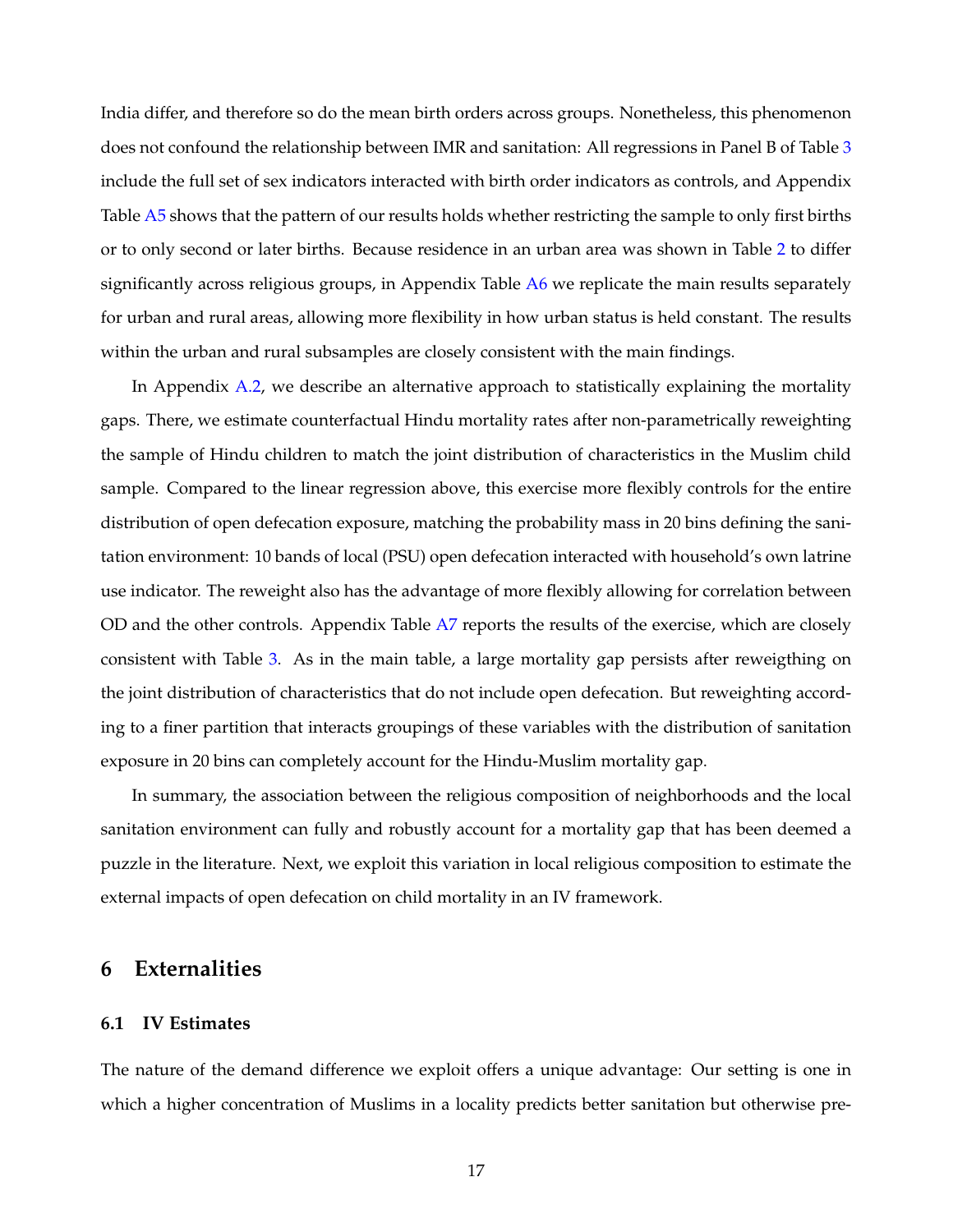dicts worse neighborhood characteristics. This allows us to exploit variation in sanitation that is plausibly not positively correlated with confounding factors promoting child survival, and suggests that regressions that instrument for  $OD_{ij}^{-i}$  with Muslim concentration  $(\overline{M_j})$  will tend to understate the child mortality externalities of open defecation (OD).

We restrict attention to the mixed-religion PSU sample, over which the relationship between between  $\overline{M}_i$  and other PSU characteristics, including  $\overline{OD}_i$ , is monotonic and approximately linear, as shown in Panel B of Figure [2.](#page-32-0) In contrast, in Panel A, the nonparametric plots jump at the endpoints  $(\overline{M} = 0$  and  $\overline{M} = 1)$  for many variables, suggesting that all-Muslim and all-Hindu neighborhoods may be systematically different from mixed-religion neighborhoods.

Table [4](#page-38-0) presents the results of the IV analysis. Column headers in the table describe the dependent variable (IMR or NMR), the sample restriction, and the regression model. Columns 1 and 5 report OLS estimates over the sample of mixed religion PSUs for comparison. Unlike Table [3,](#page-37-0) these OLS specifications do not control for the instrument,  $\overline{M}_i$ . Columns 2 and 6 report instrumented coefficients with no controls. Columns 3 and 7 add controls for each household's own latrine use and its own religion, and columns 4 and 8 add the set of extended controls from Panel B of Table [3.](#page-37-0)

Table [4](#page-38-0) shows that instrumenting for  $OD_{ij}^{-i}$  with  $\overline{M_j}$  yields point estimates larger than the OLS regressions, though less precisely estimated. To put the size in context, the IV coefficient in column 4 implies that a 10 percentage point reduction in the fraction of neighbors openly defecating is associated with a decline in infant mortality of 6.5 children out of 1000. For neonatal mortality in column 8, the figure is 4.9 deaths per 1000. This magnitude is similar across specifications that vary the control set. The IV estimates may be larger than the OLS due to measurement error in the PSU-level variable  $OD_{ij}^{-i}$  , which is calculated over only the survey-sampled households (less than 50% of households are sampled in the typical PSU), though it is important to note that the IV coefficients are not statistically different from the OLS.

Because Figure [2](#page-32-0) and Tables [A1](#page-46-0) and [A2](#page-47-0) showed that, if anything, bias push our IV results towards zero, these estimates likely imply a lower bound. Nonetheless, the effects are economically large. In the context of our data, the difference between a locality in which all of a household's neighbors defecate in the open and a locality where none of them do is associated with a larger reduction in child mortality than the difference between households at the bottom and top quintiles of asset wealth (see Figure [3\)](#page-33-0). These effects are also large relative to the wider literature on the determinants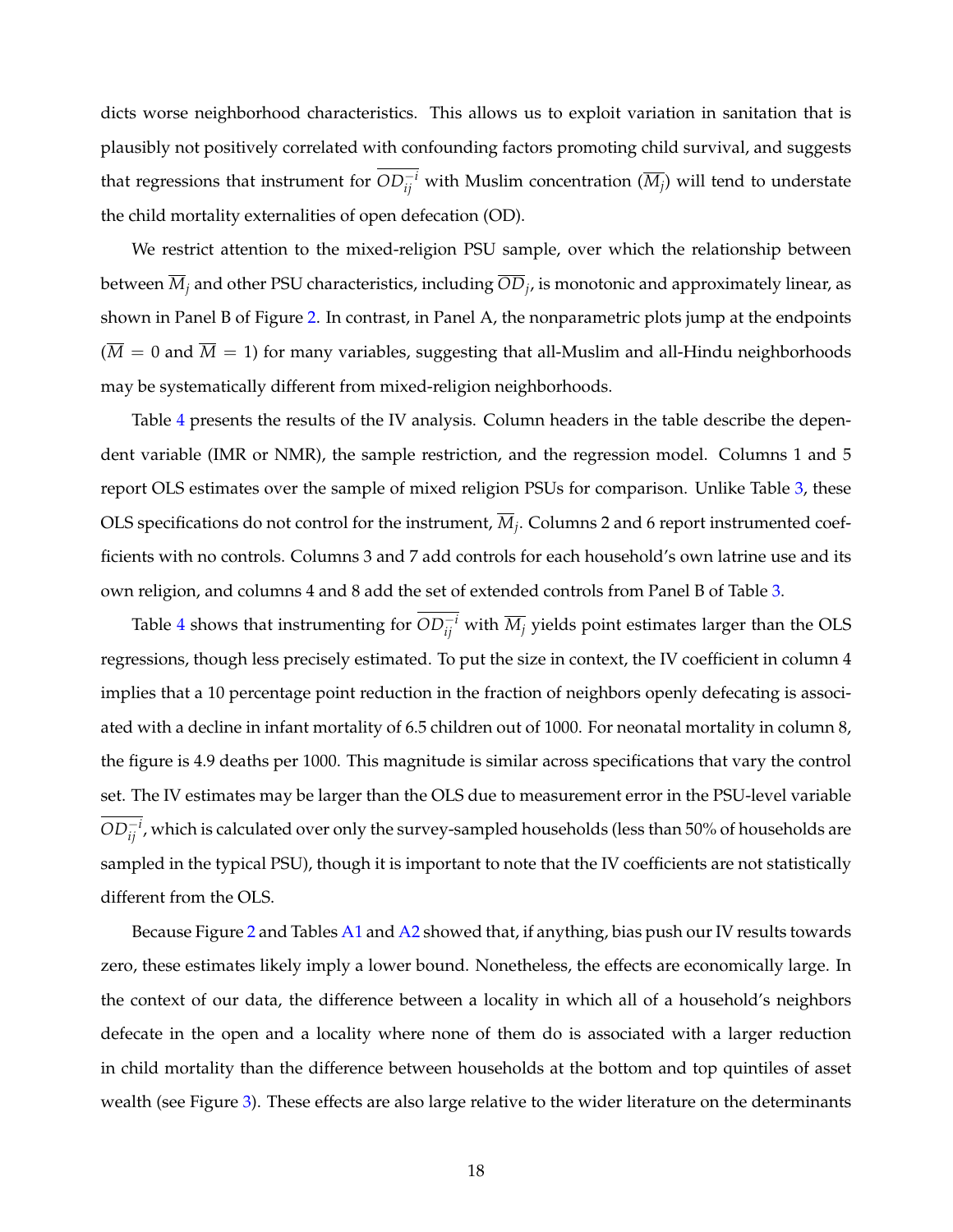of mortality at young ages in the US and abroad. $^{26}$ 

Another way to view the size of effects is in terms of the external harm created by a single household defecating in the open. The coefficient on  $OD_{ij}^{-i}$  is approximately equal to the sum of harm (across all neighbors) imposed by a single household that chooses open defecation, aggregated over 10 years[.27](#page-20-1) While we do not claim that we can econometrically identify the *private* benefits of latrine use (the coefficient on *ODi*) with our identification strategy, we note that OLS estimates of the private harm of open defecation in Table [3](#page-37-0) are about one third and one sixth the size, respectively, of the OLS and IV estimates of the external harm (the coefficient on  $OD_{ij}^{-i}$ ) in Table [4.](#page-38-0)<sup>[28](#page-20-2)</sup>

To examine the robustness of our IV results to more flexibly controlling for potential confounders, we re-estimate the IV regressions over different partitions of our analysis sample. Appendix Table [A8](#page-53-0) estimates the IV regression separately for Muslim and Hindu children (in each case continuing to instrument with the religious composition of *all* neighbors). The additional flexibility and smaller sample reduces statistical precision, but these results by subgroup are consistent with the overall effect size in Table  $4$  and with each other. Similarly, Table  $A8$  shows that splitting the sample by girls and boys, first-borns and later-borns, or urban and rural PSUs generates quantitatively similar IV results.

Finally, it would be interesting to evaluate whether there was any interaction between own household latrine use and that of neighbors. *A priori*, it is unclear whether an interaction should exist: The disposal of feces in this context is distributed along roads, in fields, and near homes—that is, not relegated to areas trafficked only by those who don't use latrines. This implies that the effect of neighbors' open defecation may be invariant to own household latrine use. Our estimation strategy, which focuses on neighbor effects, does not allow us identify the interaction term, as doing so would require a second instrument (for *ODi*). In unreported OLS regressions, we expand the specifications

<span id="page-20-0"></span> $^{26}$ Estimates in the literature include: a reduction of 5.4 deaths per thousand over months 0-4 due to privatizing water in Argentina [\(Galiani, Gertler and Schargrodsky,](#page-28-5) [2005\)](#page-28-5); a reduction of 6 to 13 deaths per thousand among blacks over months 1-12 from the integration of a hospital in Mississippi [\(Almond, Chay and Greenstone,](#page-27-5) [2006\)](#page-27-5); a reduction of 10.7 deaths per thousand over months 0-12 of crossing the very low birth weight threshold in US (1.5 kg), thus triggering extra medical care [\(Almond, Chay and Lee,](#page-27-4) [2005\)](#page-27-4); and an effect of 2.4 deaths per thousand over months 0-12 of 1 ppm of CO pollution in California [\(Currie and Neidell,](#page-28-6) [2005\)](#page-28-6).

<span id="page-20-1"></span> $27$ Consider the simple case in which all households contain one infant. Because the contribution of any household to the regressor *OD<sup>i</sup>* is weighted by its share in the PSU, the harm caused by one household openly defecating on any other single household is  $\frac{1}{N-1} \cdot \beta$ , where *N* is the number of households in the PSU and  $\beta$  is the coefficient on  $\overline{OD^{-i}}$ . The total external harm summed across the other  $N-1$  households is then  $N-1 \cdot \frac{1}{N-1} \cdot \beta = \beta$ . In practice, about one in every 10 Indian households has an infant born each year, so that the total harm equals  $\beta$  over a 10-year

<span id="page-20-2"></span><sup>&</sup>lt;sup>28</sup>Both the private and external harm would have the same 1 in 10 scaling described in Footnote [27,](#page-20-1) due to the roughly 10% probability of any household containing an infant.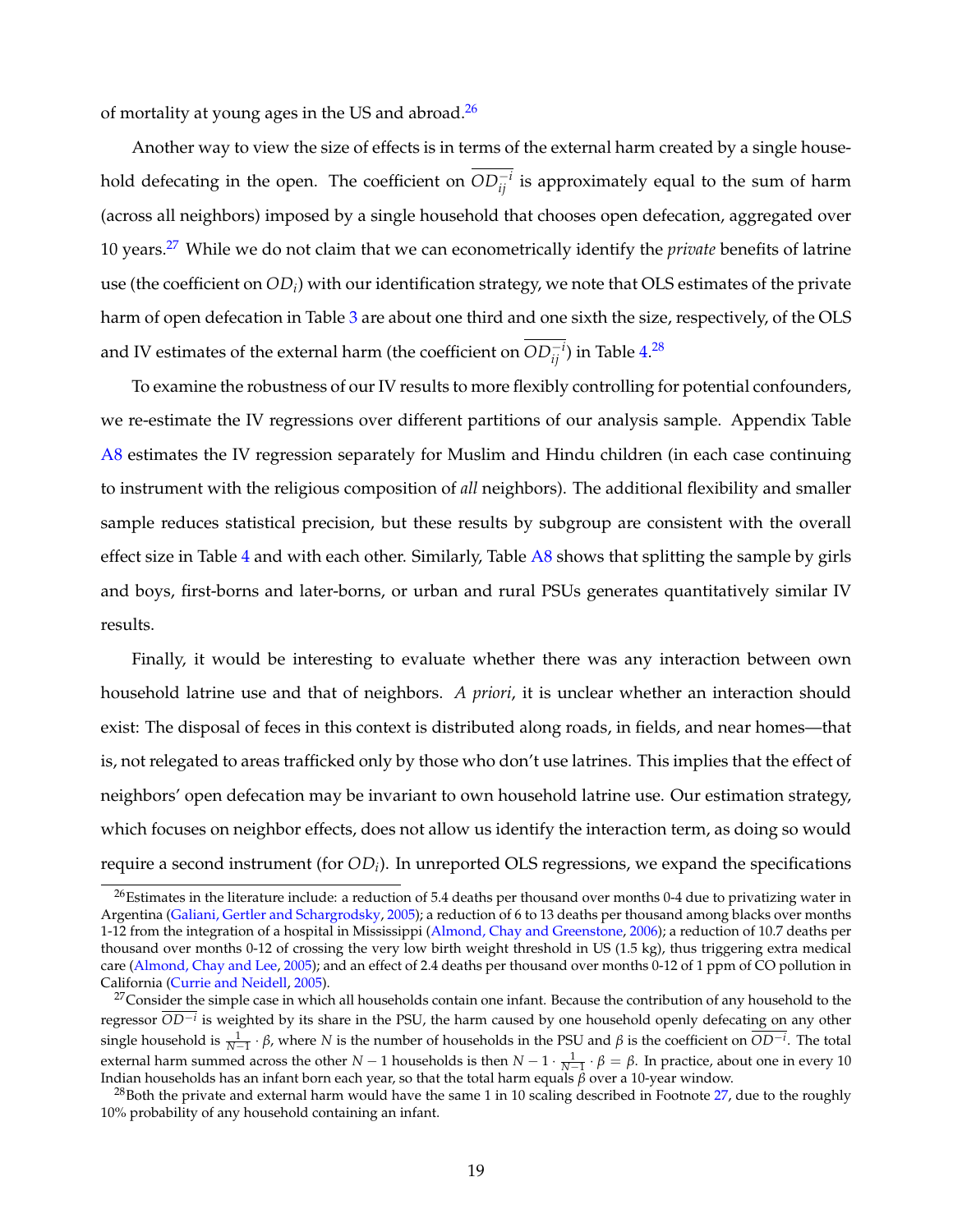in Table [3](#page-37-0) to estimate this interaction, though we find no statistically significant effects.

#### **6.2 Robustness: External Effects of Other Hygiene**

Our interpretation of the IV results relies on an exclusion restriction that Muslim neighbors do not positively impact child health through some channel other than latrine use. The health and mortality benefits generated by latrine use could be similar in principle to benefits conferred by other proper hygiene practices. Indeed, experimental evidence by [Luby et al.](#page-29-13) [\(2005\)](#page-29-13) in South Asia has shown that hand washing can impact diarrhea and pneumonia. To address the possibility that the external effects we estimate are driven by some other hygiene-related public good associated with the religious composition of a neighborhood, in this section we show that Hindus and Muslims do not in fact differ significantly along hygiene behaviors other than latrine use.

Our main dataset contains very limited information regarding hygiene practices other than latrine use. For that reason, we turn briefly to the India Human Development Survey (IHDS) of 2004- 2005, which contains better measures of hand washing and the treatment of water, but for which we cannot construct similarly reliable mortality rates.<sup>29</sup> Our goal with the IHDS is therefore to examine whether Hindu-Muslim differences exist in other hygiene behaviors.

In Table [5,](#page-39-0) we regress indicators for several hygiene and water quality variables from the IHDS on an indicator for being a Muslim household. Results are displayed in two panels, with the top panel reporting differences in the unconditional means in a regression that includes no controls, and the bottom panel controlling for log household consumption and an indicator for urban status. In the first column, we replicate the pattern from our main analysis that Muslims are less likely to OD. Column 2 shows that there is no association between religious identity and hand washing after defecating. Column 3 shows there is no association between religious identity and hand washing with soap. Column 4 shows Muslims are no more likely than Hindus to purify their water. Column 5 shows the only economically large or statistically significant difference in the table besides latrine use: Muslims are significantly less likely than Hindus to have water piped to their homes. Both the literature [\(Jayachandran and Kuziemko,](#page-29-14) [2010\)](#page-29-14) and our own analysis (Table [A2\)](#page-47-0) suggest that lower access to piped water in this region implies a Muslim disadvantage with respect to health, operating

<span id="page-21-0"></span><sup>&</sup>lt;sup>29</sup>Specifically, we are limited by the fact that complete birth histories were not recorded for all women of childbearing age.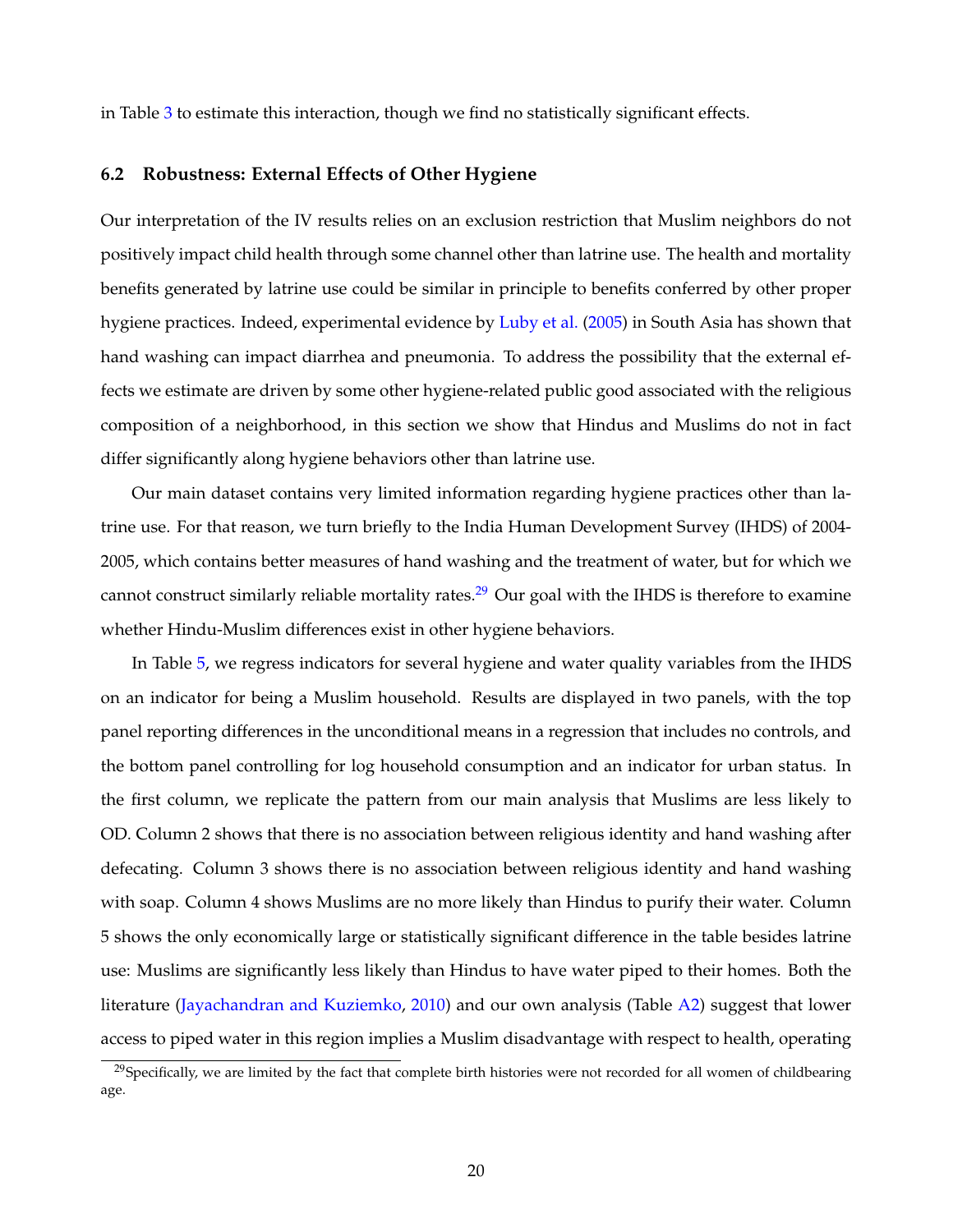against our findings.<sup>30</sup> The difference in piped water likely reflects the inferior access to state services faced by Muslims. In sum, the table shows that differences in human waste disposal between Hindus and Muslim appear not to carry over to advantages in even a single other category of hygiene or water. The difference in latrine use, therefore, is not merely a marker for other important hygiene behaviors with public goods qualities.

Also, although it is not possible to completely rule out the possibility that PSU-level OD is correlated with some unobservable local characteristic that simultaneously predicts Muslim concentration and mortality, Table [3](#page-37-0) in the previous section also provides evidence that PSU-level OD is not strongly correlated with other observables that predict mortality. The coefficient estimates for  $OD_{ij}^{-i}$ are remarkably stable between specifications with no controls and those with controls. Comparing Panels A and B in Table [3](#page-37-0) reveals that the estimates without and with controls are 29.4 versus 27.1 in the IMR regression and 17.8 versus 17.9 in the NMR regression, respectively. In contrast, coefficients on the household's own use of a latrine (*ODij*) attenuate significantly with the inclusion of controls in Panel B, suggesting that own—but not neighbors'—use is correlated with other parent or household determinants of child health.

### **6.3 Tests of the Fecal Pathogens Channel**

The external effects of open defecation are hypothesized to operate via infection by fecal pathogens introduced by neighbors. As a test of this channel, in this section we examine (i) whether acute malnutrition, which is an intermediate outcome resulting from infectious disease and which precedes death caused by infection, follows the same pattern as the mortality results presented above, and (ii) whether breastfeeding effects interact with local open defecation in a way consistent with the fecal pathogens hypothesis.

**Malnutrition.** A main channel by which exposure to fecal pathogens may cause death is by affecting net nutrition—that is, calories consumed net of calories lost to diarrheal disease and parasites and expended in combatting infections. Acute malnutrition is a well-known mechanism linking infectious disease to infant death [\(Kielmann and McCord,](#page-29-4) [1978;](#page-29-4) [Mosley and Chen,](#page-29-5) [1984\)](#page-29-5), our outcome of interest. If open defecation is causing deaths via infection, acute malnutrition should also be observable

<span id="page-22-0"></span> $30$ Appendix Table [A2](#page-47-0) shows that piped water is strongly negatively correlated with infant mortality in our main analysis dataset, the NFHS.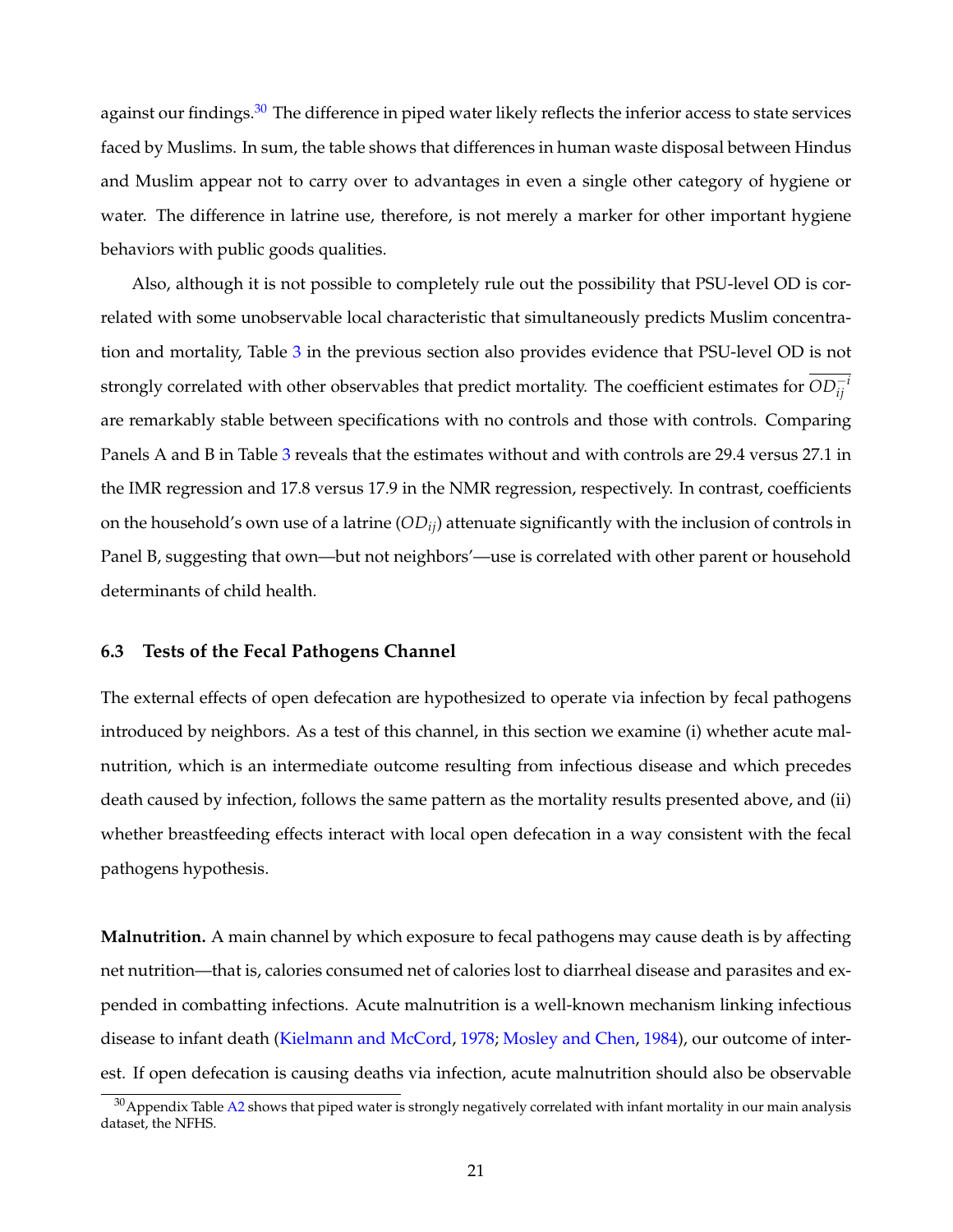in weight. This intermediate outcome may also be of independent interest, since acute malnutrition could impact the human capital accumulation of surviving children.

We follow the standard practice (e.g. [Schmidt et al.,](#page-30-4) [2010\)](#page-30-4) of using on surveyor-measured weight to capture acute malnutrition and recent diarrhea. Weight, rather than self-reported diarrheal disease, is recommended due to widely recognized problems in survey-reported diarrhea. We discuss the problems with survey-reported diarrhea in this context in more detail in Appendix [A.3,](#page-44-0) and provide statistics in our own dataset highlighting these issues. Weight-for-age is the particular measure of recent diarrhea recommended by [Schmidt et al.](#page-30-4) [\(2010\)](#page-30-4). As an alternative measure of acute malnutrition, we also examine weight-for-height. Height is an appropriate denominator for normalizing weight when analyzing acute malnutrition because height reflects long-term, but not recent, net nutritional and disease experience. We operationalize both measures as z-scores scaled to the World Health Organization's child growth standards.

Table [6](#page-40-0) displays regression estimates analogous to the mortality regressions in Table [3,](#page-37-0) but with measures of child weight as the dependent variables. The sample includes all children up to 12 months for whom a weight measurement was taken. These detailed anthropometry measures exist for only a small subset of our main analysis sample. In the first three columns, the dependent variable is weight-for-age. We report OLS regressions. $31$  The extended controls are identical to those in the bottom panel of Table  $3$  with an additional control for height.<sup>[32](#page-23-1)</sup> These OLS regressions offer an opportunity for a falsification test of our identifying assumption: In OLS regressions, if Muslim concentration generates lower mortality only through its association with neighborhood OD, then we should observe that Muslim concentration is not positively correlated with other health outcomes, conditional on controls for OD.

The results in Table [6](#page-40-0) follow the same pattern as in the mortality regressions: In columns 1 and 4, an indicator for Muslim households predicts significantly higher z-scores (i.e., heavier children). Then, additionally controlling for Muslim concentration in the locality  $(\overline{M_i})$  attenuates the coefficient on the Muslim indicator to insignificance. And finally, incrementally controlling for the local san-

<span id="page-23-0"></span> $31$ Corresponding IV estimates lacked precision, with confidence intervals including both zero and very large effects, possibly due to the significantly smaller sample. The sample here is smaller because weight in the NFHS is only consistently measured for children below age 3 at the time of the survey, whereas in our main analysis, we calculate IMR over a larger sample by using the mother's responses to retrospective questions about the timing of births and deaths over a longer look back period.

<span id="page-23-1"></span> $32$ Weight-for-height regressions additionally control for height-for-age to ensure that the result is not spuriously driven by any heterogeneity in height or *chronic* malnutrition. Weight-for-age regressions do not include the additional control.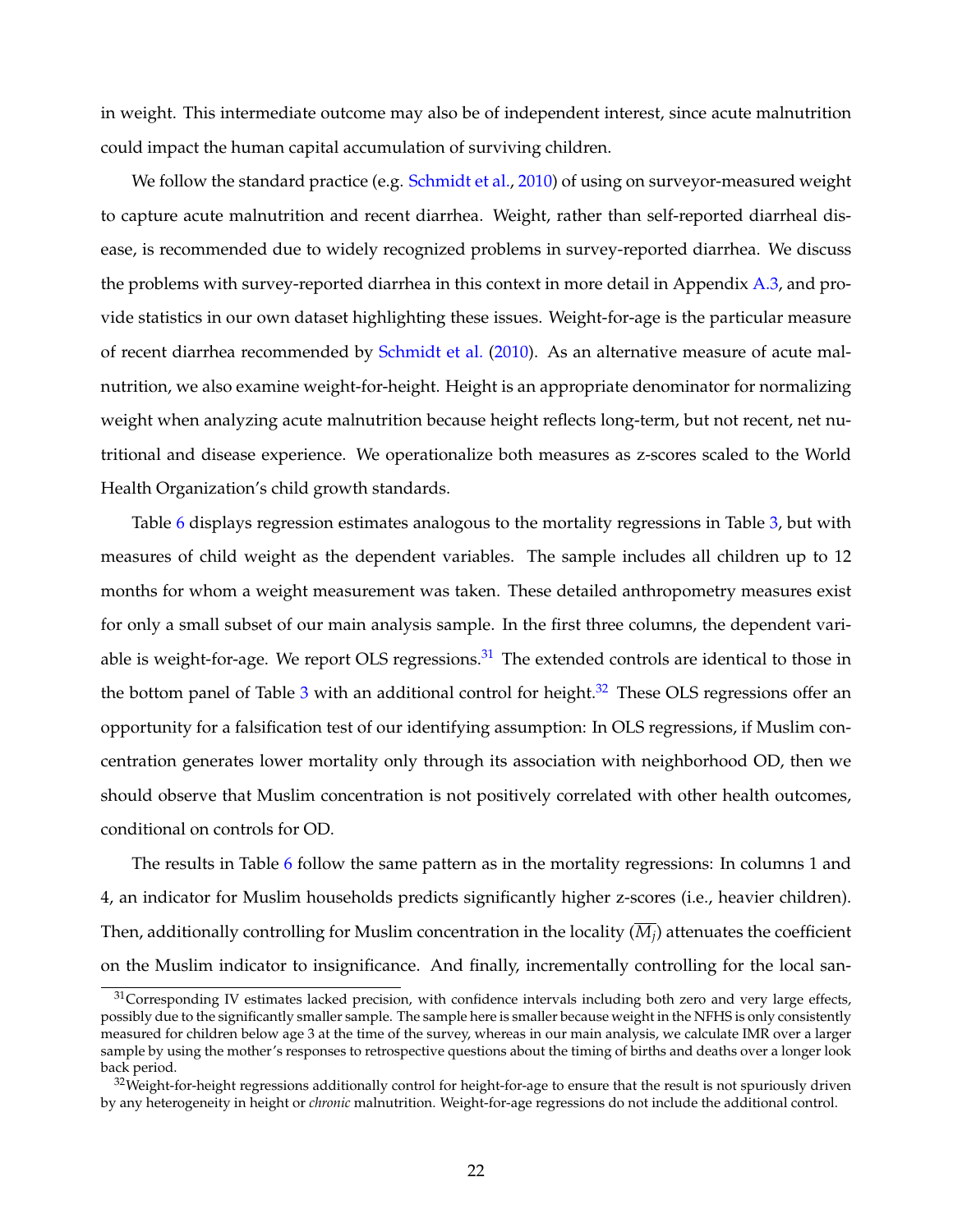itation environment via  $OD_{ij}^{-i}$  and  $OD_{ij}$  attenuates the coefficient on  $(\overline{M_j})$  as well. This pattern of results supports the identifying assumption in the IV analysis above, as it shows that the fraction of Muslim neighbors is correlated with child malnutrition, but only through the open defecation channel. The size of the point estimates in column 3 indicates that increasing PSU-level open defecation by 10 percentage points (approximately 0.25 standard deviations) is associated with a decline in weight-for-age of 0.052 standard deviations and a decline in weight-for-height of 0.046 standard deviations.<sup>33</sup>

To examine the robustness of this result to alternative parameterizations, in Figure [4](#page-34-0) we plot local polynomial regressions of weight-for-age on local open defecation separately for Hindu and Muslim children. The left panels include all observations. The right panels include only the mixed-religion PSUs that are used in the IV analysis. The top panels include no controls, and the bottom panels add controls by first separately regressing weight-for-age and  $OD_{ij}^{-i}$  on the controls, and then performing the local polynomial regression on the residuals from those regressions. $34$  In the figure, higher values of the dependent variables indicate higher child weight, so these plots are strongly decreasing in  $OD^{-i}$ .

In Panels A and B, Hindu infants appear to have a nutrition advantage after conditioning on local sanitation, but not other controls. In other words, controlling for  $\overline{OD^{-i}}$  reverses the Muslim advantage seen in columns 1 and 4 of Table [6.](#page-40-0) This may reflect that within a PSU, Hindu families are richer on average and can better compensate for acute malnutrition—at least among infants who will ultimately survive and generate a weight measurement in our data. This advantage disappears once the standard set of controls are added in the bottom two panels of Figure [4.](#page-34-0) These plots show that the effects of  $\overline{OD^{-i}}$  on child weight (i.e., the non-parametric slopes) are large and essentially identical across Hindus and Muslims. Together, the results in Table [6](#page-40-0) and Figure [4](#page-34-0) are consistent with a disease externality mechanism in which fecal pathogens cause diarrhea and acute malnutrition prior to death. And because  $\overline{M}_i$  has no residual predictive power for child weight after conditioning on  $OD^{-i}$ , these results support the identifying assumption that  $\overline{M_j}$  impacts survival only through its

<span id="page-24-0"></span> $33$ The surviving children for whom we can observe a weight measurement constitute a selected sample, because these children were strong enough to survive until the time of observation. This "culling" would tend to bias our estimates of the coefficient on  $OD_{ij}^{-i}$  in the weight regressions toward zero, following the logic in [Almond and Currie](#page-27-14) [\(2011\)](#page-27-14) that estimates of the impacts of health shocks are generally conservative when those shocks also increase mortality.

<span id="page-24-1"></span> $34$  $34$ The control set used to generate residuals is the same as the extended controls in Tables 3 and [6,](#page-40-0) with the addition of own household open defecation.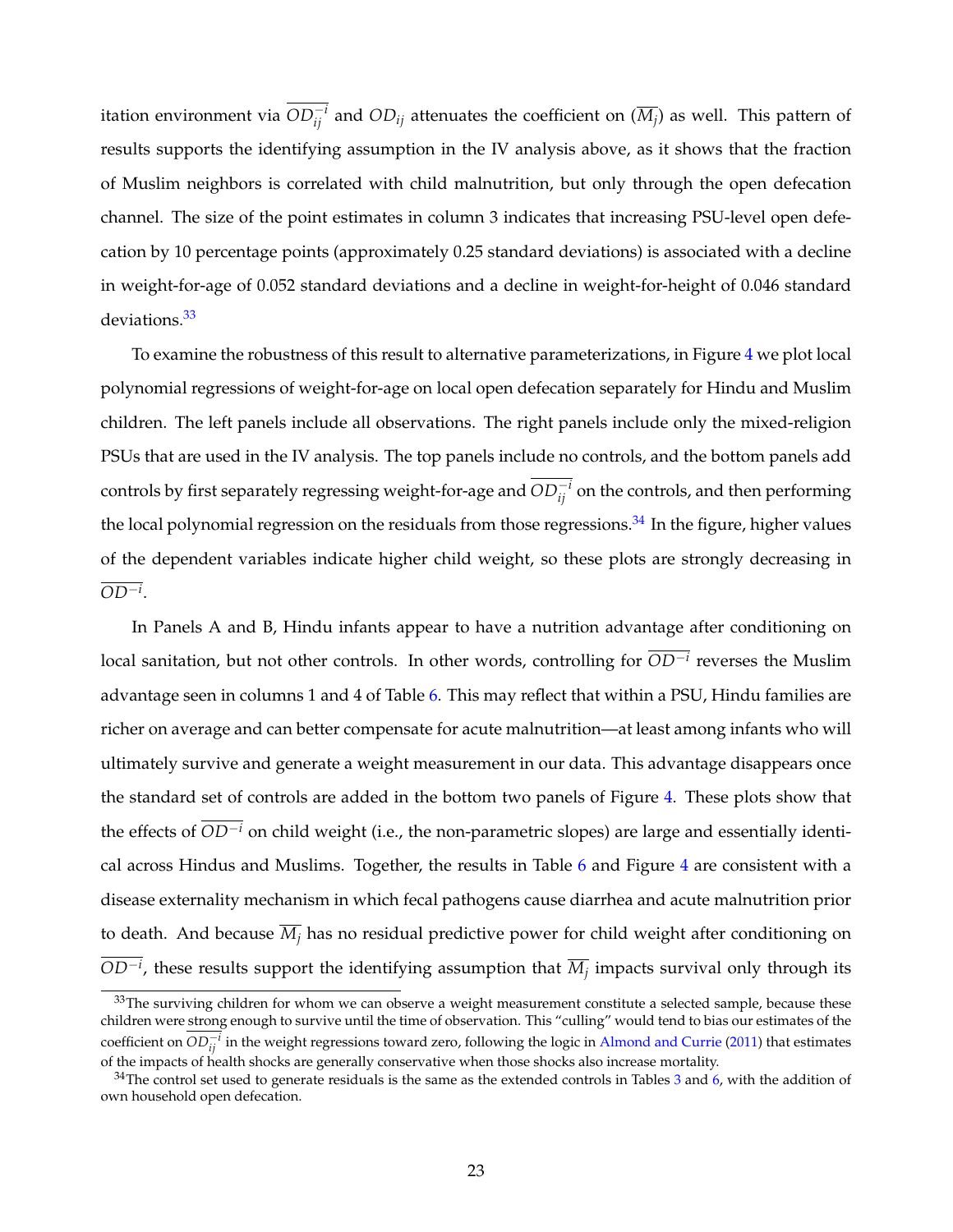association with *OD<sup>i</sup>* .

**Breastfeeding.** Water and prepared food are two key pathways through which poor sanitation causes infections in children. Breastfeeding, which interrupts this pathway, is known to be protective against the transmission of such infections, and previous studies have shown important interactions in this context between the efficacy of breastfeeding and the quality of a household's water supply (see [Jayachandran and Kuziemko,](#page-29-14) [2010\)](#page-29-14). Here, we examine whether the efficacy of breastfeeding is increasing in the fraction of neighbors who defecate in the open.

Table [7](#page-41-0) examines interactions between religion, breastfeeding, and OD in OLS regressions in which the dependent variable is IMR. The regressor of interest is an indicator for exclusive breastfeeding during the infant's first six months of life if she survived, or until death if she died. Controls are as in Table [3.](#page-37-0) Column 1 reports results for a specification interacting breastfeeding with the Muslim indicator. Unsurprisingly, exclusive breastfeeding has a large negative effect on mortality incidence. But the significant positive coefficient estimate for the interaction term breastfed  $\times$  Muslim indicates that breastfeeding is less effective among Muslim children, on average. Put differently, breastfeeding appears to be differentially beneficial to the health of Hindu children compared to Muslim children.

However, additionally controlling for  $OD_{ij}^{-i}$  and its interaction with breastfeeding in column 2, shows that, again, this is merely due to the correlation between own religious identity and that of neighbors. Muslim children, on average, benefit less from breastfeeding because they tend to live in better local sanitation environments, while Hindu children, on average, face environments where the protection conferred by breastfeeding matters more. The positive coefficients on the indicator for Muslim and its interaction with breastfeeding become insignificant and change signs with the addition of open defecation controls. Although not statistically significant, the sign reversal is consistent with the notion that conditional on open defecation, Muslim households might face somewhat worse environments. For example, as shown above, Muslim households are significantly less likely to have piped water, which [Jayachandran and Kuziemko](#page-29-14) [\(2010\)](#page-29-14) have shown as having potentially important implications for the relative benefits of breastfeeding.

The main coefficient of interest is on  $OD_{ij}^{-i}$   $\times$  breastfed in column 2, which indicates that increasing PSU-level open defecation by 10 percentage points increases the efficacy of breastfeeding (decreases IMR) by about 25 percent of the main effect of breastfeeding  $\left(=\frac{250\times10\%}{104}\right)$ . This in-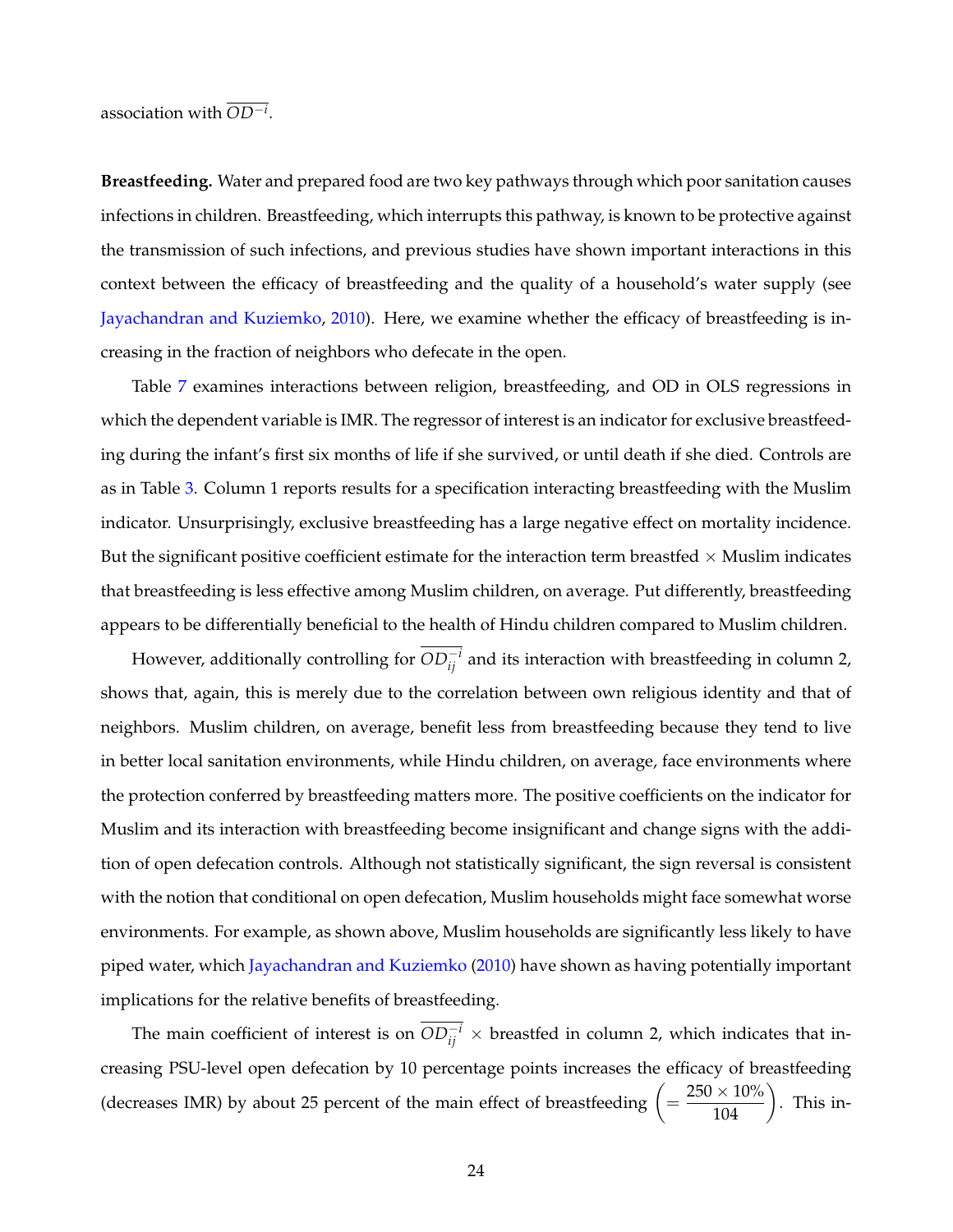teraction effect is consistent with the notion that breastfeeding filters the fecal pathogens that would otherwise be ingested by infants. The size of the point estimate on  $OD_{ij}^{-i} \times$  breastfed, which is equal and opposite to the coefficient on  $OD_{ij}^{-i}$ , implies that ingesting contaminated food or water is a main channel by which infants are harmed by neighbors' open defecation.

# <span id="page-26-0"></span>**7 Conclusion**

As of 2014, more than a billion people worldwide continue to defecate in the open, without the use of even basic latrines. While governments and others have invested heavily in reducing the practice in recent years, there has been disproportionately little evidence of the causal impact of open defecation on mortality. We view our study as informing ongoing policy efforts to reduce open defecation around the world, as well as contributing to the economic literature concerned with the impacts of infectious disease on health and human capital.

The pattern we document solves an existing puzzle in the literature—that in India Muslim children suffer lower rates of mortality than Hindu children, despite being poorer on average. We show that this operates entirely via the tendency of Muslims to reside near other Muslims, combined with the typically higher rates of latrine use among this group of neighbors. Tests of the mechanisms linking open defecation to infant death, including contamination of food and water and acute malnutrition due to intestinal disease, support our interpretations.

More broadly, our study provides insights into the public goods aspect of sanitation. This study is the first to provide econometric evidence on the mortality externalities of open defecation, exploiting variation arising from the religious composition of neighbors. Understanding this public goods component is important for policy interventions motivated by the efficiency concern that private demand is below the social optimum. Practically, our results indicate that many infants die each year due to poor sanitation in their localities. In the context of India, a back-of-the-envelope calculation within the range of variation supported by the data suggests that reducing mean open defecation by 10 percentage points (one quarter of a standard deviation across localities) would reduce IMR by 3 deaths per thousand, or about 4% of the mean mortality rate. With an estimated 26 million children born in India each year, this equates to 78,000 deaths annually. The sheer size of these effects highlights the need for further investigation into the externalities of sanitation in the developing world.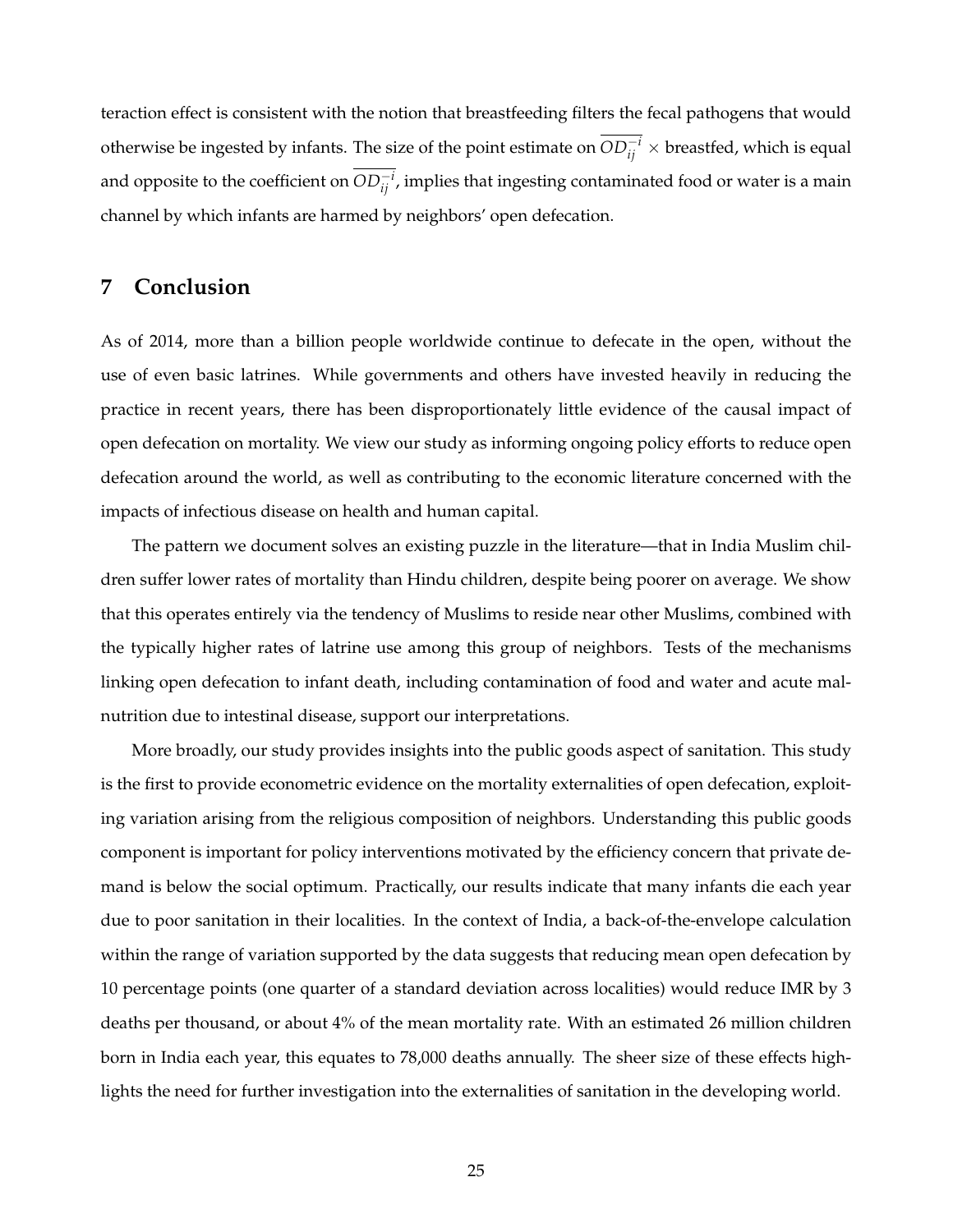# **References**

- <span id="page-27-14"></span>**Almond, Douglas, and Janet Currie.** 2011. "Killing me softly: The fetal origins hypothesis." *The journal of economic perspectives: a journal of the American Economic Association*, 25(3): 153.
- <span id="page-27-4"></span>**Almond, Douglas, Kenneth Y. Chay, and David S. Lee.** 2005. "The Costs of Low Birth Weight." *The Quarterly Journal of Economics*, 120(3): 1031–1083.
- <span id="page-27-5"></span>**Almond, Douglas, Kenneth Young Chay, and Michael Greenstone.** 2006. "Civil rights, the war on poverty, and black-white convergence in infant mortality in the rural South and Mississippi." Massachusetts Institute of Technology, Department of Economics.
- <span id="page-27-9"></span>**Alsan, Marcella.** 2015. "The Effect of the TseTse Fly on African Development." *American Economic Review*, 105(1): 382–410.
- <span id="page-27-8"></span>**Alsan, Marcella, and Claudia Goldin.** 2015. "Watersheds in Infant Mortality: The Role of Effective Water and Sewerage Infrastructure, 1880 to 1915." working paper.
- <span id="page-27-10"></span>**Barnard, Sharmani, Parimita Routray, Fiona Majorin, Rachel Peletz, Sophie Boisson, Antara Sinha, and Thomas Clasen.** 2013. "Impact of Indian Total Sanitation Campaign on Latrine Coverage and Use: A Cross-Sectional Study in Orissa Three Years following Programme Implementation." *PloS one*, 8(8): e71438.
- <span id="page-27-11"></span>**Bathran, Ravichandaran.** 2011. "Indian Sanitation." *Economic and Political Weekly*, XLVI(51): 34–37.
- <span id="page-27-2"></span>**Bhalotra, Sonia, and Arthur van Soest.** 2008. "Birth-spacing, fertility and neonatal mortality in India: Dynamics, frailty, and fecundity." *Journal of Econometrics*, 143(2): 274–290.
- <span id="page-27-3"></span>**Bhalotra, Sonia, Christine Valente, and Arthur van Soest.** 2010. "The puzzle of Muslim advantage in child survival in India." *Journal of Health Economics*, 29: 191–204.
- <span id="page-27-1"></span>**Bhat, PN Mari, and AJ Francis Zavier.** 2005. "Role of religion in fertility decline: The case of Indian Muslims." *Economic and Political Weekly*, 385–402.
- <span id="page-27-12"></span>**Black, Robert E, Saul S Morris, and Jennifer Bryce.** 2003. "Where and why are 10 million children dying every year?" *The Lancet*, 361(9376): 2226–2234.
- <span id="page-27-7"></span>**Bleakley, Hoyt.** 2007. "Disease and development: evidence from hookworm eradication in the American South." *The Quarterly Journal of Economics*, 122(1): 73–117.
- <span id="page-27-13"></span>**Case, Anne, and Christina Paxson.** 2008. "Stature and Status: Height, Ability, and Labor Market Outcomes." *Journal of Political Economy*, 116(3).
- <span id="page-27-0"></span>**Clasen, Thomas, Sophie Boisson, Parimita Routray, Belen Torondel, Melissa Bell, Oliver Cumming, Jeroen Ensink, Matthew Freeman, Marion Jenkins, Mitsunori Odagiri, Subhajyoti Ray, Antara Sinha, Mrutyunjay Suar, and Wolf-Peter Schmidt.** 2015. "Effectiveness of a rural sanitation programme on diarrhoea, soil-transmitted helminth infection, and child malnutrition in Odisha, India: a cluster-randomised trial." *The Lancet Global Health*, 2(11): e645–e653.
- <span id="page-27-6"></span>**Coffey, Diane, Aashish Gupta, Payal Hathi, Dean Spears, Nikhil Srivastav, and Sangita Vyas.** 2014*a*. "Culture and the health transition: Understanding sanitation behavior in rural north India." presented at IGC-ISI Development Conference (Delhi) working paper.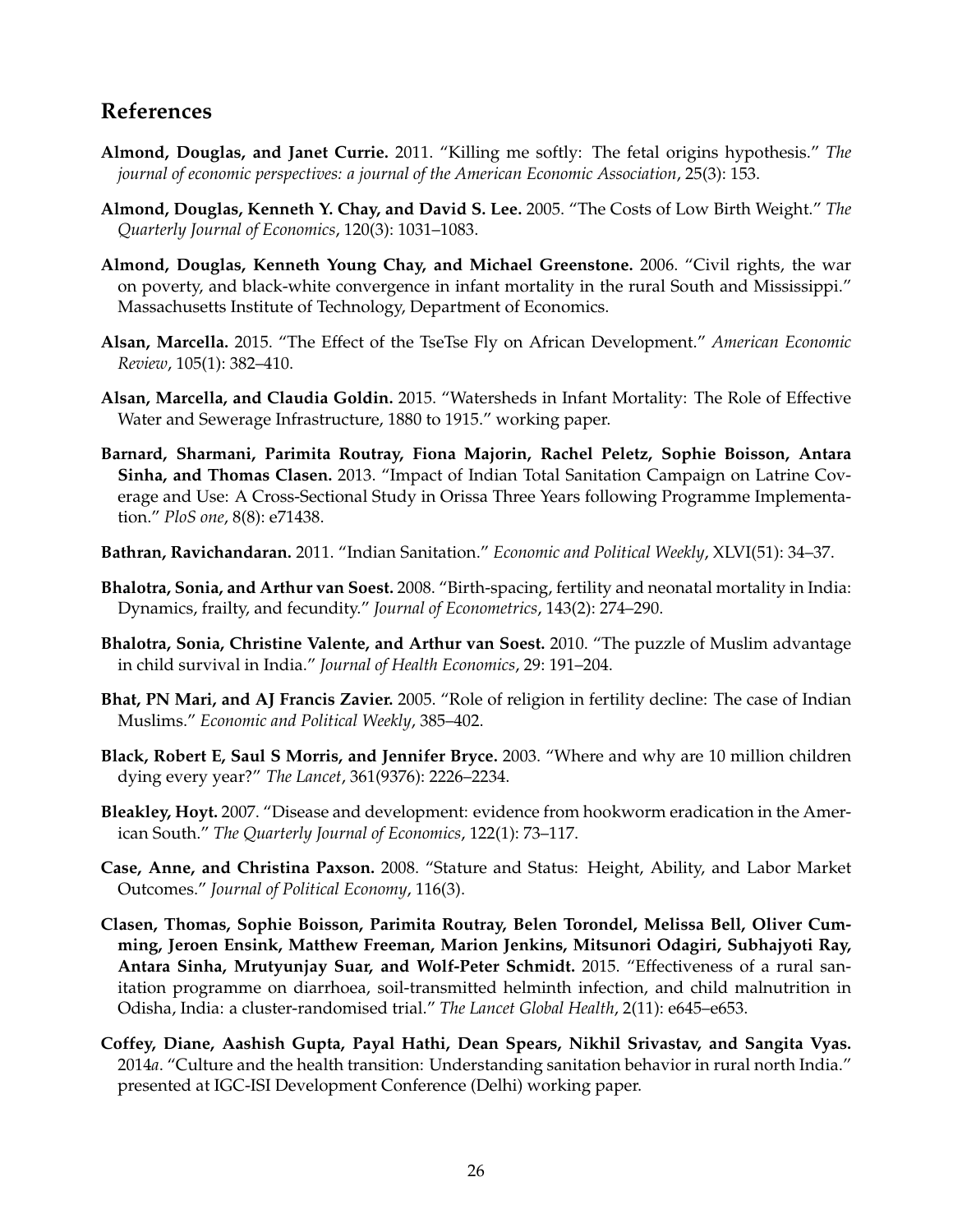- <span id="page-28-10"></span>**Coffey, Diane, Aashish Gupta, Payal Hathi, Nidhi Khurana, Dean Spears, Nikhil Srivastav, and Sangita Vyas.** 2014*b*. "Revealed preference for open defecation." *Economic and Political Weekly*, 49(38): 43.
- <span id="page-28-14"></span>**Coffey, Diane, Reetika Khera, and Dean Spears.** 2013. "Women's Status and Children's Height in India: Evidence from Rural Joint Households." Princeton University working paper.
- <span id="page-28-6"></span>**Currie, Janet, and Matthew Neidell.** 2005. "Air Pollution and Infant Health: What Can We Learn from California's Recent Experience?" *The Quarterly Journal of Economics*, 120(3): 1003–1030.
- <span id="page-28-0"></span>**Cutler, David, and Grant Miller.** 2005. "The role of public health improvements in health advances: The twentieth-century United States." *Demography*, 42(1): 1–22.
- <span id="page-28-11"></span>**Cutler, David, Angus Deaton, and Adriana Lleras-Muney.** 2006. "The Determinants of Mortality." *The Journal of Economic Perspectives*, 20(3): 97–120.
- <span id="page-28-7"></span>**Cutler, David M., and Adriana Lleras-Muney.** 2010. "Understanding differences in health behaviors by education." *Journal of Health Economics*, 29(1): 1 – 28.
- <span id="page-28-4"></span>**Deolalikar, A.** 2008. "How do Indian Muslims fare on social indicators." *Handbook of Muslims in India: Empirical and Policy Perspectives*.
- <span id="page-28-16"></span>**DiNardo, John, Nicole M. Fortin, and Thomas Lemieux.** 1996. "Labor Market Institutions and the Distribution of Wages, 1973-1992: A Semiparametric Approach." *Econometrica*, 64(5): 1001–1044.
- <span id="page-28-15"></span>**Doblhammer, Gabriele, and James W. Vaupel.** 2001. "Lifespan depends on month of birth." *PNAS*, 98(5): 2934–2939.
- <span id="page-28-13"></span>**Filmer, Deon, and Lant H Pritchett.** 2001. "Estimating Wealth Effects Without Expenditure Data–Or Tears: An Application To Educational Enrollments In States Of India." *Demography*, 38(1): 115–132.
- <span id="page-28-12"></span>**Freedman, David A.** 1991. "Statistcal Models and Shoe Leather." *Sociological Methodology*, 21: 291–313.
- <span id="page-28-5"></span>**Galiani, Sebastian, Paul Gertler, and Ernesto Schargrodsky.** 2005. "Water for life: The impact of the privatization of water services on child mortality." *Journal of Political Economy*, 113(1): 83–120.
- <span id="page-28-2"></span>**Gertler, Paul, Manisha Shah, Maria Laura Alzua, Lisa Cameron, Sebastian Martinez, and Sumeet Patil.** 2015. "How Does Health Promotion Work? Evidence From The Dirty Business of Eliminating Open Defecation." National Bureau of Economic Research Working Paper 20997.
- <span id="page-28-8"></span>**Geruso, Michael.** 2012. "Black-White Disparities in Life Expectancy: How Much Can the Standard SES Variables Explain?" *Demography*, 49(2): 553–574.
- <span id="page-28-3"></span>**Guiteras, Raymond, James Levinsohn, and Ahmed Mushfiq Mobarak.** 2015. "Encouraging sanitation investment in the developing world: A cluster-randomized trial." *Science*.
- <span id="page-28-9"></span>**Guiteras, Raymond P, David I Levine, Stephen P Luby, Thomas H Polley, Kaniz Khatun-e Jannat, and Leanne Unicomb.** 2014. "Disgust and Shame: Motivating Contributions to Public Goods." mimeo.
- <span id="page-28-1"></span>**Hammer, Jeffrey S, and Dean Spears.** 2013. "Village sanitation and children's human capital: evidence from a randomized experiment by the Maharashtra government." World Bank Policy Research Working Paper #6580.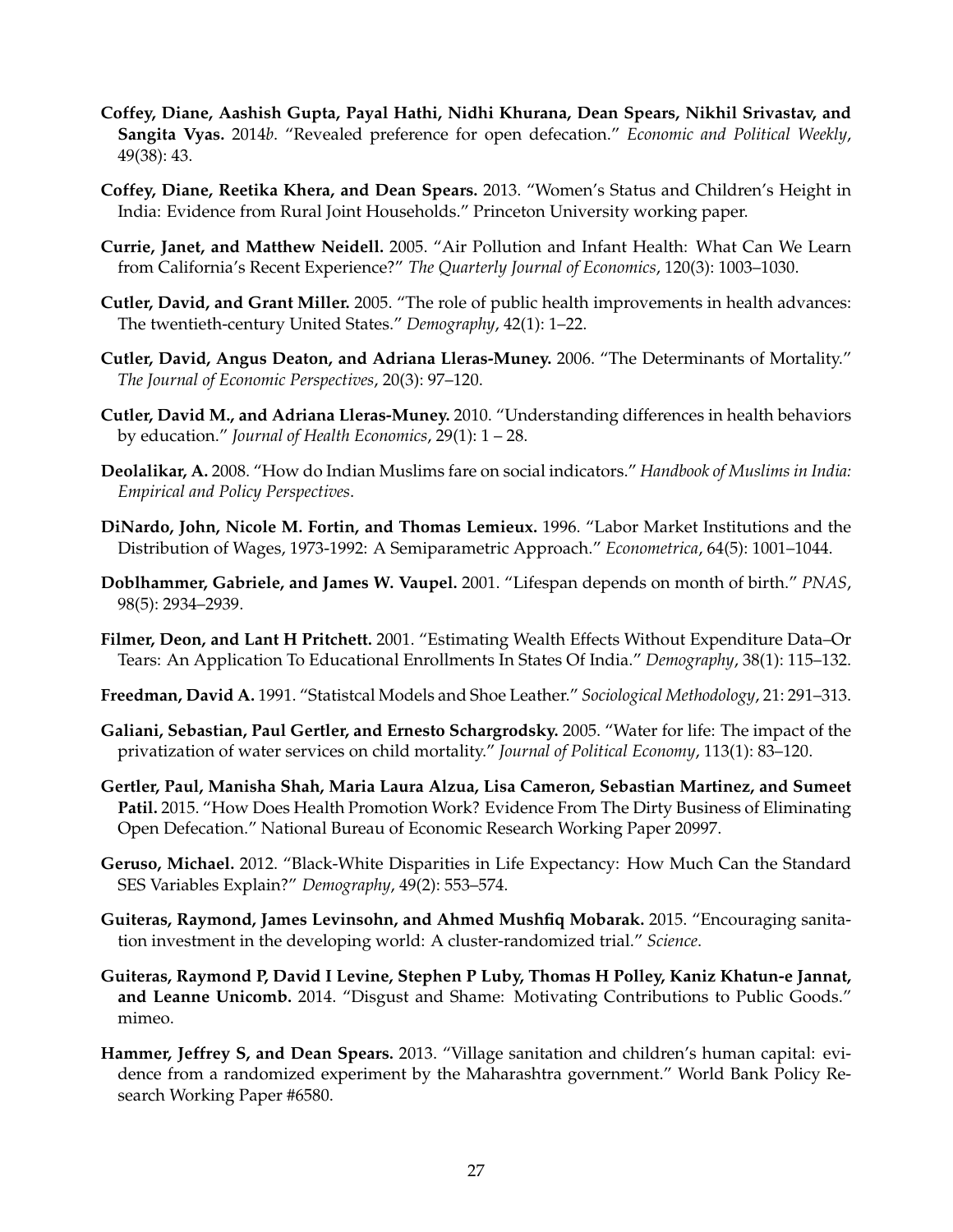- <span id="page-29-6"></span>**Humphrey, Jean H.** 2009. "Child undernutrition, tropical enteropathy, toilets, and handwashing." *The Lancet*, 374: 1032 – 35.
- <span id="page-29-14"></span>**Jayachandran, S, and I Kuziemko.** 2010. "Why do mothers breastfeed girls less than boys? Evidence and implications for child health in India." *The Quarterly Journal of Economics*, 126(3): 1485–1538.
- <span id="page-29-4"></span>**Kielmann, ArnfriedA, and Colin McCord.** 1978. "Weight-for-age as an index of risk of death in children." *The Lancet*, 311(8076): 1247–1250.
- <span id="page-29-9"></span>**Lin, Audrie, Benjamin F. Arnold, Sadia Afreen, Rie Goto, Tarique Mohammad Nurul Huda, Rashidul Haque, Rubhana Raqib, Leanne Unicomb, Tahmeed Ahmed, John M. Colford Jr., and Stephen P Luby.** 2013. "Household Environmental Conditions Are Associated with Enteropathy and Impaired Growth in Rural Bangladesh." *American Journal of Tropical Medicine and Hygiene*.
- <span id="page-29-13"></span>**Luby, Stephen P, Mubina Agboatwalla, Daniel R Feikin, John Painter, Ward Billhimer, Arshad Altaf, and Robert M Hoekstra.** 2005. "Effect of handwashing on child health: a randomised controlled trial." *The Lancet*, 366(9481): 225–233.
- <span id="page-29-11"></span>**Miguel, Edward, and Michael Kremer.** 2004. "Worms: Identifying Impacts on Education and Health in the Presence of Treatment Externalities." *Econometrica*, 72(1): 159–217.
- <span id="page-29-1"></span>**Million Death Study Collaborators.** 2010. "Causes of neonatal and child mortality in India: nationally representative mortality survey." *Lancet*, 376(9755): 1853.
- <span id="page-29-3"></span>**Mobarak, Ahmed Mushfiq, James Levinsohn, and Raymond Guiteras.** 2014. "No Shit: Demand Estimation with Strategic Complementarities – The Case of Sanitation in Bangladesh." mimeo.
- <span id="page-29-8"></span>**Mondal, Dinesh, Juliana Minak, Masud Alam, Yue Liu, Jing Dai, Poonum Korpe, Lei Liu, Rashidul Haque, and William A. Petri, Jr.** 2011. "Contribution of Enteric Infection, Altered Intestinal Barrier Function, and Maternal Malnutrition to Infant Malnutrition in Bangladesh." *Clinical Infectious Diseases*.
- <span id="page-29-5"></span>**Mosley, W Henry, and Lincoln C Chen.** 1984. "An analytical framework for the study of child survival in developing countries." *Population and Development Review*, 25–45.
- <span id="page-29-12"></span>**Pande, Rohini, and Seema Jayachandran.** 2013. "Why Are Indian Children Shorter than African Children?" Harvard working paper.
- <span id="page-29-7"></span>**Petri, Jr, William A., Mark Miller, Henry J. Binder, Myron M. Levine, Rebecca Dillingham, and Richard L. Guerrant.** 2008. "Enteric infections, diarrhea, and their impact on function and development." *Journal of Clinical Investigation*, 118(4): 1266–1290.
- <span id="page-29-10"></span>**Prendergast, Andrew J, Sandra Rukobo, Bernard Chasekwa, Kuda Mutasa, Robert Ntozini, Mduduzi NN Mbuya, Andrew Jones, Lawrence H Moulton, Rebecca J Stoltzfus, and Jean H Humphrey.** 2014. "Stunting Is Characterized by Chronic Inflammation in Zimbabwean Infants." *PloS one*, 9(2): e86928.
- <span id="page-29-2"></span>**Ramaswami, Gita.** 2005. *India stinking: manual scavengers in Andhra Pradesh and their work.* Navayana Distributed by IPD Alternatives.
- <span id="page-29-0"></span>**Sachar, Rajindar, Saiyid Hamid, TK Oommen, MA Basith, Rakesh Basant, Akhtar Majeed, and Abusaleh Shariff.** 2006. "Social, Economic and Educational Status of the Muslim Community of India." East Asian Bureau of Economic Research.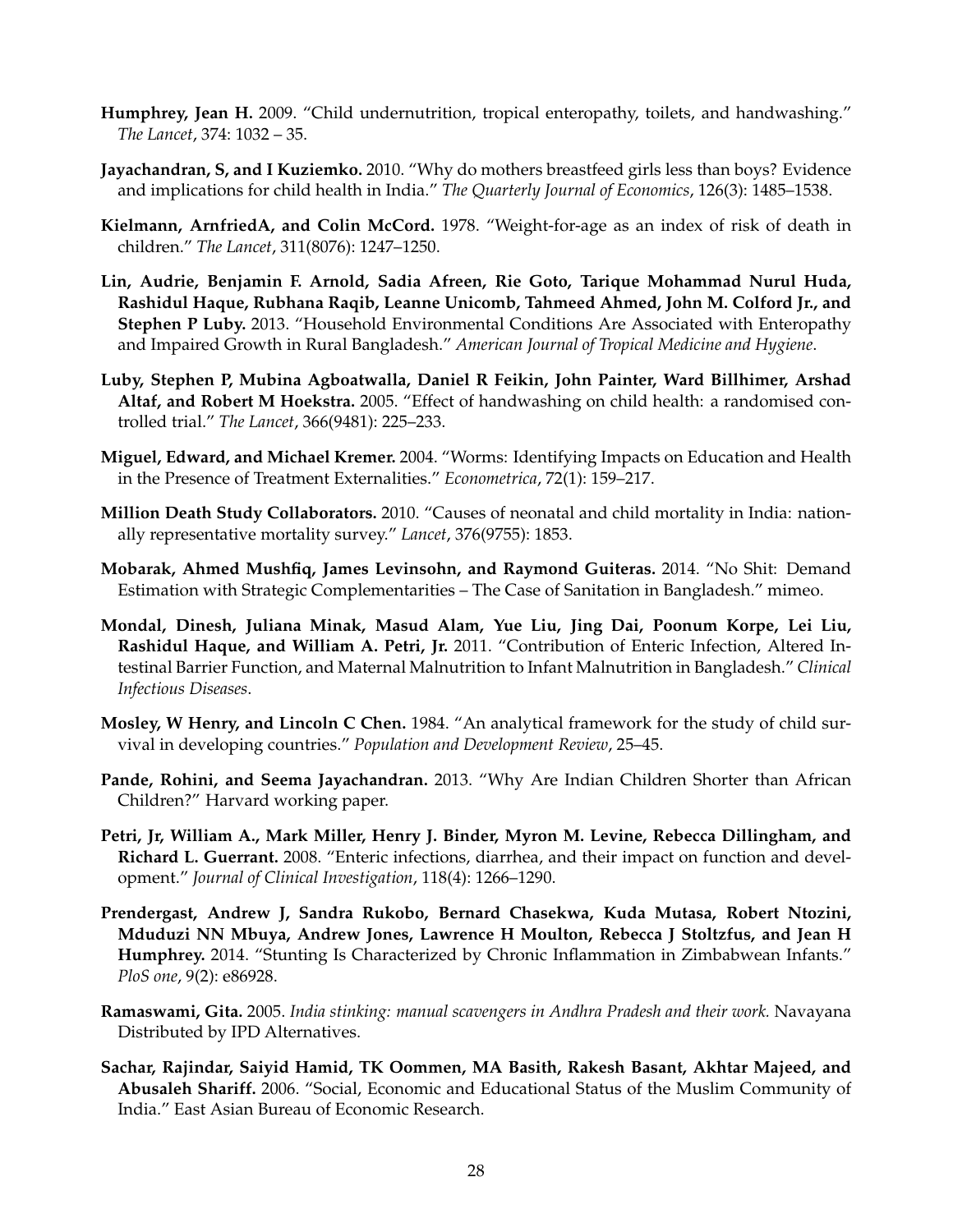- <span id="page-30-5"></span>**Schmidt, Wolf-Peter, Benjamin F Arnold, Sophie Boisson, Bernd Genser, Stephen P Luby, Mauricio L Barreto, Thomas Clasen, and Sandy Cairncross.** 2011. "Epidemiological methods in diarrhoea studies – an update." *International Journal of Epidemiology*, 40(6): 1678–1692.
- <span id="page-30-4"></span>**Schmidt, Wolf-Peter, Sophie Boisson, Bernd Genser, Mauricio L Barreto, Kathy Baisley, Suzanne Filteau, and Sandy Cairncross.** 2010. "Weight-for-age z-score as a proxy marker for diarrhoea in epidemiological studies." *Journal of Epidemiology and Community Health*, 64(12): 1074–1079.
- <span id="page-30-0"></span>**Shariff, Abusaleh.** 1995. "Socio-economic and demographic differentials between Hindus and Muslims in India." *Economic and Political Weekly*, 2947–2953.
- <span id="page-30-2"></span>**Spears, Dean.** 2012. "Effects of Rural Sanitation on Infant Mortality and Human Capital: Evidence from a Local Governance Incentive in India." Princeton working paper.
- <span id="page-30-3"></span>**Steckel, Richard.** 2009. "Heights and human welfare: Recent developments and new directions." *Explorations in Economic History*, 46: 1–23.
- <span id="page-30-1"></span>**Watson, Tara.** 2006. "Public health investments and the infant mortality gap: Evidence from federal sanitation interventions on U.S. Indian reservations." *Journal of Public Economics*, 90(8-9): 1537 – 1560.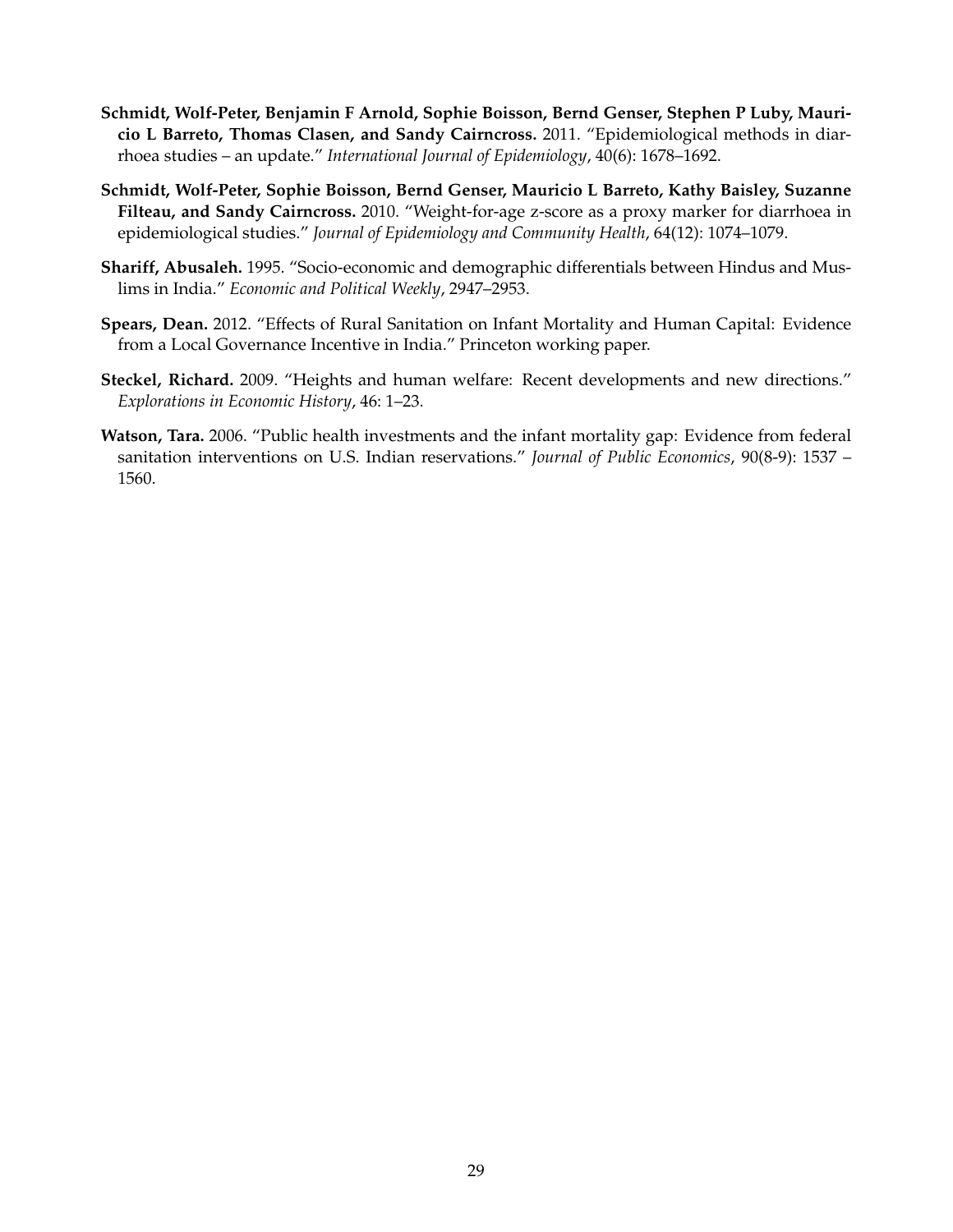<span id="page-31-0"></span>**Figure 1:** Identifying Variation: Muslim Concentration  $(\overline{M})$  and Open Defecation  $(\overline{OD})$ Across PSUs



**Note:** Measured along the left vertical axis, the figure shows the histogram of Muslim concentration across primary sampling units (PSUs) in the NFHS survey. In the histogram observations are PSUs. Most PSUs are perfectly segregated along religious lines, with either 0% or 100% Muslim concentration. The point mass representing 100% Hindu, which comprises about two thirds of all PSUs, is not drawn to scale. Along the right vertical axis, the smooth line plots a local polynomial regression of PSU-level open defecation  $(\overline{OD_i})$  on Muslim concentration  $(\overline{M_i})$  at the individual level.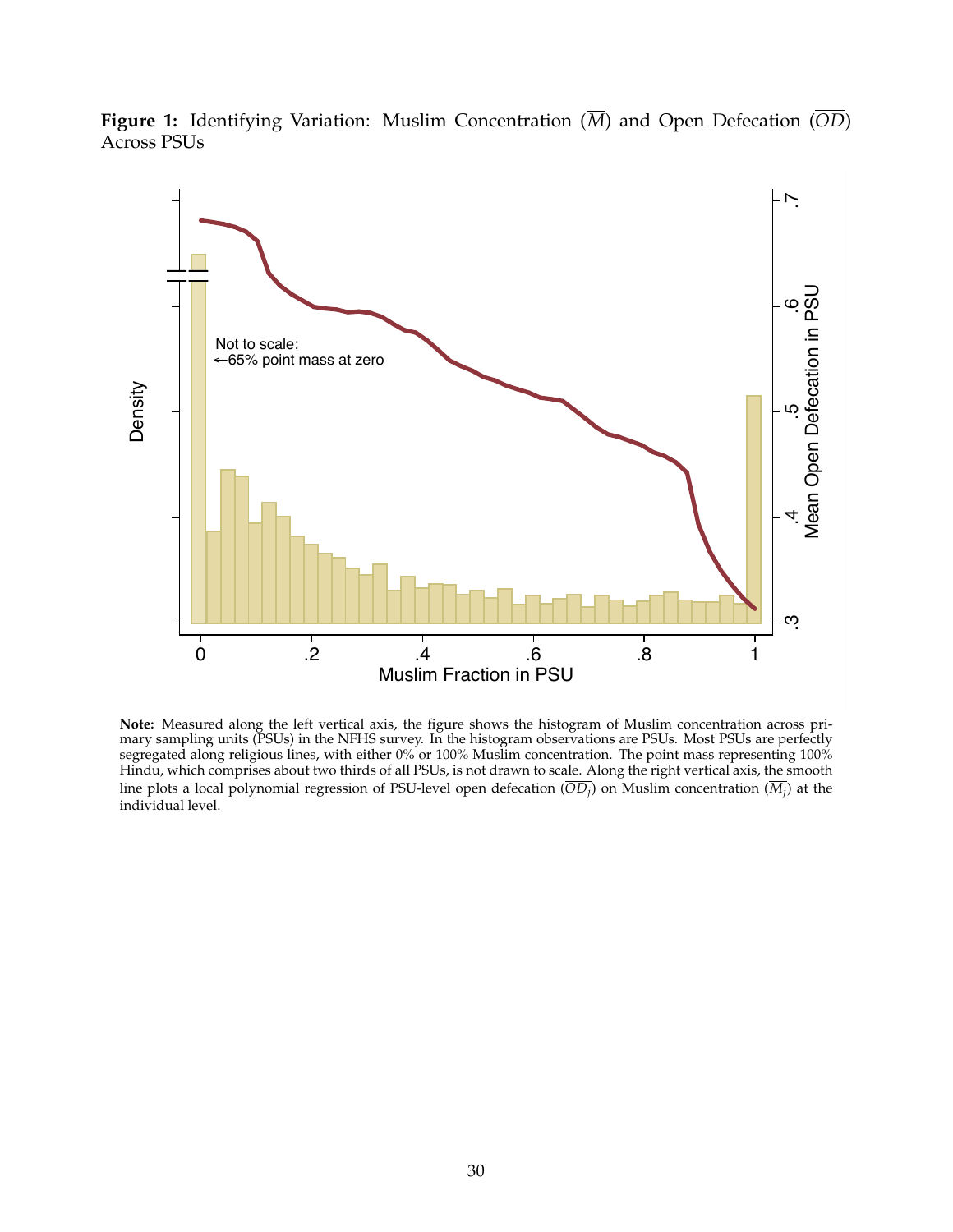

<span id="page-32-0"></span>**Figure 2:** Household Characteristics Varying with Muslim Concentration in the PSU  $(\overline{M})$ 

**Note:** Figure plots local linear regressions. The dependent variables are household-level characteristics, and the regressor is Muslim concentration  $(\overline{M_j})$ , which is measured at the PSU-level. Each dependent variable is defined such that higher values predict better child health outcomes. The signs of the relationships between these variables and mortality are confirmed in Appendix Table [A2.](#page-47-0) The dependent variables include asset wealth (as the fraction of the seven assets reported in all survey rounds) and indicators for household electrification, household piped water, institutional delivery of the child, any child vaccinations, family possession of a national health card, mother having a say in child's healthcare, mothers' literacy, and latrine use. Panel A includes all PSUs in the sample. Panel B includes only mixed-religion PSUs ( $0 < \overline{M} < 1$ ). Observations are live births.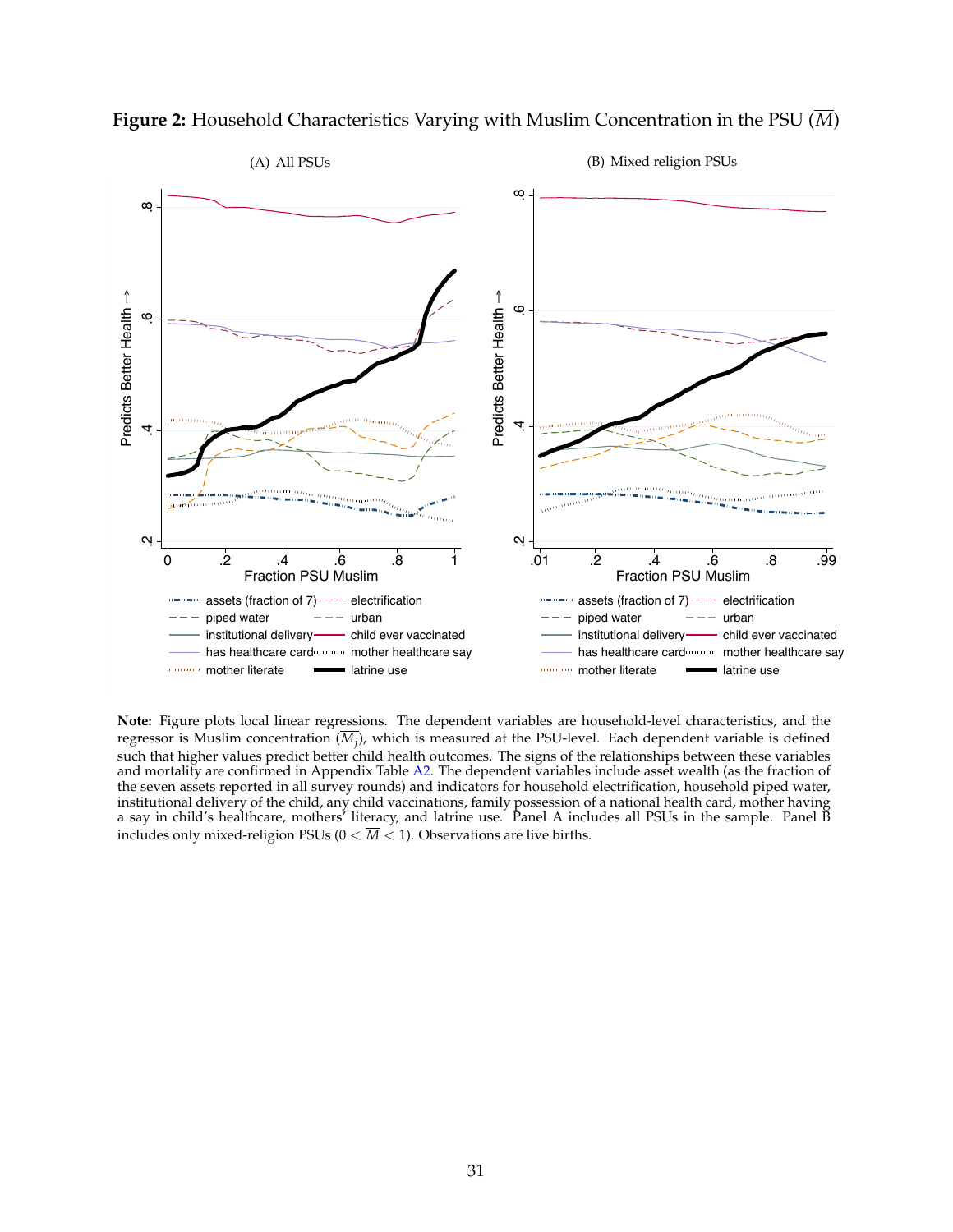

<span id="page-33-0"></span>**Figure 3:** The Hindu-Muslim Mortality Puzzle, Conditioning on Parental Wealth and Health

**Note:** Figure plots local linear regressions of infant mortality on measures of economic well-being. The dependent variable is an indicator for death in the first year of life × 1000. The left panel plots mortality against asset wealth<br>rank, constructed as described in the text. The right panel plots mortality against mother's height. intervals are shaded in gray. Observations are live births.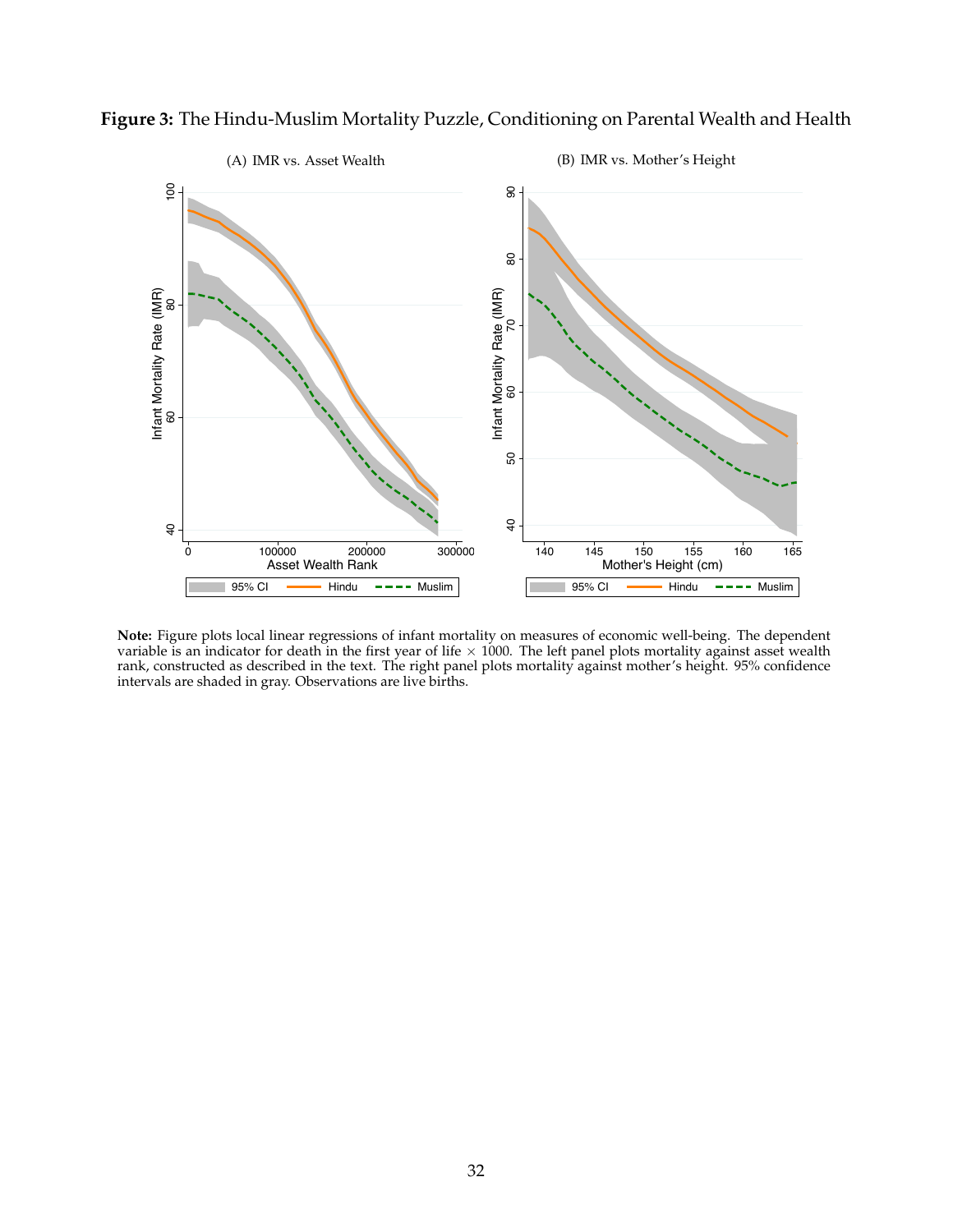<span id="page-34-0"></span>

# **Figure 4:** Test of Mechanism: Effects of *OD* on Acute Net Malnutrition

**Note:** Figure plots local linear regressions of weight, an outcome reflecting acute malnutrition, on local area open defecation. The dependent variables are the weight-for-age z-score, scaled to the World Health Organization's child growth standards, or its residual. The top panels (A and B) display plots with no controls. The bottom panels (C and D) display semi-parametric regressions using residuals generated by first regressing the independent and dependent variables on the extended controls defined in the Table  $3$  notes. The left panels ( $\AA$  and  $\text{C}$ ) include the full sample, and the right panels (B and D) include only mixed-religion PSUs ( $0 < \overline{M} < 1$ ). Observations are live births.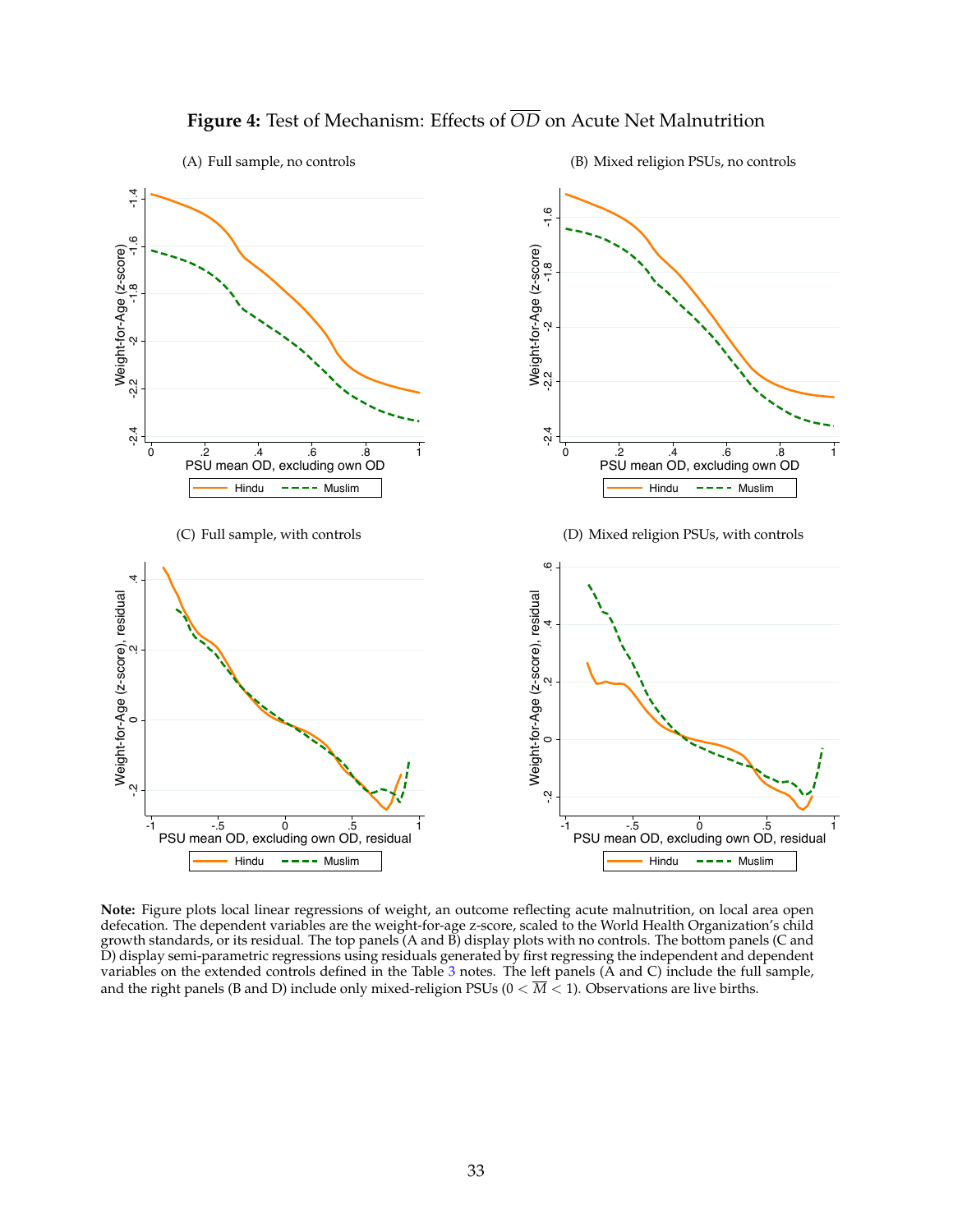## <span id="page-35-0"></span>**Table 1:** Stated and Revealed Preferences over Latrine Ownership and Use

|                                                        | Unit of<br>Observation | Hindu Mean | Muslim Mean |
|--------------------------------------------------------|------------------------|------------|-------------|
|                                                        |                        | (1)        | (2)         |
|                                                        |                        |            |             |
| open defecation, unconditionally                       | all persons            | 0.725      | 0.456       |
|                                                        | in household           | (0.003)    | (0.013)     |
| open defecation, conditional on owning latrine         | all persons            | 0.252      | 0.099       |
|                                                        | in household           | (0.006)    | (0.010)     |
| owns latrine                                           | household              | 0.335      | 0.516       |
|                                                        |                        | (0.010)    | (0.036)     |
| says religious leader ever told them where to defecate | respondent             | 0.159      | 0.326       |
|                                                        |                        | 0.008      | 0.036       |
| says open defecation far from home is pure             | respondent             | 0.526      | 0.397       |
|                                                        |                        | (0.010)    | (0.036)     |
| says latrine use near home is pure                     | respondent             | 0.455      | 0.538       |
|                                                        |                        | 0.010      | $-0.037$    |
|                                                        |                        |            |             |

**Note:** Table reports means and standard errors of survey responses from the [Sanitation Quality, Use, Access, &](http://squatreport.in) [Trends \(SQUAT\) Survey, 2013.](http://squatreport.in) Responses are stratified by religious group. The table contains information on 22,787 individuals in 3,235 sampled rural households in Bihar, Madhya Pradesh, Rajasthan, and Uttar Pradesh. The unit of observation differs across rows and includes either all persons in the household, whether interviewed or told about; the household itself; or the survey respondent (one per household). Standard errors of the means, clustered by village, are shown in parentheses. All across-group comparisons are statistically significant at the 5% level.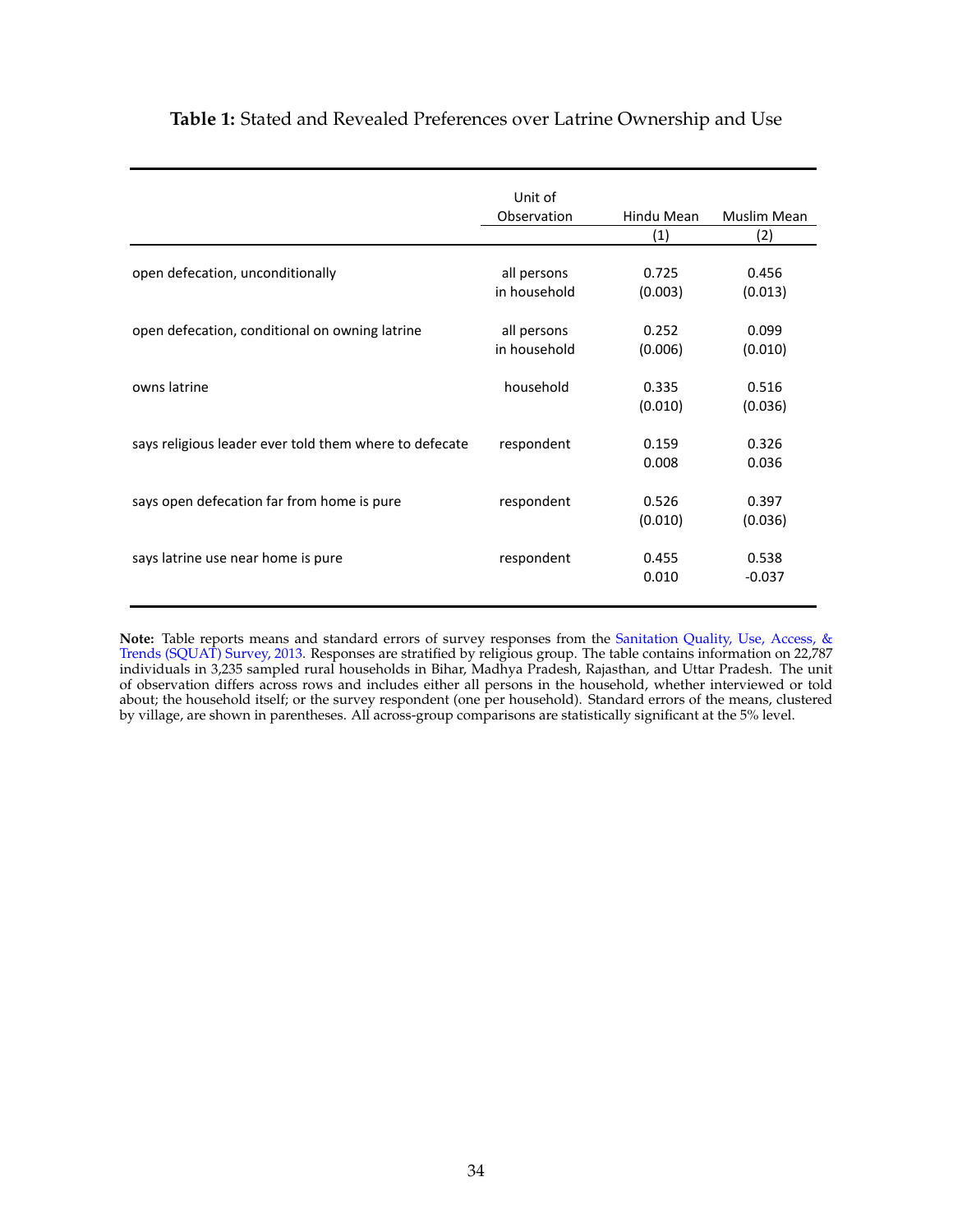<span id="page-36-0"></span>

|                                         |       | Hindu Subsample | Muslim Subsample |       |
|-----------------------------------------|-------|-----------------|------------------|-------|
|                                         | Mean  | <b>SD</b>       | Mean             | SD    |
|                                         | (1)   | (2)             | (3)              | (4)   |
| infant mortality rate (IMR), year 1     | 74.0  | 261.8           | 63.0             | 243.0 |
| neonatal mortality rate (NMR), month 1  | 47.4  | 212.6           | 39.9             | 195.6 |
|                                         |       |                 |                  |       |
| household open defecation               | 0.68  | 0.47            | 0.43             | 0.49  |
| local (PSU) open defecation             | 0.66  | 0.38            | 0.45             | 0.38  |
| local (PSU) fraction Muslim             | 0.06  | 0.14            | 0.69             | 0.31  |
| household has electricity               | 0.59  | 0.49            | 0.59             | 0.49  |
| household has piped water               | 0.36  | 0.48            | 0.37             | 0.48  |
| household is urban                      | 0.28  | 0.45            | 0.40             | 0.49  |
| household has radio                     | 0.36  | 0.48            | 0.36             | 0.48  |
| household has TV                        | 0.33  | 0.47            | 0.31             | 0.46  |
| household has refrigerator              | 0.10  | 0.30            | 0.10             | 0.30  |
| household has bicycle                   | 0.46  | 0.50            | 0.41             | 0.49  |
| household has motorcycle                | 0.12  | 0.33            | 0.10             | 0.29  |
| household has car                       | 0.02  | 0.14            | 0.02             | 0.12  |
| mother's height (cm)                    | 151.5 | 5.8             | 152.0            | 5.8   |
| mother no education                     | 0.58  | 0.49            | 0.63             | 0.48  |
| mother completed primary                | 0.27  | 0.45            | 0.21             | 0.40  |
| child breastfed for at least six months | 0.91  | 0.28            | 0.91             | 0.28  |
| child's birth order                     | 2.46  | 1.17            | 2.74             | 1.20  |
| child is female                         | 0.48  | 0.50            | 0.49             | 0.50  |
| observations (live births)              |       | 232,863         | 46,462           |       |

# **Table 2:** Summary Statistics: Hindus and Muslims, NFHS 1, 2, & 3

**Note:** Table displays summary statistics for our main analysis sample, rounds 1, 2, and 3 of the NFHS. Neonatal and infant mortality are defined, respectively, as the number of deaths among children less than one month old and less than one year old, scaled per 1,000 live births. Observations are children (live births).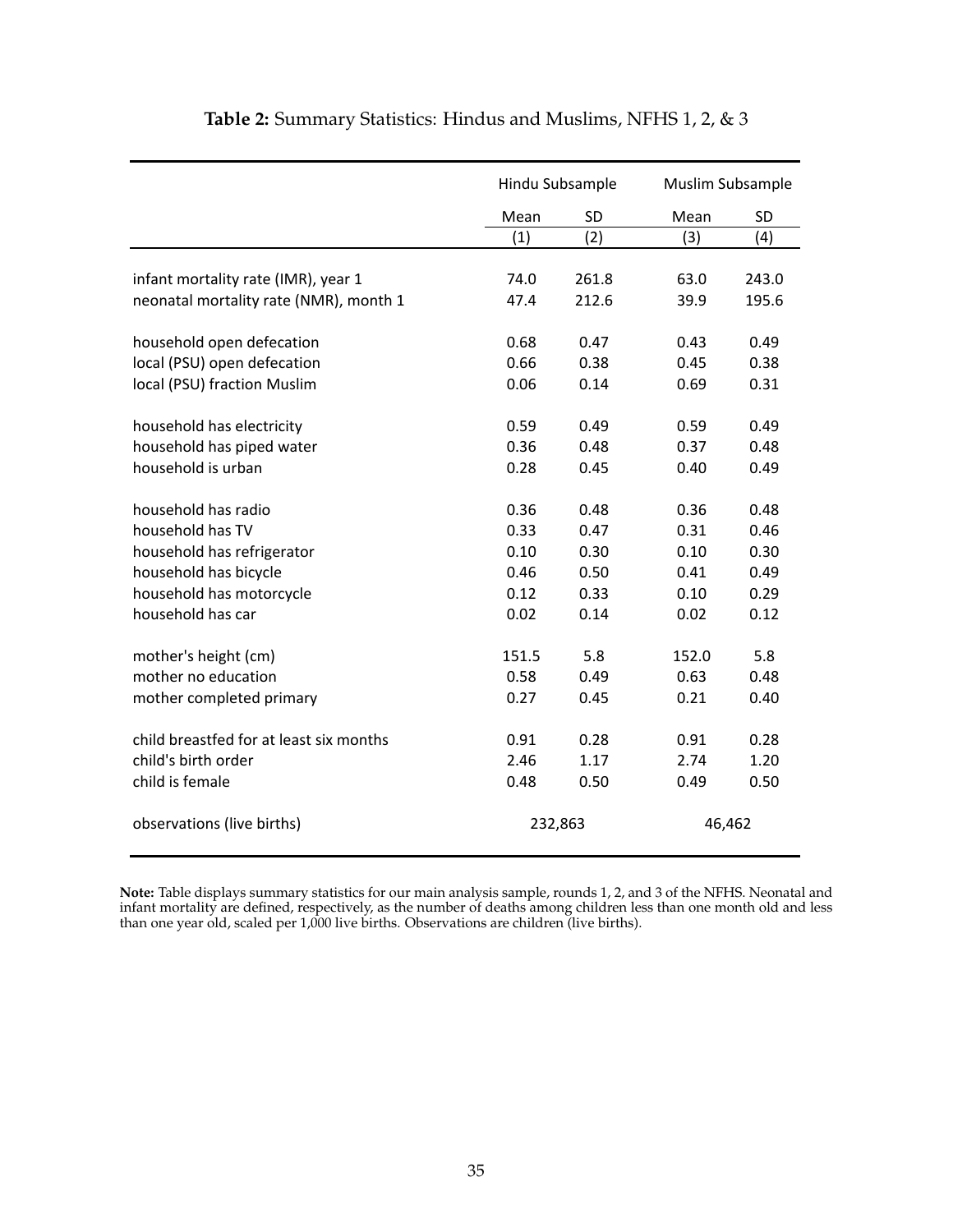|                            |           |                        |          | Panel A: No Controls |                                 |          |
|----------------------------|-----------|------------------------|----------|----------------------|---------------------------------|----------|
| dependent variable:        |           | Infant Mortality (IMR) |          |                      | <b>Neonatal Mortality (NMR)</b> |          |
|                            | (1)       | (2)                    | (3)      | (4)                  | (5)                             | (6)      |
|                            |           |                        |          |                      |                                 |          |
| Muslim                     | $-11.0**$ | $-3.8$                 | $-2.5$   | $-7.6***$            | $-2.5$                          | $-1.7$   |
|                            | (1.5)     | (2.3)                  | (2.3)    | (1.2)                | (1.9)                           | (1.9)    |
| <b>PSU fraction Muslim</b> |           | $-11.5**$              | 4.2      |                      | $-8.2**$                        | 1.4      |
|                            |           | (3.0)                  | (3.0)    |                      | (2.5)                           | (2.5)    |
| own household OD           |           |                        | $19.9**$ |                      |                                 | $12.2**$ |
|                            |           |                        | (1.7)    |                      |                                 | (1.4)    |
| PSU mean OD (except own)   |           |                        | $29.4**$ |                      |                                 | $17.8**$ |
|                            |           |                        | (2.3)    |                      |                                 | (1.8)    |
| mean of dep. var.          | 72.1      | 72.1                   | 72.1     | 45.6                 | 45.6                            | 45.6     |
| observations (live births) | 279,325   | 279,325                | 279,325  | 279,325              | 279,325                         | 279,325  |

### <span id="page-37-1"></span><span id="page-37-0"></span>**Table 3:** OLS Estimates: Neighborhood Composition, Local Sanitation, and Mortality

|                                                 | Panel B: Extended Controls |                        |                 |                 |                                 |                 |  |  |
|-------------------------------------------------|----------------------------|------------------------|-----------------|-----------------|---------------------------------|-----------------|--|--|
| dependent variable:                             |                            | Infant Mortality (IMR) |                 |                 | <b>Neonatal Mortality (NMR)</b> |                 |  |  |
|                                                 | (1)                        | (2)                    | (3)             | (4)             | (5)                             | (6)             |  |  |
| Muslim                                          | $-6.1***$                  | $-2.5$                 | $-1.5$          | $-3.8**$        | $-1.0$                          | $-0.3$          |  |  |
|                                                 | (1.5)                      | (2.3)                  | (2.3)           | (1.2)           | (1.9)                           | (1.9)           |  |  |
| <b>PSU fraction Muslim</b>                      |                            | $-5.9*$                | 2.3             |                 | $-4.5+$                         | 1.1             |  |  |
|                                                 |                            | (2.9)                  | (3.0)           |                 | (2.4)                           | (2.5)           |  |  |
| own household OD                                |                            |                        | $8.2**$         |                 |                                 | $6.2**$         |  |  |
|                                                 |                            |                        | (1.7)           |                 |                                 | (1.4)           |  |  |
| PSU mean OD (except own)                        |                            |                        | $27.1***$       |                 |                                 | $17.9***$       |  |  |
|                                                 |                            |                        | (2.7)           |                 |                                 | (2.2)           |  |  |
| extended controls                               | X                          | X                      | X               | X               | X                               | X               |  |  |
| mean of dep. var.<br>observations (live births) | 72.1<br>279,325            | 72.1<br>279,325        | 72.1<br>279,325 | 45.6<br>279,325 | 45.6<br>279,325                 | 45.6<br>279,325 |  |  |
|                                                 |                            |                        |                 |                 |                                 |                 |  |  |

**Note:** Table reports results from a series of OLS regressions. The dependent variable in columns 1 through 3 is infant mortality (year 1). The dependent variable in columns 4 through 6 is neonatal mortality (month 1). Mortality variables are scaled as described in the text to generate coefficients that indicate impacts on rates  $\times$  1000 (deaths per 1000 children). PSU mean OD is calculated over all households in the PSU other than the respondent household. Controls in the bottom panel include: A full set of birth order indicators interacted with sex; indicators for household ownership of each of the seven assets asked about throughout DHS survey rounds; an indicator for whether the mother lives with her husband's parents; indicators for child's birth month and birth year; an indicator for the child being a multiple birth; an urban indicator; and household size. Observations are children (live births). Standard errors are clustered at the PSU level.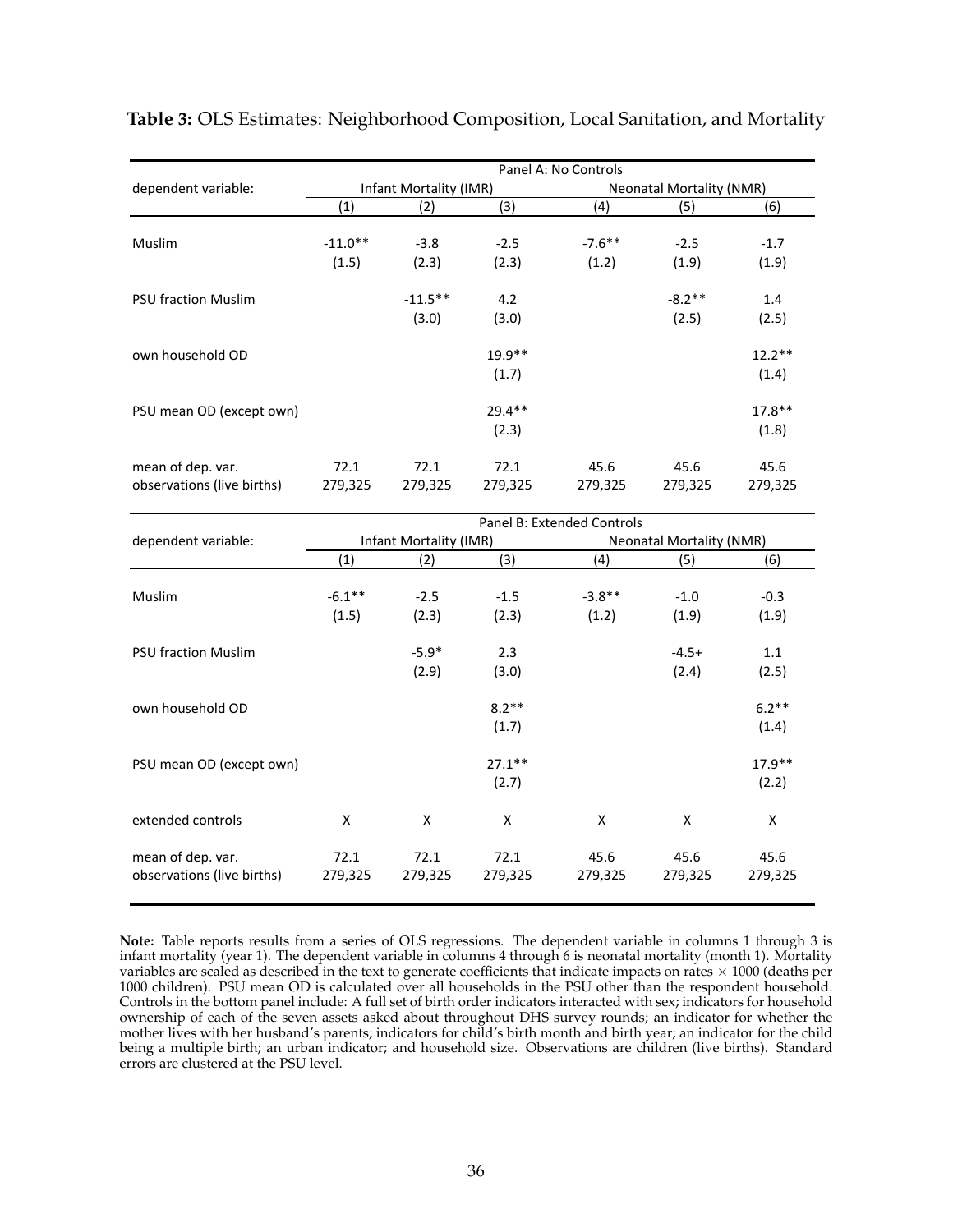| dependent variable:                     |            | Infant Mortality (IMR) |                    |              |            | <b>Neonatal Mortality (NMR)</b> |                    |              |  |
|-----------------------------------------|------------|------------------------|--------------------|--------------|------------|---------------------------------|--------------------|--------------|--|
| sample restriction:                     |            |                        | Mixed Religion PSU |              |            |                                 | Mixed Religion PSU |              |  |
| specification:                          | <b>OLS</b> | IV                     | IV                 | IV           | <b>OLS</b> | IV                              | IV                 | IV           |  |
|                                         | (1)        | (2)                    | (3)                | (4)          | (5)        | (6)                             | (7)                | (8)          |  |
|                                         |            |                        |                    |              |            |                                 |                    |              |  |
| PSU mean OD (except own)                | $25.0**$   | $75.0**$               | $56.5+$            | $65.3*$      | $17.1***$  | $53.0**$                        | $45.5+$            | $48.6*$      |  |
|                                         | (4.4)      | (14.3)                 | (32.5)             | (29.8)       | (2.8)      | (11.0)                          | (26.1)             | (24.2)       |  |
| own household OD                        | $7.9**$    |                        | 3.3                | $-7.8$       | $13.2***$  |                                 | $-3.2$             | $-5.2$       |  |
|                                         | (2.6)      |                        | (18.7)             | (11.8)       | (2.1)      |                                 | (15.1)             | (9.6)        |  |
| <b>Muslim</b>                           | $-3.2$     |                        | $-3.6+$            | $-2.1$       | $-2.9+$    |                                 | $-2.7+$            | $-0.5$       |  |
|                                         | (2.0)      |                        | (2.0)              | (2.1)        | (1.6)      |                                 | (1.6)              | (1.7)        |  |
| extended controls                       | Χ          |                        |                    | Χ            | Χ          |                                 |                    | X            |  |
| mean of dep. var.<br>first stage F-stat | 72.2       | 72.2<br>80.9           | 72.2<br>90.6       | 72.2<br>98.1 | 46.2       | 46.2<br>80.9                    | 46.2<br>90.6       | 46.2<br>98.1 |  |
| observations (live births)              | 104,309    | 104,309                | 104,309            | 104,309      | 104,309    | 104,309                         | 104,309            | 104,309      |  |

**Table 4:** IV Estimates: Variation in Open Defecation Arising from the Religious Composition of Neighbors

<span id="page-38-0"></span>**Note:** Table reports results from a series of OLS and IV regressions of mortality on neighbors' open defecation in the PSU (*OD<sup>i</sup> ij* ). Mortality variables are scaled as described in the text to generate coefficients that indicate impacts on rates  $\times$  1000 (deaths per 1000 children). Columns 1 and 5 report results from regressions similar to the OLS regressions in Table [3](#page-37-1) for comparison, but exclude the instrument *M* and are restricted to the mixed-religion PSU sample over which the IV is defined  $(0 < \overline{M} < 1)$ . Columns 2 and 6 report instrumented coefficients in regressions with no controls. Columns 3 and 7 add controls for own religious identity and own OD. Columns 4 and 8 add extended controls as described in the Table [3](#page-37-1) notes. Observations are children (live births). Standard errors are clustered at the PSU level.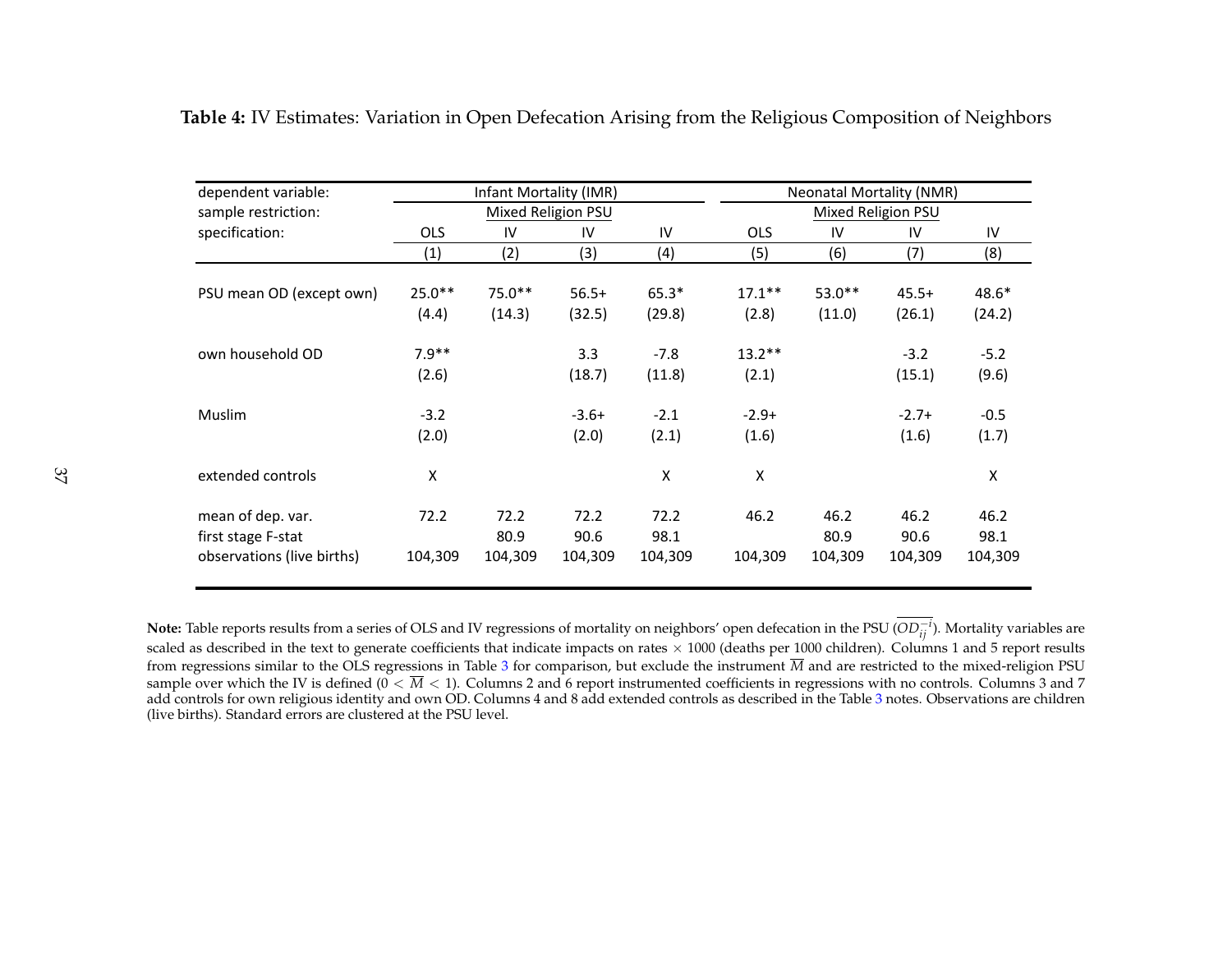| dependent variable:        | OD         | Wash<br>Hands | Wash<br>Hands with<br>Soap | Purify<br>Water | Has Piped<br>Water |
|----------------------------|------------|---------------|----------------------------|-----------------|--------------------|
|                            | (1)        | (2)           | (3)                        | (4)             | (5)                |
| <b>PSU fraction Muslim</b> | $-0.212**$ | $-0.008$      | 0.023                      | 0.046           | $-0.184**$         |
|                            | (0.032)    | (0.011)       | (0.028)                    | (0.034)         | (0.031)            |
| In(consumption)            | $-0.219**$ | $0.004**$     | $0.189**$                  | $0.107**$       | $0.107**$          |
|                            | (0.008)    | (0.001)       | (0.008)                    | (0.008)         | (0.007)            |
| urban                      | $-0.322**$ | $0.005*$      | $0.293**$                  | $0.166**$       | $0.413**$          |
|                            | (0.015)    | (0.002)       | (0.016)                    | (0.016)         | (0.018)            |
| observations (households)  | 41,192     | 41,339        | 41,360                     | 41,100          | 41,491             |

# <span id="page-39-0"></span>**Table 5:** Hindus and Muslim Differences Along Other Hygiene Behaviors

**Note:** Table reports results from OLS regressions, using data from the India Human Development Survey of 2004-2005. Dependent variables are listed in the column headers, and include an indicators for own household open defecation, for washing hands after defecating, for washing hands with soap, for purifying water, and for having piped water into the home. Controls include only those displayed in the table. Consumption is measured as rupees per month per capita. Observations are children (live births). Standard errors are clustered at the PSU level.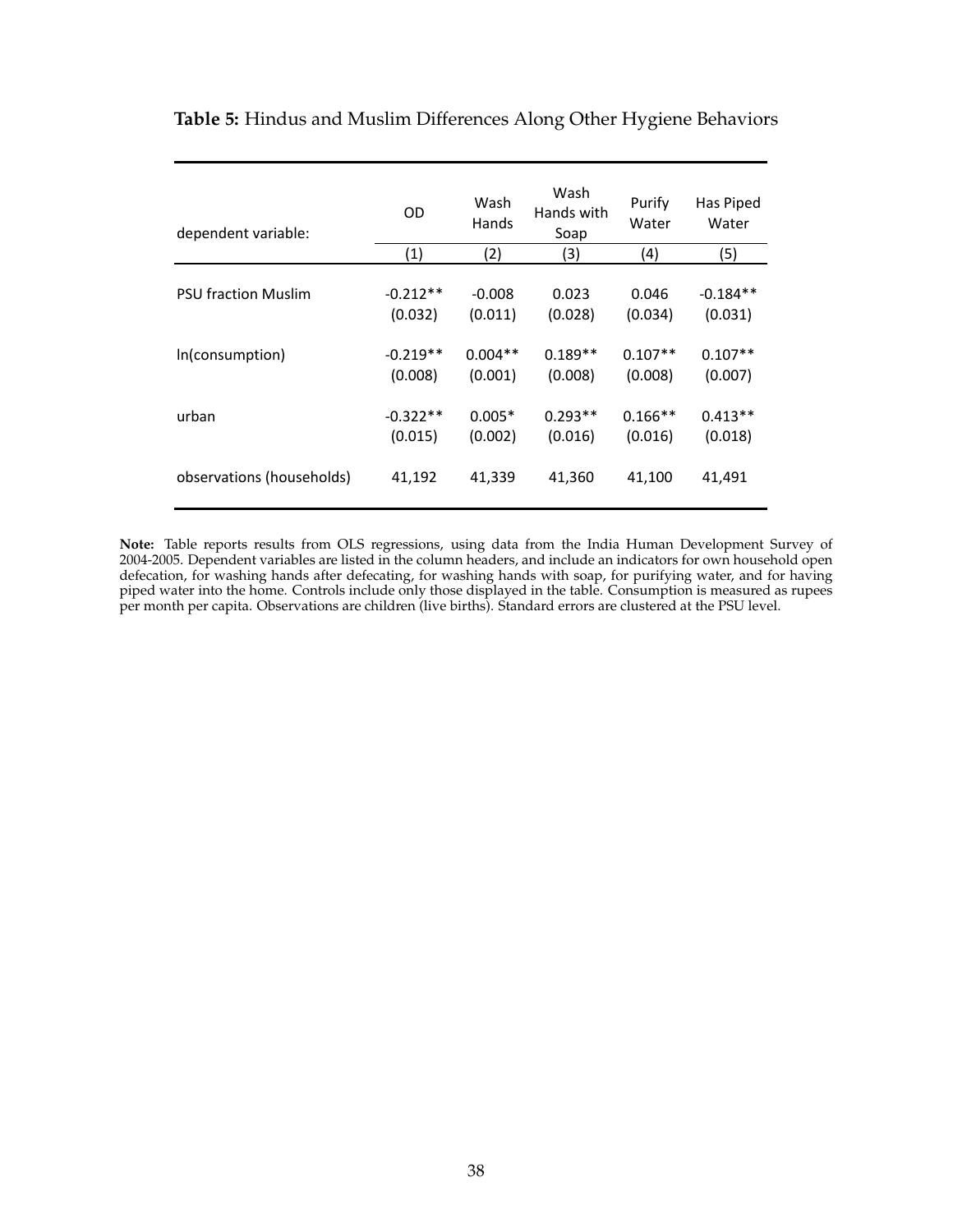<span id="page-40-0"></span>

|                                                 |                     |                   |                       | dependent variable:  |                     |                       |
|-------------------------------------------------|---------------------|-------------------|-----------------------|----------------------|---------------------|-----------------------|
|                                                 |                     | Weight-for-Age    |                       |                      | Weight-for-Height   |                       |
|                                                 |                     | Z-score           |                       |                      | Z-score             |                       |
|                                                 | (1)                 | (2)               | (3)                   | (4)                  | (5)                 | (6)                   |
| Muslim                                          | $0.058*$<br>(0.027) | 0.020<br>(0.040)  | 0.005<br>(0.039)      | $0.091**$<br>(0.032) | 0.011<br>(0.046)    | $-0.003$<br>(0.045)   |
| <b>PSU fraction Muslim</b>                      |                     | 0.063<br>(0.053)  | $-0.098+$<br>(0.053)  |                      | $0.133*$<br>(0.062) | $-0.023$<br>(0.062)   |
| own household OD                                |                     |                   | $-0.182**$<br>(0.031) |                      |                     | $-0.185**$<br>(0.035) |
| PSU mean OD (except own)                        |                     |                   | $-0.519**$<br>(0.048) |                      |                     | $-0.459**$<br>(0.056) |
| extended controls                               | X                   | X                 | X                     | X                    | X                   | X                     |
| mean of dep. var.<br>observations (live births) | $-1.90$<br>23,965   | $-1.90$<br>23,965 | $-1.90$<br>23,965     | $-0.94$<br>21,204    | $-0.94$<br>21,204   | $-0.94$<br>21,204     |

## **Table 6:** Test of Mechanism: Effect on Acute Net Malnutrition

**Note:** Table reports results from a series of OLS regressions. The dependent variable in columns 1 through 3 is weight-for-age. The dependent variable in columns 4 through 6 is weight-for-height. Both outcomes are scaled as z-scores relative to 2006 WHO child growth standards. PSU mean OD is calculated over all households in the PSU other than the respondent household. Controls are as described in the Table [3](#page-37-0) notes. Columns 4 through 6 additionally control for height-for-age. The sample includes all children under 2 years. Observations are children (live births). Standard errors are clustered at the PSU level.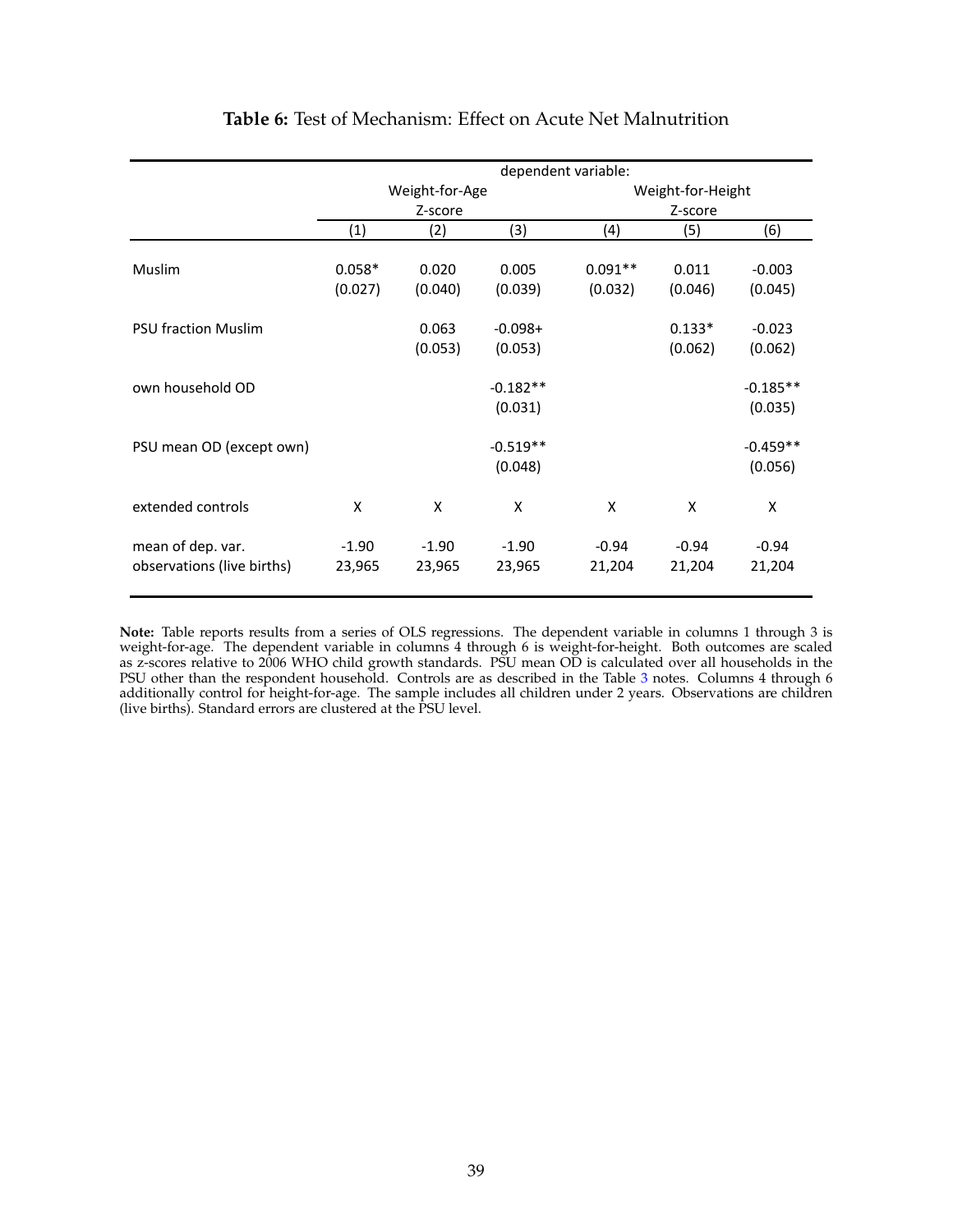| dependent variable:             | Infant Mortality (IMR) |            |  |  |
|---------------------------------|------------------------|------------|--|--|
|                                 | (1)                    | (2)        |  |  |
| breastfed                       | $-245.1$ **            | $-104.3**$ |  |  |
|                                 | (6.4)                  | (8.5)      |  |  |
| Muslim                          | $-32.2*$               | 14.6       |  |  |
|                                 | (14.1)                 | (13.8)     |  |  |
| breastfed X Muslim              | $29.7*$                | $-17.7$    |  |  |
|                                 | (14.2)                 | (13.8)     |  |  |
| PSU OD (except own)             |                        | 255.5**    |  |  |
|                                 |                        | (13.9)     |  |  |
| PSU OD (except own) X breastfed |                        | $-250.2**$ |  |  |
|                                 |                        | (13.7)     |  |  |
| extended controls               | x                      | x          |  |  |
| observations (live births)      | 83,895                 | 83,895     |  |  |

<span id="page-41-0"></span>**Table 7:** Test of Mechanism: Interaction Between Breastfeeding Efficacy and *OD*

**Note:** Table reports results from OLS regressions. The dependent variable is IMR, scaled as described in the text to generate coefficients that indicate impacts on rates × 1000 (deaths per 1000 children). The breastfeeding indicator is<br>equal to one if the infant was exclusively breastfed during the first six months of life if she survive she died. PSU mean OD is calculated over all households in the PSU other than the respondent household. Controls are as described in the Table [3](#page-37-0) notes. Observations are children (live births). Standard errors are clustered at the PSU level.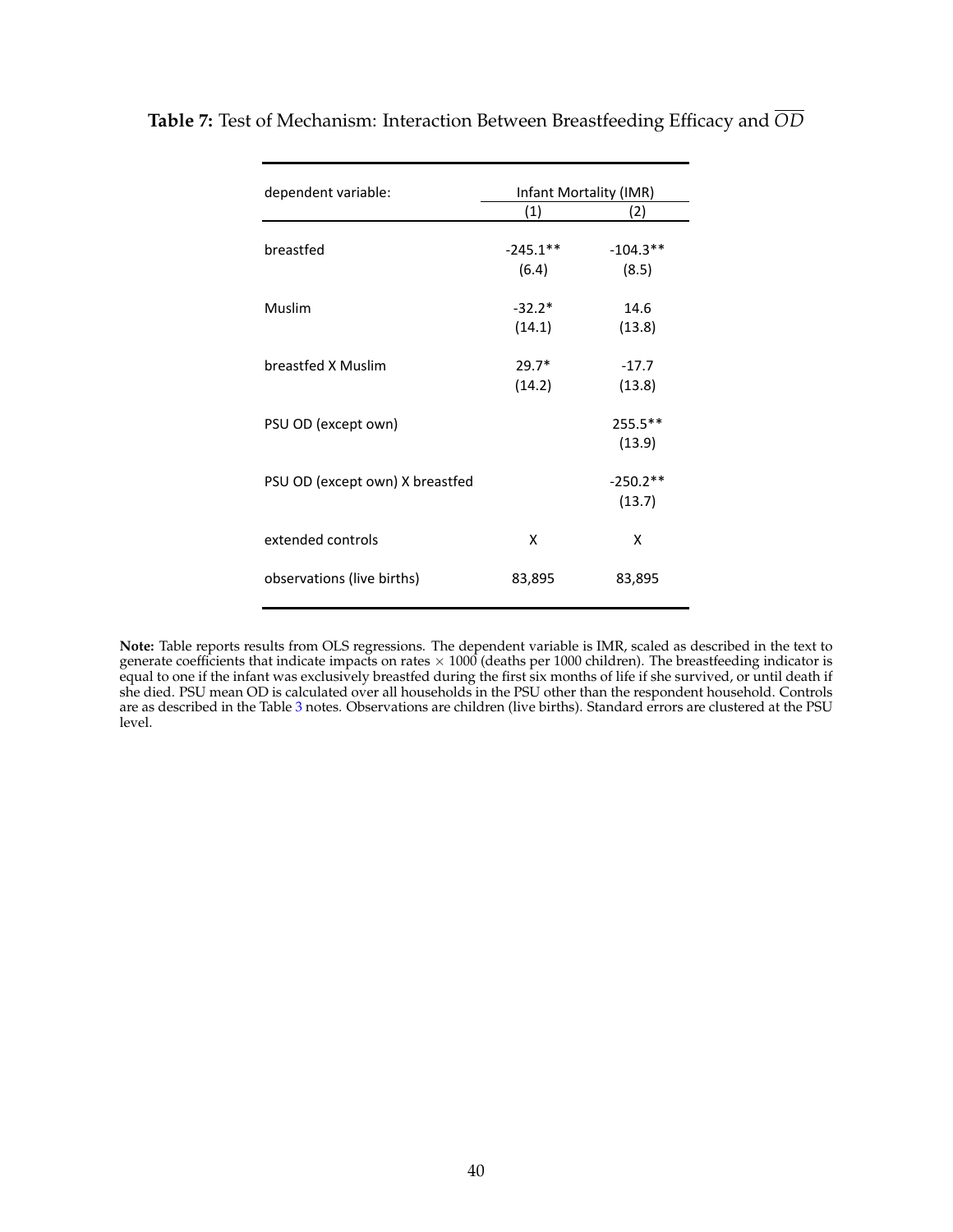# **APPENDIX**

### <span id="page-42-0"></span>**A.1 Sample Sizes Needed to Experimentally Identify Infant Mortality Externalities**

In footnote [1](#page-2-3) in the introduction, we noted that the number of neighborhood clusters required to detect even economically large infant mortality effects of open defecation (OD) via a field experiment is large, both because of the plausible effect size relative to the variance in mortality and because measuring local externalities necessarily implies randomization at the level of the locality, not the individual. We also noted that it can be difficult to generate a first stage effect on latrine use via experimental interventions. In this section, we illustrate these issues.

We begin with a standard power calculation to determine the number of localities (clusters) required to detect an external effect of OD on IMR. Assume we wish to detect a minimum effect size of 3.5 infant deaths per thousand, which is 5% of mean IMR and a little larger than our OLS estimate of 2.7 to 2.9 deaths averted per 10 percentage point reduction in local open defecation. The calculation results in 8,622 clusters, based on a simple two-sided test.

With the NFHS data, we can alternatively perform a more detailed calculation for the required sample size and cluster count via Monte Carlo simulation. Unlike the standard power calculation, this method naturally incorporates any heterogeneity in infant mortality that is present across clusters. For the simulation, we again assume that the true effect of a 10 percentage point reduction in local OD is equal to 5 percent of mean infant mortality, or 3.5 deaths per thousand. To implement the Monte Carlo simulation, we iterate over the following procedure, varying the number of sample clusters  $(N_c)$  included. We use PSUs from the NFHS data described in Section [4](#page-10-0) as our clusters.

- 1. Randomly select, with replacement,  $N_c$  clusters to include in the simulation.
- 2. Randomly assign half the included clusters to treatment and half to control.
- 3. Randomly identify 5 percent of infants in treated clusters and replace their infant mortality with zero, thus leaving observations for live children unchanged. This changes the mean IMR in each treatment cluster by 5 percent of the mean on average.
- 4. Regress infant mortality on a treatment indicator, clustering standard errors.

In practice, we vary *Nc* from 2,000 to 10,500 clusters in increments of 100, with 50 iterations at each value of *Nc*. Appendix Figure [A1](#page-45-0) plots the relationship between sample size and power delivered by the simulation. The horizontal axis shows the cluster count, and the vertical axis measures the fraction of simulations resulting in a significant treatment effect at the 5% level. The graph reveals that between 9,000 and 10,000 clusters are needed to achieve power  $=$  .80. This closely aligns with the analytical derivation of the required sample size of 8,622 clusters.

Note that these power calculations will somewhat understate the required sample size because they do not account for the fact that within a cluster, externalities can only be measured on the subset of households that were not assigned the latrine treatment. Here, we have used the size of the whole cluster to simulate the externality, whereas the correct experiment would measure the externality within only the "leave-out" households in treatment clusters.

Calculating costs requires making additional assumptions about the efficacy of a hypothetical latrine intervention, on which very little data exists. For illustration, we note that [Barnard et al.](#page-27-10) [\(2013\)](#page-27-10) provides evidence on this question by examining a small number of Indian villages where latrines were built under the central government's Total Sanitation Campaign in the late 2000s. [Barnard et al.](#page-27-10) [\(2013\)](#page-27-10) shows that among individuals owning a latrine following the implementation of the program in their village, less than half were using the latrines.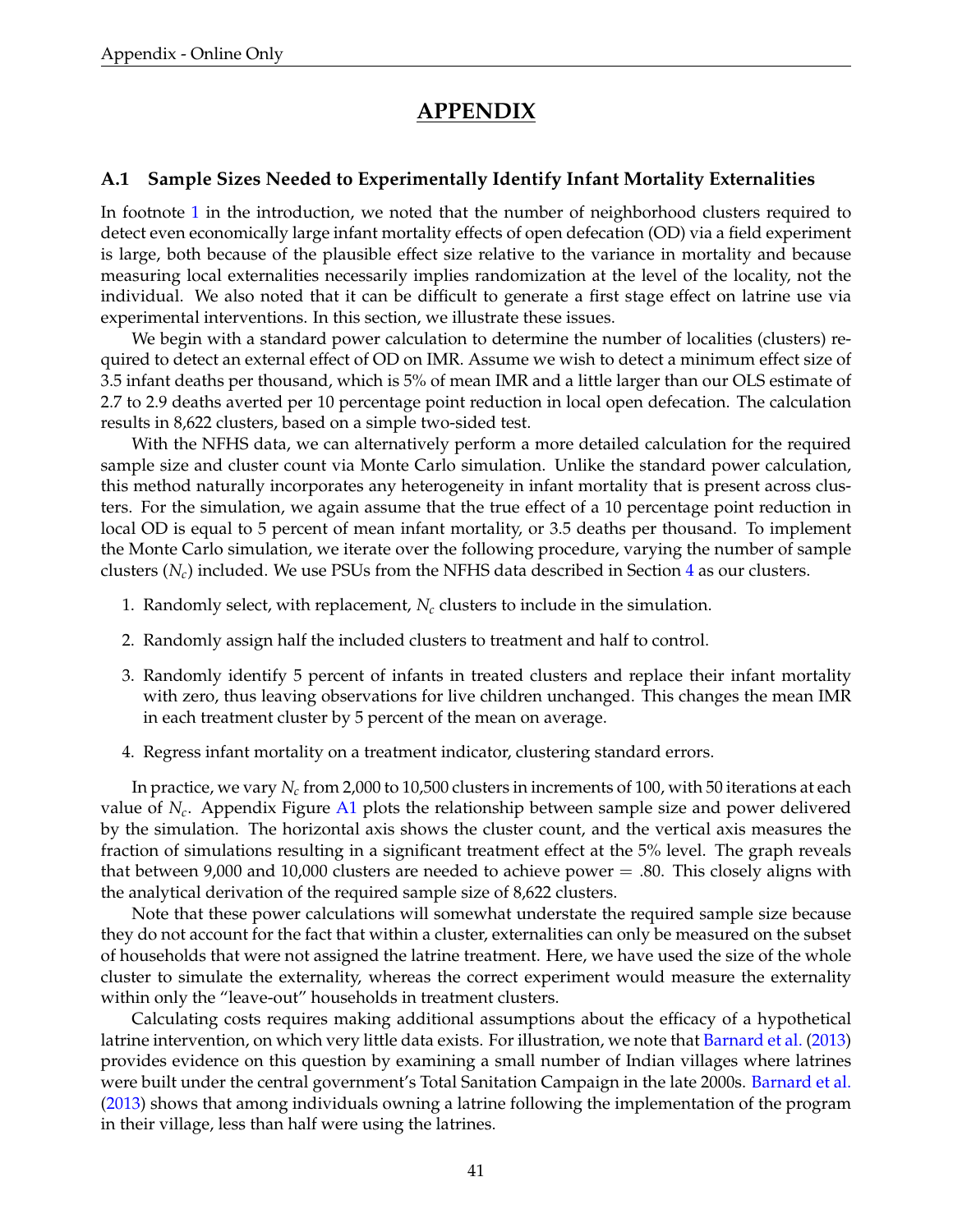To calculate a lower-bound estimate of the cost of an experiment that detected the mortality externalities of a latrine intervention, consider an intervention that converts non-latrine users to latrine users at a success rate of 50% by constructing a latrine and providing some information about its benefits and use at a cost of \$500 USD per household. With approximately 9,000 clusters and average cluster sizes of 200 households, this implies 40 interventions in each of the 4,500 treatment localities in order to generate the 10 percentage point first stage effect on latrine use. The cost of implementing the treatment alone (leaving out surveying and other costs) would equal \$90 million.

## <span id="page-43-0"></span>**A.2 Details of Non-Parametric Decomposition**

As an alternative approach to statistically explaining the mortality gaps, we estimate counterfactual Hindu mortality rates after non-parametrically reweighting the sample of Hindu children to match the characteristics of Muslim children. Compared to the linear regressions in Section [5,](#page-15-0) this nonparametric approach has the advantage of more flexibly allowing correlation between open defecation and other controls.

Following [DiNardo, Fortin and Lemieux](#page-28-16) [\(1996\)](#page-28-16), we first reweight the Hindu sample according to a partition based on variables other than open defecation and report counterfactual outcomes. We then reweight according to a finer partition that interacts groupings of these variables with our sanitation variable. Here, sanitation (exposure to open defecation) is defined flexibly as an interaction between own and neighbors' latrine use. In particular, we divide both samples into 20 bins *b* of exposure to open defecation: 10 bands of local (PSU) open defecation interacted with household open defecation. Other variables are binned as follows: 3 survey rounds, 2 urban statuses, 8 bins of asset ownership, 3 terciles of household size, and 4 quartiles of birth order.<sup>[35](#page-43-1)</sup> For each reweight on some combination these of characteristics, we follow three steps:

- 1. Within each sample  $s \in \{Hindu, Muslim\}$  and each bin *b*, compute  $\omega_b^s$ , the fraction of sample *s* in bin *b*, using survey design weights.
- 2. For each observation in the Hindu sample, create new counterfactual weights by multiplying the observation's survey sampling weight by the ratio  $\frac{\omega_b^{Muslim}}{\omega_b^{Hindu}}$  for the bin *b* of which it is a member.
- 3. Compute a counterfactual mean Hindu mortality rate under the Muslim distribution of characteristics using these new weights.

Table [A7](#page-52-0) reports counterfactual Hindu infant mortality rates with the new weights. The first row displays the unweighted difference in means and the reweight on the marginal distribution of open defecation alone. The rest of the table explores the explanatory power of local open defecation when added sequentially after reweighting with respect to other factors. Row 1 shows that matching on open defecation alone completely accounts for, and even reverses, the direction of the gap. Sanitation non-parametrically accounting for 108 percent of the IMR gap is consistent with the fact that Hindu children come from richer families, on average, and would therefore be expected to have lower mortality. In the remaining rows, reweighting on various sets of covariates that do not include OD continues to generate a large mortality gap. Then, adding sanitation to the set of reweighting variables has a large incremental effect and explains the entire gap in most cases. The single case in which it fails to do so is the specification that includes a count of joint household assets, but does not control for the fact the Muslims live in larger households.

<span id="page-43-1"></span> $35$ The requirement in any reweighting exercise to create joint distributions that include full support in both subsamples limits the number of dimensions over which we can jointly reweight in a fixed sample size. See [Geruso](#page-28-8) [\(2012\)](#page-28-8) for a fuller discussion of this limitation.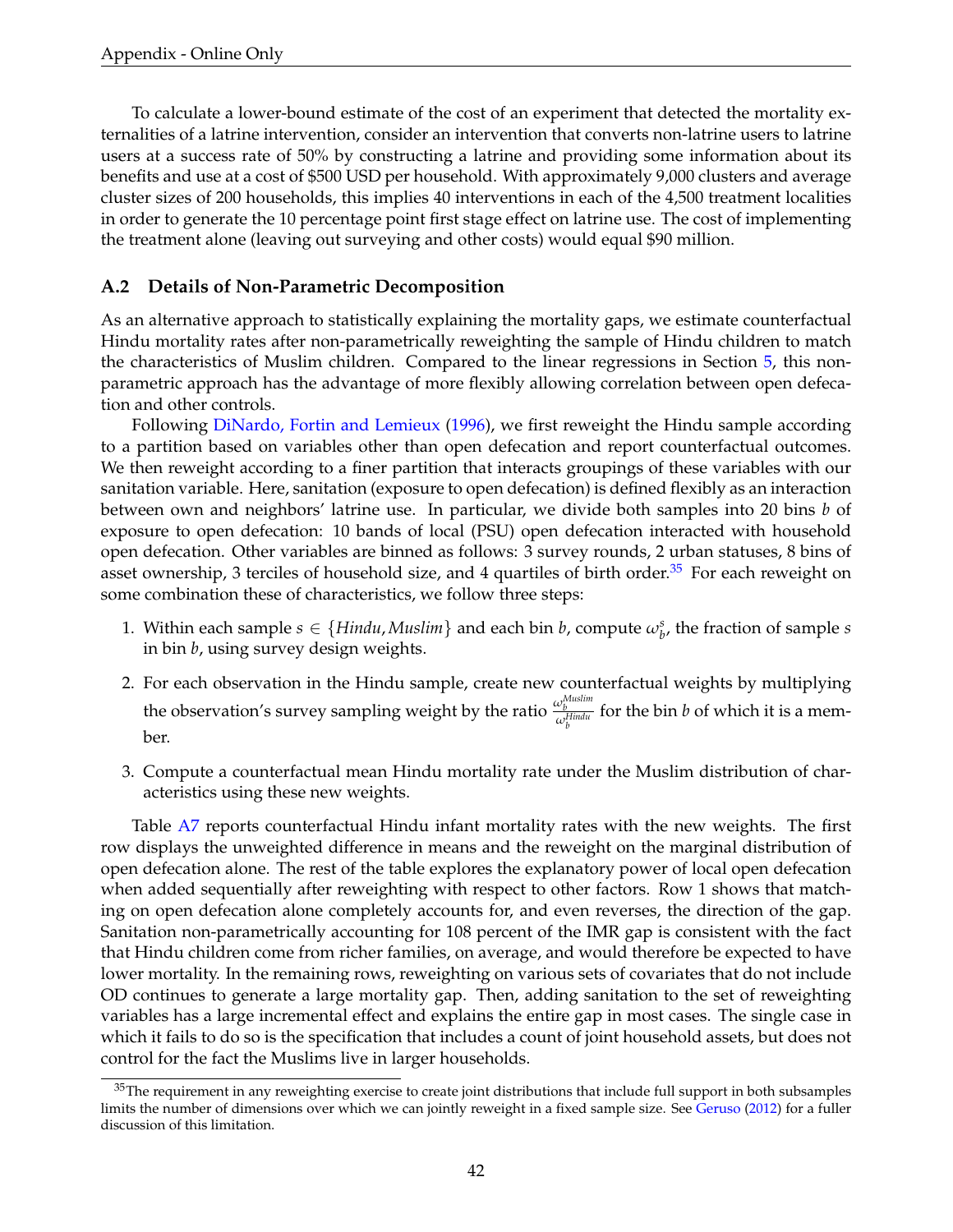### <span id="page-44-0"></span>**A.3 Problems with Survey-Reported Diarrhea**

The NFHS contains information on mothers' reports of diarrhea in their children. This type of survey measure is likely to contain significant biases that may be correlated with our regressors of interest. For example, because the reporting of diarrhea depends on whether the reporting mother recognizes a loose stool as diarrhea, differences in reporting across children is correlated with the education level of their mothers. Appendix Table [A9](#page-54-0) illustrates this fact, regressing reported diarrhea on mother's education, where the omitted category is no education. The table also includes regressions where weight-for-age is the dependent variable. The table shows that reported diarrhea is only weakly correlated with education, even though children of higher educated mothers tend to show fewer measurable symptoms of the problem: Point estimates indicate that mothers with some education are weakly *more* likely to report diarrhea than those with no education (columns 1 and 2). This is despite the fact that weight moves in the predicted pattern, increasing with education. Columns 3 and 4 show that the weight of children is strongly correlated with mother's education.

We also note that in the NFHS data, the reported incidence of diarrhea fluctuates significantly across survey rounds: In our sample it is 11% in the 1992/1993 round, up to 19% in the 1998/1999 round, and then back down to 11% in the 2005/2006 round. This non-monotonicity over time stands in stark contrast to the wide evidence from elsewhere, including the Census of India, that infant morality—which is largely accounted for by diarrheal disease [\(Million Death Study Collaborators,](#page-29-1) [2010\)](#page-29-1)—was steadily declining in India over this time period. For these reasons, we focus our analysis on surveyor-measured weight-for-age, following the standard practice [\(Schmidt et al.,](#page-30-5) [2011\)](#page-30-5). For more detail on the problems with survey-reported diarrhea, see [Schmidt et al.](#page-30-5) [\(2011\)](#page-30-5).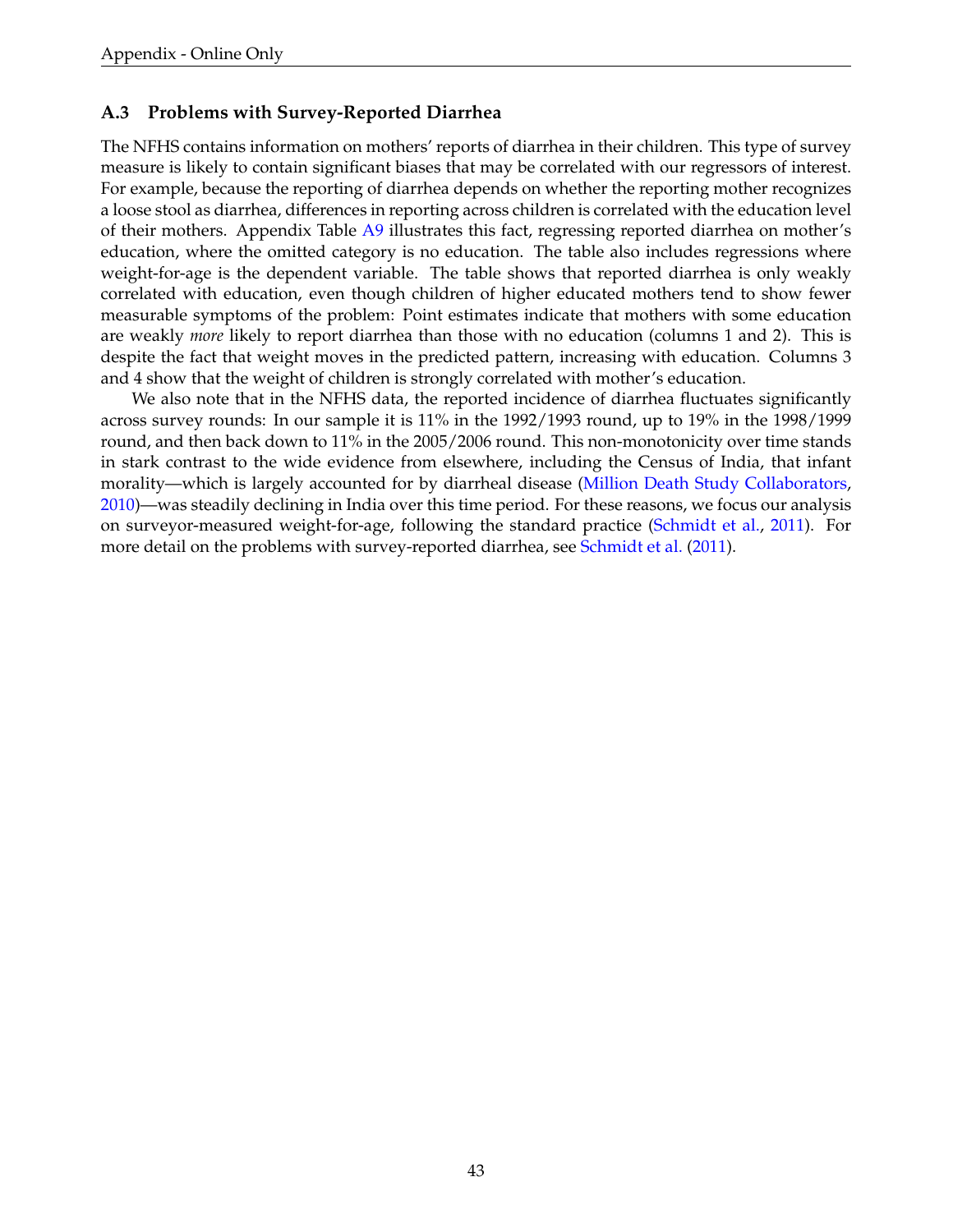

<span id="page-45-0"></span>**Figure A1:** Experimental Sample Size Needed to Identify the Mortality Externalities of OD

**Note:** Figure plots statistical power against the number of clusters for a hypothetical experiment that induces infant mortality effects equal to 10 percent of mean infant mortality via a cluster-level externality. Observations are gener-ated by sampling NFHS survey data, following a Monte Carlo procedure described in Appendix [A.1.](#page-42-0) The line in the figure is a local polynomial regression of the simulation result on the cluster count.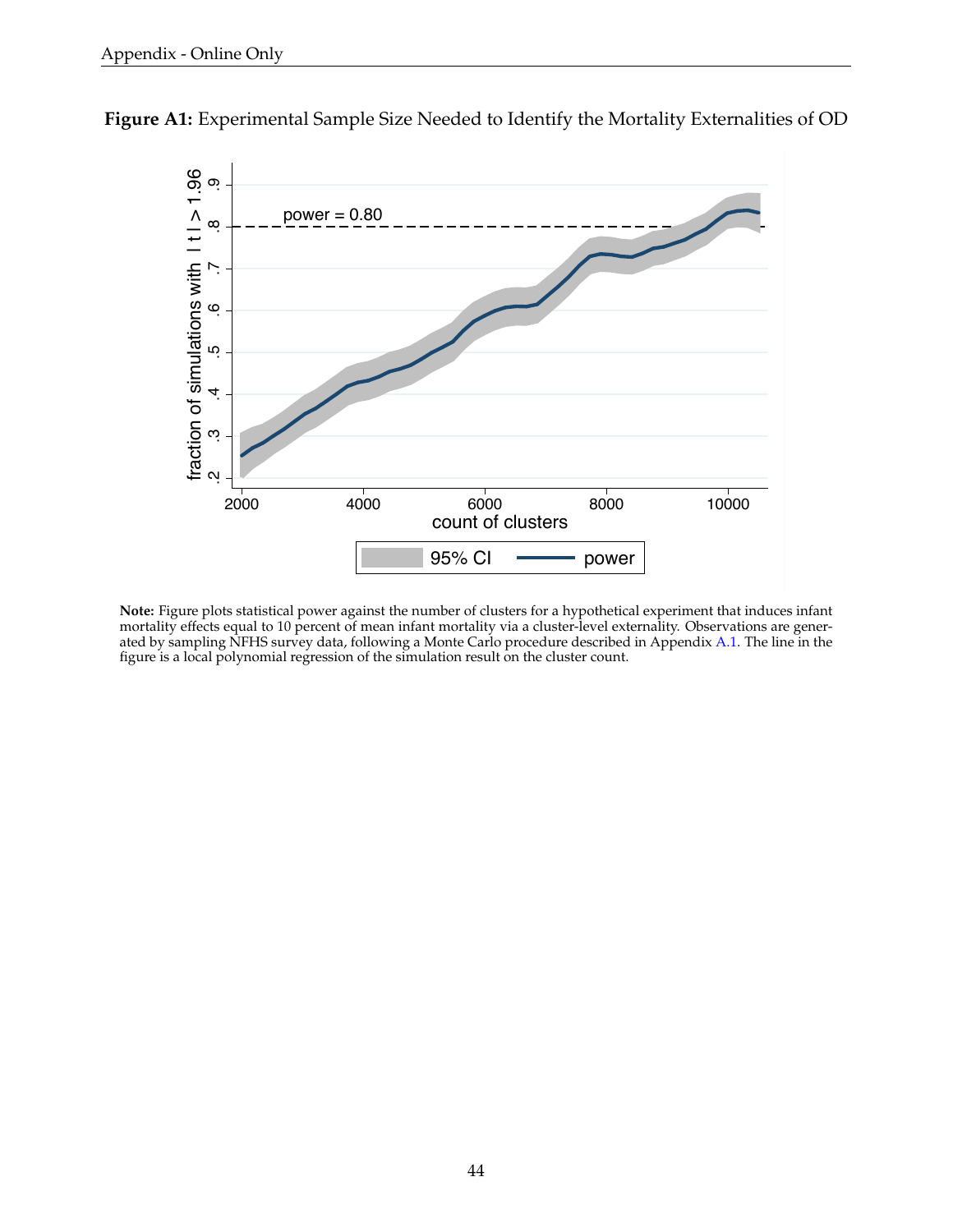<span id="page-46-0"></span>

| dependent Varible:         | assets<br>(fraction of 7)       | electricity                                   | piped water                         | urban                  | institutional<br>delivery       |
|----------------------------|---------------------------------|-----------------------------------------------|-------------------------------------|------------------------|---------------------------------|
|                            | (1)                             | (2)                                           | (3)                                 | (4)                    | (5)                             |
| <b>Fraction PSU Muslim</b> | $-0.039***$                     | $-0.041$                                      | $-0.091**$                          | $0.077*$               | $-0.012$                        |
|                            | (0.010)                         | (0.029)                                       | (0.029)                             | (0.035)                | (0.025)                         |
| mean of dep. var.          | 0.281                           | 0.592                                         | 0.358                               | 0.300                  | 0.351                           |
| observations (live births) | 104,000                         | 104,000                                       | 104,000                             | 104,000                | 31,286                          |
| dependent Varible:         | child ever<br>vaccinated<br>(6) | family has<br>healthcard<br>(7)               | mother has<br>healthcare say<br>(8) | mother literate<br>(9) | house has dirt<br>floor<br>(10) |
| <b>Fraction PSU Muslim</b> | $-0.028$                        | $-0.062**$                                    | 0.032                               | 0.005                  | 0.067                           |
|                            | (0.021)                         | (0.023)                                       | (0.024)                             | (0.022)                | (0.049)                         |
| mean of dep. var.          | 0.813                           | 0.584                                         | 0.265                               | 0.413                  | 0.486                           |
| observations (live births) | 30,111                          | 30,215                                        | 26,487                              | 104,000                | 27,131                          |
| dependent Varible:         | birth assistance                | mother education father education<br>in years | in years                            | birth order            | household size                  |
|                            | (11)                            | (12)                                          | (13)                                | (14)                   | (15)                            |
| <b>Fraction PSU Muslim</b> | $-0.047$                        | $-0.394*$                                     | $-0.542***$                         | $0.581***$             | $0.758***$                      |
|                            | (0.025)                         | (0.181)                                       | (0.079)                             | (0.054)                | (0.141)                         |
| mean of dep. var.          | 0.432                           | 3.182                                         | 3.340                               | 2.921                  | 7.320                           |
| observations (live births) | 31,305                          | 104,000                                       | 77,308                              | 104,000                | 104,000                         |
| dependent Varible:         | postnatal checkup               | child immediately<br>breastfed                | mother weighed<br>while pregnant    | mother owns<br>money   | clean cooking fuel              |
|                            | (16)                            | (17)                                          | (18)                                | (19)                   | (20)                            |
| <b>Fraction PSU Muslim</b> | 0.000                           | $0.051*$                                      | $-0.032$                            | 0.004                  | $-0.117**$                      |
|                            | (0.025)                         | (0.022)                                       | (0.040)                             | (0.040)                | (0.043)                         |
| mean of dep. var.          | 0.091                           | 0.233                                         | 0.691                               | 0.434                  | 0.298                           |
| observations (live births) | 3,168                           | 13,975                                        | 5,817                               | 27,136                 | 27,124                          |

## **Table A1:** Household-Level Correlates of Muslim Concentration in the PSU

**Note:** Table reports results from a series of OLS regressions in which the dependent variable is a characteristic of a household, parent, or child, and the single regressor is the fraction of the PSU in which the child resides that is Muslim  $(\overline{M})$ . The sample is limited to mixed religion PSUs ( $0 < \overline{M} < 1$ ) over which the IV analysis is defined. Observations are children (live births), and sample size varies across regressions because some survey questions were asked to only subsets of respondents. Standard errors are clustered at the PSU level.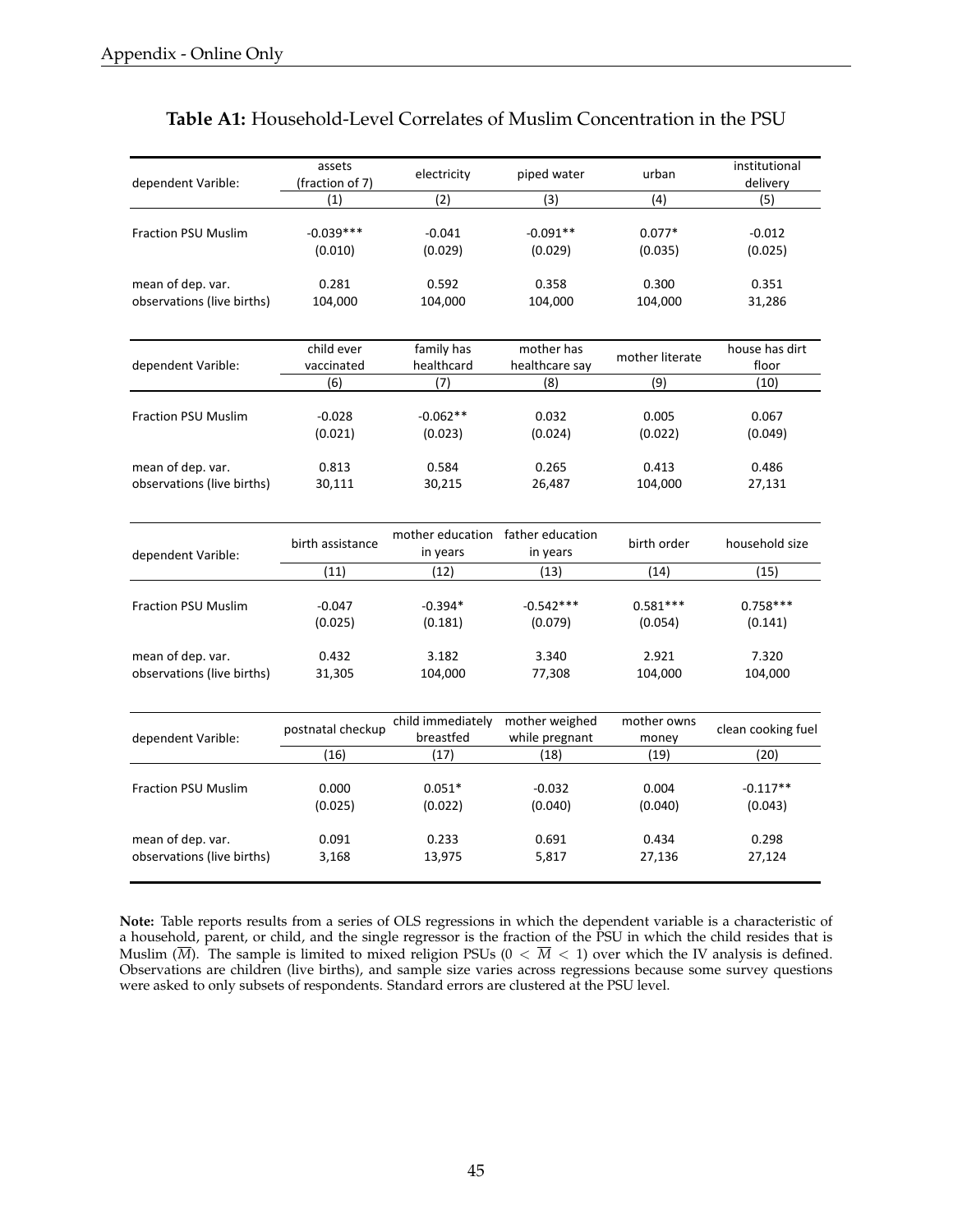<span id="page-47-0"></span>

| dependent variable:           | Infant Mortality (IMR)    |                                               |                                  |                         |                           |  |  |  |
|-------------------------------|---------------------------|-----------------------------------------------|----------------------------------|-------------------------|---------------------------|--|--|--|
| Regressor:                    | assets<br>(fraction of 7) | electricity                                   | piped water                      | urban                   | institutional<br>delivery |  |  |  |
|                               | (1)                       | (2)                                           | (3)                              | (4)                     | (5)                       |  |  |  |
| coefficient in IMR regression | $-76.8***$<br>(3.9)       | $-35.5***$<br>(2.1)                           | $-22.9***$<br>(2.1)              | $-27.0***$<br>(2.1)     | $-26.4***$<br>(2.7)       |  |  |  |
| observations (live births)    | 104,309                   | 104,309                                       | 104,020                          | 104,309                 | 31,286                    |  |  |  |
| Regressor:                    | child ever<br>vaccinated  | family has<br>healthcard                      | mother has<br>healthcare say     | mother literate         | house has dirt<br>floor   |  |  |  |
|                               | (6)                       | (7)                                           | (8)                              | (9)                     | (10)                      |  |  |  |
| coefficient in IMR regression | $-116.7***$<br>(4.8)      | $-57.8***$<br>(2.8)                           | 0.900<br>(3.6)                   | $-38.0***$<br>(1.9)     | 28.8***<br>(3.5)          |  |  |  |
| observations (live births)    | 30,111                    | 30,215                                        | 26,487                           | 104,309                 | 27,131                    |  |  |  |
| Regressor:                    | birth assistance          | mother education father education<br>in years | in years                         | birth order             | household size            |  |  |  |
|                               | (11)                      | (12)                                          | (13)                             | (14)                    | (15)                      |  |  |  |
| coefficient in IMR regression | $-29.2***$<br>(2.7)       | $-4.8***$<br>(0.2)                            | $-2.4***$<br>(0.5)               | $4.3***$<br>(0.5)       | $-2.9***$<br>(0.2)        |  |  |  |
| observations (live births)    | 31,305                    | 104,177                                       | 77,308                           | 104,309                 | 104,309                   |  |  |  |
| Regressor:                    | postnatal checkup         | child immediately<br>breastfed                | mother weighed<br>while pregnant | mother has own<br>money | clean cooking fuel        |  |  |  |
|                               | (16)                      | (17)                                          | (18)                             | (19)                    | (20)                      |  |  |  |
| coefficient in IMR regression | $-24.7**$<br>(8.3)        | $-7.0*$<br>(3.2)                              | $-15.4***$<br>(4.6)              | 2.600<br>(3.3)          | $-29.4***$<br>(3.5)       |  |  |  |
| observations (live births)    | 3,168                     | 13,975                                        | 5,817                            | 27,136                  | 27,124                    |  |  |  |

## **Table A2:** Correlates of IMR: Signing the Potential Biases (see Table [A1\)](#page-46-0)

**Note:** Table reports results from a series of OLS regressions in which the dependent variable is IMR. Each column reports a separate regression of IMR on a single regressor, which is listed in the column header. Mortality variables are scaled as described in the text to generate coefficients that indicate impacts on rates  $\times$  1000 (deaths per 1000 children). The sample is limited to mixed religion PSUs  $(0 < \overline{M} < 1)$  to correspond to Table [A1.](#page-46-0) Observations are children (live births), and sample size varies across regressions because some survey questions were asked to only subsets of respondents. Standard errors are clustered at the PSU level.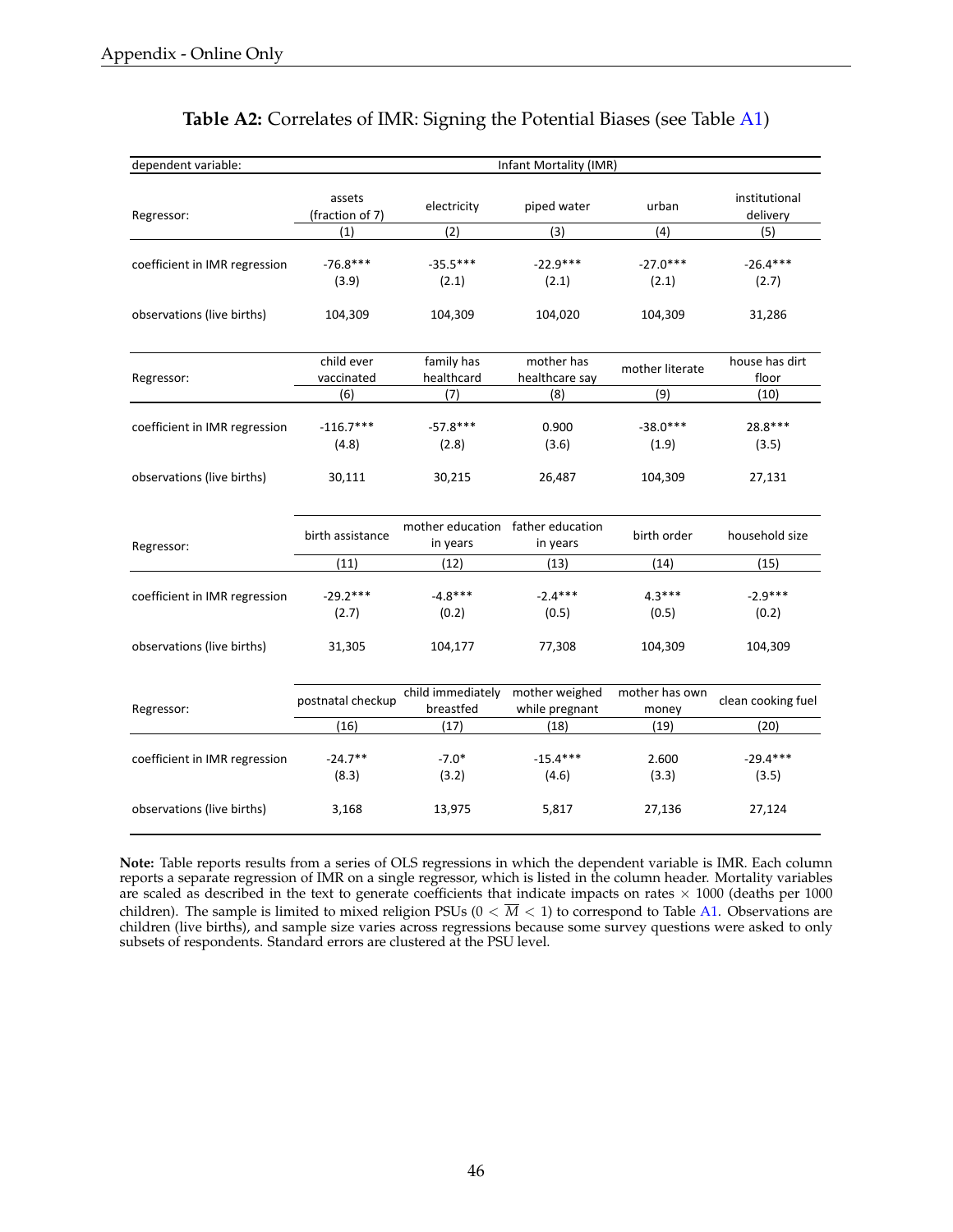<span id="page-48-0"></span>

| dependent variable:        |            |                         |             | PSU mean OD (except own)                |            |                        |
|----------------------------|------------|-------------------------|-------------|-----------------------------------------|------------|------------------------|
|                            | (1)        | (2)                     | (3)         | (4)                                     | (5)        | (6)                    |
|                            |            |                         |             | Panel A: split by own religion          |            |                        |
|                            |            | <b>Full Sample</b>      |             | <b>Muslims</b>                          |            | <b>Hindus</b>          |
|                            |            |                         |             |                                         |            |                        |
| <b>PSU fraction Muslim</b> | $-0.121**$ | $-0.130**$              | $-0.112**$  | $-0.137**$                              | $-0.135**$ | $-0.122**$             |
|                            | (0.0129)   | (0.0133)                | (0.0181)    | (0.0178)                                | (0.0155)   | (0.0153)               |
| own religion and OD        | X          | X                       | X           | X                                       | X          | X                      |
| extended controls          |            | $\mathsf{\overline{X}}$ |             | X                                       |            | $\mathsf X$            |
| observations (live births) | 104,309    | 104,309                 | 34,138      | 34,138                                  | 70,171     | 70,171                 |
|                            |            |                         |             | Panel B: split by child sex             |            |                        |
|                            |            | <b>Full Sample</b>      |             | <b>Boys</b>                             |            | Girls                  |
| <b>PSU fraction Muslim</b> | $-0.121**$ | $-0.130***$             | $-0.119**$  | $-0.131**$                              | $-0.124**$ | $-0.129**$             |
|                            | (0.0129)   | (0.0133)                | (0.0131)    | (0.0134)                                | (0.0136)   | (0.0138)               |
| own religion and OD        | X          | X                       | X           | X                                       | X          | X                      |
| extended controls          |            | X                       |             | Χ                                       |            | X                      |
| observations (live births) | 104,309    | 104,309                 | 53,875      | 53,875                                  | 50,434     | 50,434                 |
|                            |            |                         |             |                                         |            |                        |
|                            |            | <b>Full Sample</b>      |             | Panel C: split by PSU location<br>Urban | Rural      |                        |
|                            |            |                         |             |                                         |            |                        |
| <b>PSU fraction Muslim</b> | $-0.121**$ | $-0.130**$              | $-0.0542**$ | $-0.0579**$                             | $-0.176**$ | $-0.168**$             |
|                            | (0.0129)   | (0.0133)                | (0.0186)    | (0.0185)                                | (0.0177)   | (0.0180)               |
| own religion and OD        | X          | X                       | X           | Χ                                       | X          | X                      |
| extended controls          |            | X                       |             | X                                       |            | X                      |
| observations (live births) | 104,309    | 104,309                 | 37,314      | 37,314                                  | 66,995     | 66,995                 |
|                            |            |                         |             | Panel D: split by child birth order     |            |                        |
|                            |            | <b>Full Sample</b>      |             | <b>First Birth</b>                      |            | Second or Higher Birth |
|                            |            |                         |             |                                         |            |                        |
| <b>PSU fraction Muslim</b> | $-0.121**$ | $-0.130**$              | $-0.107**$  | $-0.118**$                              | $-0.127**$ | $-0.134**$             |
|                            | (0.0129)   | (0.0133)                | (0.0130)    | (0.0132)                                | (0.0136)   | (0.0139)               |
| own religion and OD        | X          | X                       | X           | X                                       | X          | X                      |
| extended controls          |            | $\mathsf{\overline{X}}$ |             | Χ                                       |            | X                      |
| observations (live births) | 104,309    | 104,309                 | 27,077      | 27,077                                  | 77,232     | 77,232                 |

## **Table A3:** Robustness of First Stage Result: Splits by Subsamples

**Note:** Table reports results from a series of OLS regressions in which the dependent variable is the mean of neighbors' open defecation in the PSU ( $OD_{ij}^{-i}$ ). The regressor of interest is the fraction of the PSU that is Muslim ( $\overline{M}$ ). Column 1 reports results from the full sample. Columns 2 and 3 and Columns 4 and 5 estimate the identical OLS regression for each of the subsamples defined in the panel headers. All regressions control for own religion and own OD. Regressions in columns 4 and 6 include the extended controls as described in the Table [3](#page-37-0) notes. All regressions include only the mixed-religion PSU sample over which the IV is defined  $(0 < \overline{M} < 1)$ . Observations are children (live births). Standard errors are clustered at the PSU level.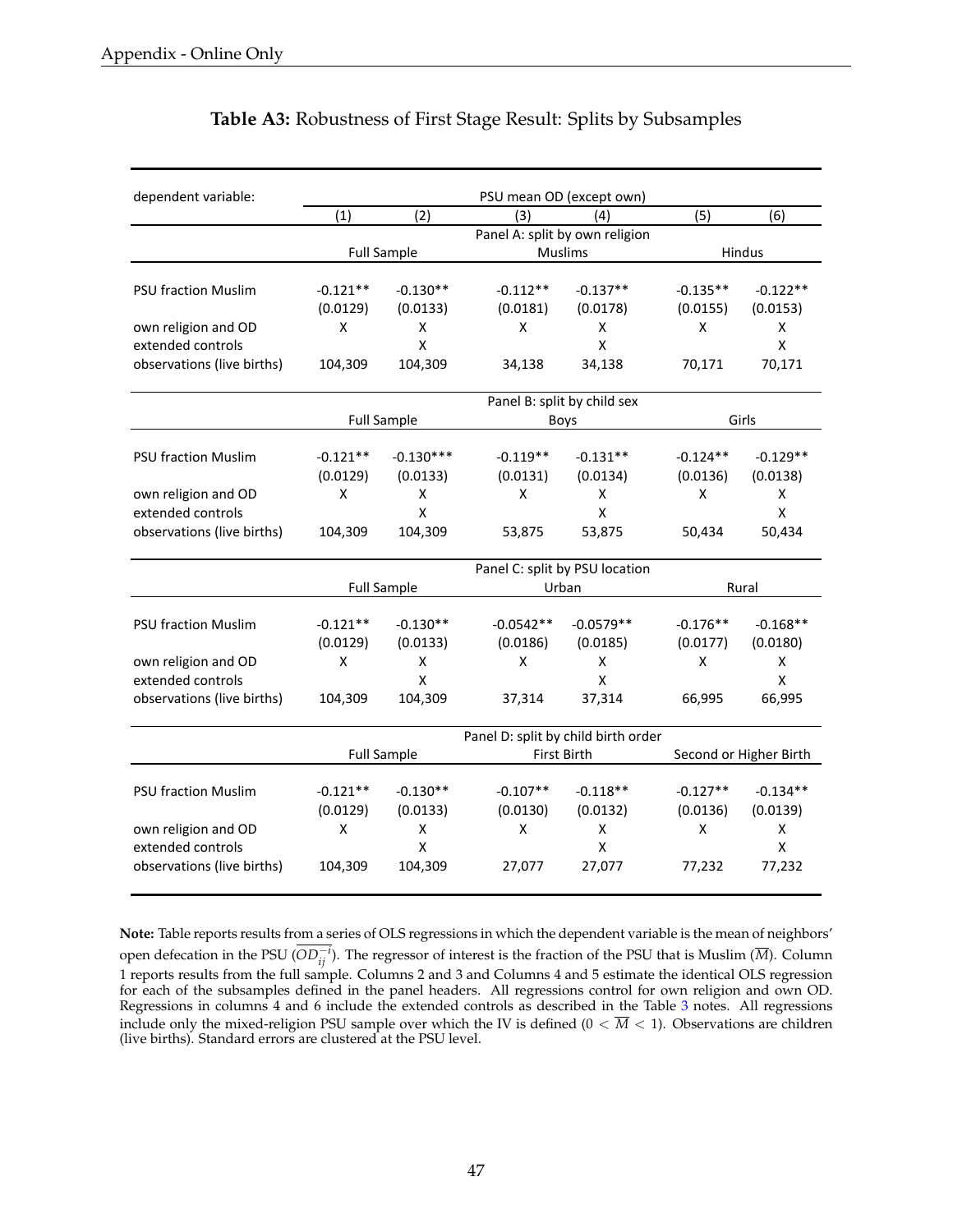<span id="page-49-0"></span>

|                            | Panel A: No Controls<br><b>IMR</b> |                    |                            |           |           |          |  |  |
|----------------------------|------------------------------------|--------------------|----------------------------|-----------|-----------|----------|--|--|
| dependent variable:        |                                    |                    |                            |           |           |          |  |  |
| sample restriction:        |                                    | <b>Full Sample</b> |                            | Boys      |           | Girls    |  |  |
|                            | (1)                                | (2)                | (3)                        | (4)       | (5)       | (6)      |  |  |
|                            |                                    |                    |                            |           |           |          |  |  |
| Muslim                     | $-11.0**$                          | 0.0                | $-10.2**$                  | 0.0       | $-11.7**$ | 0.2      |  |  |
|                            | (1.5)                              | (1.5)              | (2.0)                      | (2.0)     | (2.0)     | (2.0)    |  |  |
|                            |                                    |                    |                            |           |           |          |  |  |
| own household OD           |                                    | $19.9**$           |                            | $20.6**$  |           | $19.3**$ |  |  |
|                            |                                    | (1.7)              |                            | (2.3)     |           | (2.4)    |  |  |
|                            |                                    |                    |                            |           |           |          |  |  |
| PSU mean OD (except own)   |                                    | $29.0**$           |                            | $25.1***$ |           | $33.4**$ |  |  |
|                            |                                    | (2.3)              |                            | (2.9)     |           | (3.0)    |  |  |
|                            |                                    |                    |                            |           |           |          |  |  |
| mean of dep. var.          | 72.2                               | 72.2               | 73.7                       | 73.7      | 70.5      | 70.5     |  |  |
| observations (live births) | 279,325                            | 279,325            | 144,722                    | 144,722   | 134,603   | 134,603  |  |  |
|                            |                                    |                    |                            |           |           |          |  |  |
|                            |                                    |                    | Panel B: Extended Controls |           |           |          |  |  |

# **Table A4:** Robustness of Table [3:](#page-37-0) Split by Child Sex

|                                                 | Panel B: Extended Controls |                 |                 |                 |                 |                 |  |  |
|-------------------------------------------------|----------------------------|-----------------|-----------------|-----------------|-----------------|-----------------|--|--|
| dependent variable:                             | <b>IMR</b>                 |                 |                 |                 |                 |                 |  |  |
| sample restriction:                             | <b>Full Sample</b>         |                 |                 | Boys            | Girls           |                 |  |  |
|                                                 | (1)                        | (2)             | (3)             | (4)             | (5)             | (6)             |  |  |
|                                                 |                            |                 |                 |                 |                 |                 |  |  |
| Muslim                                          | $-6.1***$                  | $-0.2$          | $-4.9*$         | 0.6             | $-7.4**$        | $-1.1$          |  |  |
|                                                 | (1.5)                      | (1.5)           | (2.0)           | (2.0)           | (1.9)           | (2.0)           |  |  |
| own household OD                                |                            | $8.1***$        |                 | $8.6***$        |                 | $7.7***$        |  |  |
|                                                 |                            | (1.7)           |                 | (2.3)           |                 | (2.4)           |  |  |
| PSU mean OD (except own)                        |                            | $26.9**$        |                 | 23.8**          |                 | $30.2**$        |  |  |
|                                                 |                            | (2.7)           |                 | (3.5)           |                 | (3.5)           |  |  |
| extended controls                               | X                          | X               | X               | X               | X               | X               |  |  |
| mean of dep. var.<br>observations (live births) | 72.2<br>279,325            | 72.2<br>279,325 | 73.7<br>144,722 | 73.7<br>144,722 | 70.5<br>134,603 | 70.5<br>134,603 |  |  |
|                                                 |                            |                 |                 |                 |                 |                 |  |  |

**Note:** Table reports results from a series of OLS regressions. The dependent variable is IMR, scaled as described in the text to generate coefficients that indicate impacts on rates  $\times$  1000 (deaths per 1000 children). Columns 1 and 2 repeat the main results from Table [3](#page-37-0) for reference. Columns 3 through 6 replicate the regressions in the subsamples defined in the column headers. Panel A includes no controls. Panel B includes the controls described in the Table [3](#page-37-0) notes. Observations are children (live births). Standard errors are clustered at the PSU level.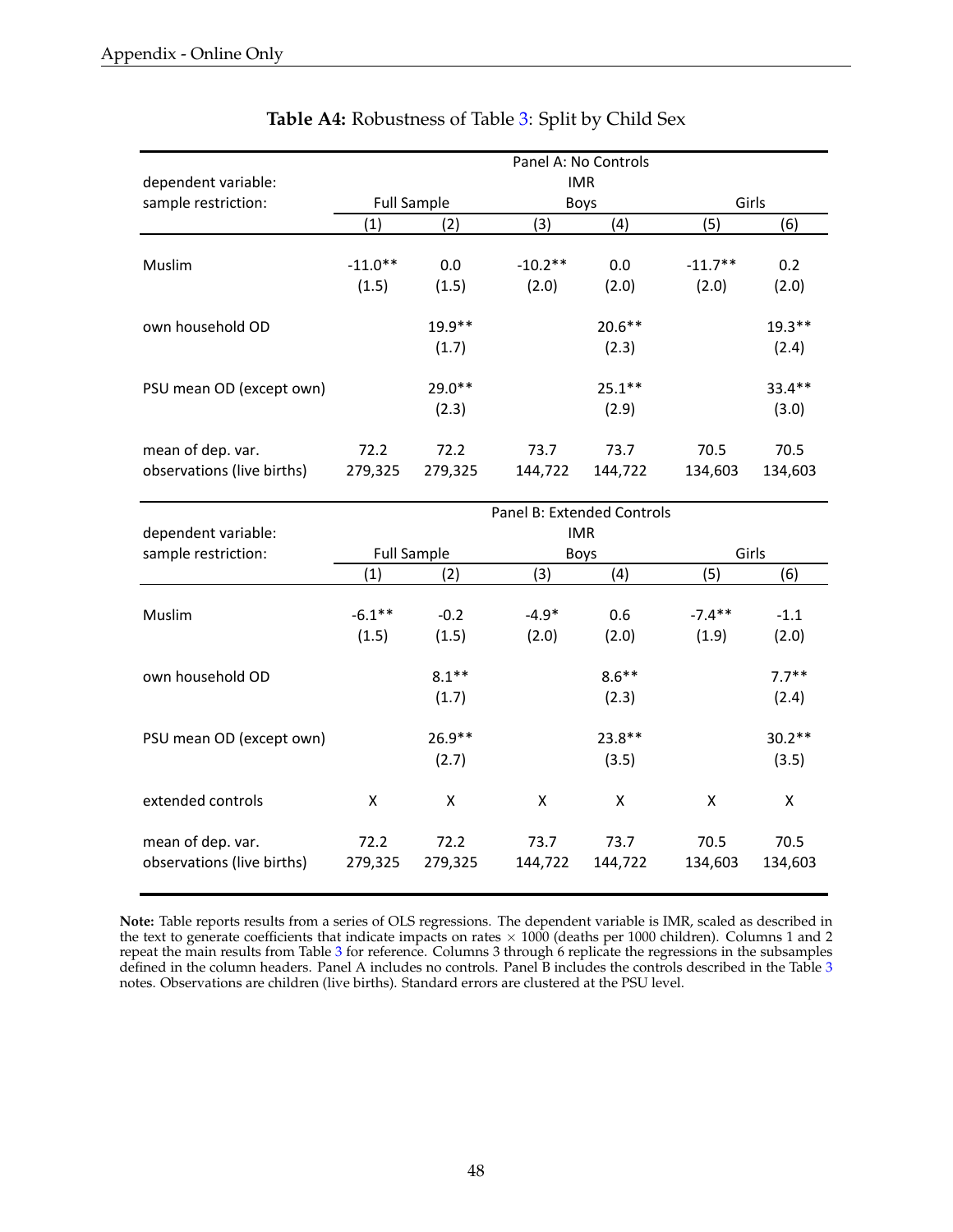<span id="page-50-0"></span>

|                            | Panel A: No Controls |                    |           |             |                        |           |  |  |
|----------------------------|----------------------|--------------------|-----------|-------------|------------------------|-----------|--|--|
| dependent variable:        | <b>IMR</b>           |                    |           |             |                        |           |  |  |
| sample restriction:        |                      | <b>Full Sample</b> |           | First Birth | Second or Higher Birth |           |  |  |
|                            | (1)                  | (2)                | (3)       | (4)         | (5)                    | (6)       |  |  |
|                            |                      |                    |           |             |                        |           |  |  |
| Muslim                     | $-11.0**$            | 0.0                | $-7.6$ ** | 4.1         | $-11.8**$              | $-1.0$    |  |  |
|                            | (1.5)                | (1.5)              | (2.7)     | (2.7)       | (1.7)                  | (1.7)     |  |  |
| own household OD           |                      | $19.9**$           |           | $22.4***$   |                        | $19.4**$  |  |  |
|                            |                      | (1.7)              |           | (2.9)       |                        | (2.0)     |  |  |
| PSU mean OD (except own)   |                      | $29.0**$           |           | $41.2**$    |                        | $24.5***$ |  |  |
|                            |                      | (2.3)              |           | (3.7)       |                        | (2.6)     |  |  |
| mean of dep. var.          | 72.2                 | 72.2               | 74.4      | 74.4        | 71.3                   | 71.3      |  |  |
| observations (live births) | 279,325              | 279,325            | 76,498    | 76,498      | 202,827                | 202,827   |  |  |

## **Table A5:** Robustness of Table [3:](#page-37-0) Split by Birth Order

|                            | Panel B: Extended Controls |                    |             |          |                        |          |  |  |
|----------------------------|----------------------------|--------------------|-------------|----------|------------------------|----------|--|--|
| dependent variable:        | IMR.                       |                    |             |          |                        |          |  |  |
| sample restriction:        |                            | <b>Full Sample</b> | First Birth |          | Second or Higher Birth |          |  |  |
|                            | (1)                        | (2)                | (3)         | (4)      | (5)                    | (6)      |  |  |
|                            |                            |                    |             |          |                        |          |  |  |
| Muslim                     | $-6.1***$                  | $-0.2$             | $-6.0*$     | 0.8      | $-6.4**$               | $-1.0$   |  |  |
|                            | (1.5)                      | (1.5)              | (2.7)       | (2.7)    | (1.6)                  | (1.7)    |  |  |
| own household OD           |                            | $8.1**$            |             | $7.5*$   |                        | $8.2**$  |  |  |
|                            |                            | (1.7)              |             | (3.1)    |                        | (2.0)    |  |  |
| PSU mean OD (except own)   |                            | $26.9**$           |             | $38.0**$ |                        | $22.2**$ |  |  |
|                            |                            | (2.7)              |             | (4.4)    |                        | (3.1)    |  |  |
| extended controls          | X                          | X                  | X           | X        | X                      | X        |  |  |
| mean of dep. var.          | 72.2                       | 72.2               | 74.4        | 74.4     | 71.3                   | 71.3     |  |  |
| observations (live births) | 279,325                    | 279,325            | 76,498      | 76,498   | 202,827                | 202,827  |  |  |
|                            |                            |                    |             |          |                        |          |  |  |

**Note:** Table reports results from a series of OLS regressions. The dependent variable is IMR, scaled as described in the text to generate coefficients that indicate impacts on rates  $\times$  1000 (deaths per 1000 children). Columns 1 and 2 repeat the main results from Table [3](#page-37-0) for reference. Columns 3 through 6 replicate the regressions in the subsamples defined in the column headers. Panel A includes no controls. Panel B includes the controls described in the Table [3](#page-37-0) notes. Observations are children (live births). Standard errors are clustered at the PSU level.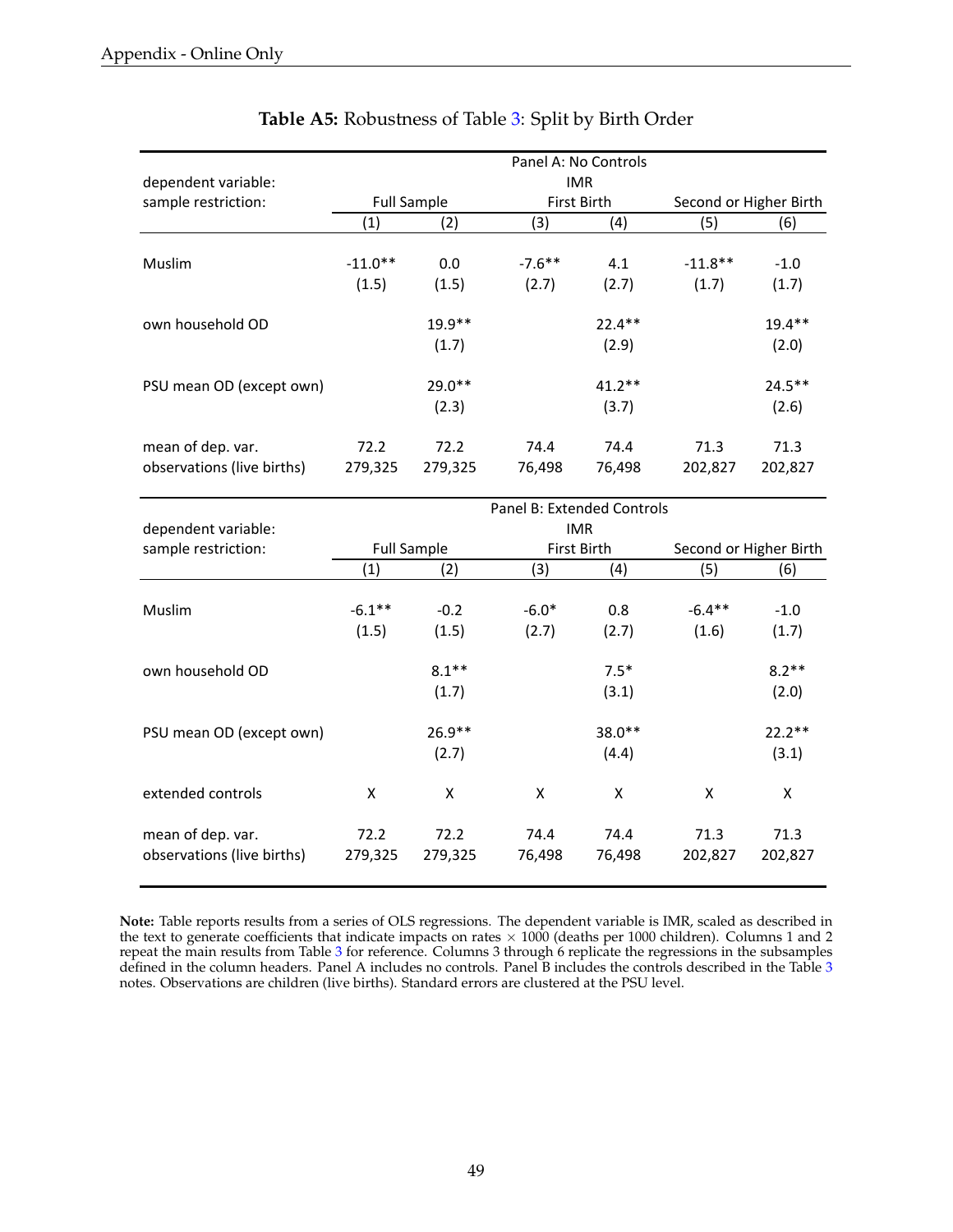<span id="page-51-0"></span>

|                            |           |                    |                            | Panel A: No Controls |          |          |
|----------------------------|-----------|--------------------|----------------------------|----------------------|----------|----------|
| dependent variable:        |           |                    |                            | <b>IMR</b>           |          |          |
| sample restriction:        |           | <b>Full Sample</b> | Urban                      |                      | Rural    |          |
|                            | (1)       | (2)                | (3)                        | (4)                  | (5)      | (6)      |
|                            |           |                    |                            |                      |          |          |
| Muslim                     | $-11.0**$ | 0.0                | $-4.3*$                    | $-1.6$               | $-9.7**$ | 1.4      |
|                            | (1.5)     | (1.5)              | (2.1)                      | (2.1)                | (2.0)    | (2.1)    |
| own household OD           |           | $19.9**$           |                            | $21.7***$            |          | $19.2**$ |
|                            |           | (1.7)              |                            | (3.1)                |          | (2.0)    |
| PSU mean OD (except own)   |           | $29.0**$           |                            | $23.7***$            |          | $32.0**$ |
|                            |           | (2.3)              |                            | (4.6)                |          | (3.3)    |
| mean of dep. var.          | 72.2      | 72.2               | 52.0                       | 52.0                 | 80.8     | 80.8     |
| observations (live births) | 279,325   | 279,325            | 83,696                     | 83,696               | 195,629  | 195,629  |
|                            |           |                    | Panel B: Extended Controls |                      |          |          |
| dependent variable:        |           |                    |                            | <b>IMR</b>           |          |          |
| sample restriction:        |           | <b>Full Sample</b> |                            | Urban                |          | Rural    |
|                            | (1)       | (2)                | (3)                        | (4)                  | (5)      | (6)      |
|                            |           |                    |                            |                      |          |          |
| Muslim                     | $-6.1***$ | $-0.2$             | $-6.1***$                  | $-3.6+$              | $-7.2**$ | 1.2      |
|                            | (1.5)     | (1.5)              | (2.1)                      | (2.1)                | (2.0)    | (2.1)    |
| own household OD           |           | $8.1***$           |                            | $8.4**$              |          | $8.7**$  |

# **Table A6:** Robustness of Table [3:](#page-37-0) Split by Urban/Rural Status

**Note:** Table reports results from a series of OLS regressions. The dependent variable is IMR, scaled as described in the text to generate coefficients that indicate impacts on rates  $\times 1000$  (deaths per 1000 children). Columns 1 and 2 repeat the main results from Table [3](#page-37-0) for reference. Columns 3 through 6 replicate the regressions in the subsamples defined in the column headers. Panel A includes no controls. Panel B includes the controls described in the Table [3](#page-37-0) notes. Observations are children (live births). Standard errors are clustered at the PSU level.

PSU mean OD (except own)  $26.9**$  26.9<sup>\*\*</sup> 17.6<sup>\*\*</sup> 20.3<sup>\*\*</sup>

extended controls  $X$  X X X X X X

mean&of&dep.&var. 72.2 72.2 52.0 52.0 80.8 80.8 observations&(live&births) 279,325 279,325 83,696 83,696 195,629 195,629

 $(1.7)$   $(3.1)$   $(2.1)$ 

 $(2.7)$   $(4.6)$   $(3.3)$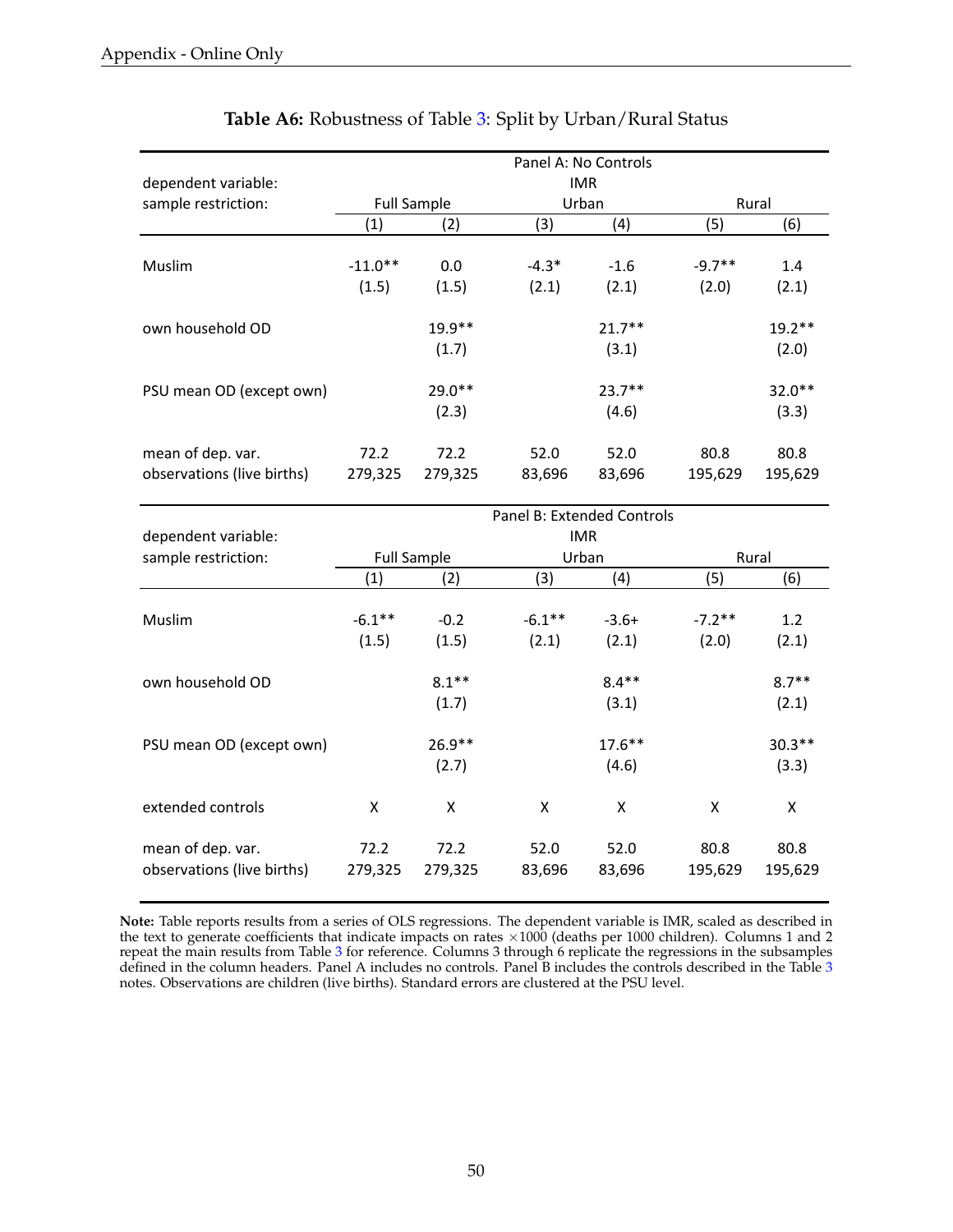| birth |            | Mean:<br>73.93 | Mean:<br>63.17<br><b>Reweight Results</b> | Explain:<br>10.76 |           |
|-------|------------|----------------|-------------------------------------------|-------------------|-----------|
|       |            |                |                                           |                   |           |
|       |            |                |                                           |                   |           |
|       |            |                |                                           |                   |           |
|       |            |                |                                           |                   |           |
|       |            |                |                                           | Incremental       |           |
|       | Reweight   | Residual gap   | Reweight                                  | effect of OD      | Percent   |
| order | without OD | to explain     | with OD                                   | reweight          | explained |
|       | (1)        | (2)            | (3)                                       | (4)               | (5)       |
|       |            |                |                                           |                   |           |
|       | 73.93      | 10.76          | 62.31                                     | 11.62             | 108%      |
|       | 72.63      | 9.46           | 62.29                                     | 10.34             | 109%      |
|       | 70.52      | 7.35           | 61.95                                     | 8.57              | 117%      |
|       | 72.72      | 9.55           | 65.58                                     | 7.14              | 75%       |
|       | 69.58      | 6.41           | 61.76                                     | 7.82              | 122%      |
| X     | 70.32      | 7.15           | 62.68                                     | 7.64              | 107%      |
|       |            |                |                                           |                   |           |

<span id="page-52-0"></span>**Table A7:** Nonparametric Reweight: Counterfactual Hindu Mortality Under Muslim Exposure to Open Defecation

**Note:** Table presents a nonparametric decomposition of the extent to which sanitation differences can account for infant mortality differences between Hindus and Muslims. Xs in the left of the table indicate the characteristics over which the reweight of the joint distribution is performed. Column 1 presents counterfactual mortality rates for Hindu children ( $\times$ 1000), using the empirical Hindu distribution of exposure to OD and the Muslim distribution of other characteristics. Column 3 presents counterfactual mortality rates for Hindu children after matching the Muslim joint distribution of exposure to OD and the indicated characteristics. The distribution of open defecation is defined over 20 bins of exposure: 10 bands of local (PSU) open defecation interacted with household open defecation. Other characteristics are binned as follows: 3 survey rounds, 2 urban statuses, 8 bins of asset ownership, 3 terciles of household size, and 4 quartiles of birth order. The final row matches the distribution of characteristics across 11,520 (= $20 \times 3 \times 2 \times 8 \times 3 \times 4$ ) cells.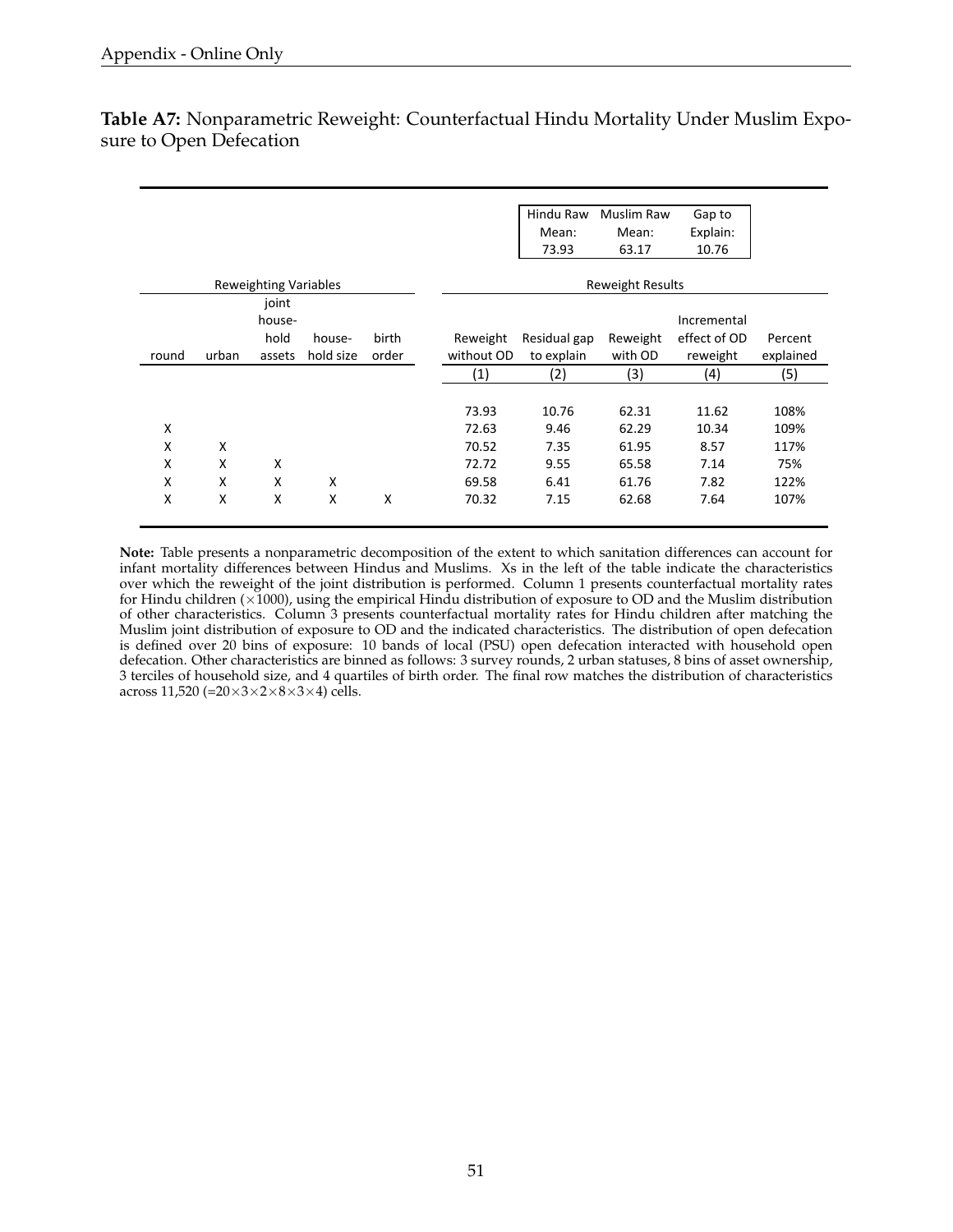<span id="page-53-0"></span>

| dependent variable:                          |                    | Infant Mortality (IMR)              |                        |
|----------------------------------------------|--------------------|-------------------------------------|------------------------|
|                                              | (1)                | (2)                                 | (3)                    |
|                                              |                    | Panel A: split by own religion      |                        |
|                                              | <b>Full Sample</b> | Muslim                              | Hindu                  |
|                                              |                    |                                     |                        |
| PSU mean OD (except own)                     | 65.26              | 43.80                               | 95.21                  |
|                                              | (29.84)            | (36.79)                             | (47.20)                |
| own religion and own OD                      | X                  | X                                   | x                      |
| extended controls                            | X                  | $\mathsf{X}$                        | X                      |
| observations (live births)                   | 104,309            | 34,138                              | 70,171                 |
|                                              |                    | Panel B: split by child sex         |                        |
|                                              | <b>Full Sample</b> | Boys                                | Girls                  |
| PSU mean OD (except own)                     | 65.26              | 57.32                               | 73.97                  |
|                                              | (29.84)            | (38.64)                             | (40.29)                |
| own religion and own OD                      | X                  | X                                   | x                      |
| extended controls                            | X                  | X                                   | X                      |
| observations (live births)                   | 104,309            | 53,875                              | 50,434                 |
|                                              |                    | Panel C: split by PSU location      |                        |
|                                              | <b>Full Sample</b> | Urban                               | Rural                  |
| PSU mean OD (except own)                     | 65.26              | 76.42                               | 66.98                  |
|                                              | (29.84)            | (97.74)                             | (30.89)                |
| own religion and own OD                      | x                  | X                                   | Χ                      |
| extended controls                            | x                  | X                                   | X                      |
| observations (live births)                   | 104,309            | 37,314                              | 66,995                 |
|                                              |                    | Panel D: split by child birth order |                        |
|                                              | <b>Full Sample</b> | First Birth                         | Second or Higher Birth |
| PSU mean OD (except own)                     | 65.26              | 69.57                               | 63.70                  |
|                                              |                    |                                     |                        |
|                                              | (29.84)            | (56.55)                             | (33.19)                |
| own religion and own OD<br>extended controls | X<br>X             | X<br>X                              | x                      |
|                                              |                    |                                     | Χ                      |
| observations (live births)                   | 104,309            | 27,077                              | 77,232                 |

## **Table A8:** Robustness of IV Results: Splits by Subsamples

**Note:** Table reports results from a series of IV regressions of mortality on neighbors' open defecation in the PSU  $(OD_{ij}^{-i})$ . Mortality variables are scaled as described in the text to generate coefficients that indicate impacts on rates  $\times$  1000 (deaths per 1000 children). Column 1 reports results from the full sample IV regression in column 4 of Table [4](#page-38-0) for comparison. Columns 2 and 3 estimate the identical IV regression over each of the subsamples defined in the panel headers. All regressions include only the mixed-religion PSU sample over which the IV is defined  $(0 < \overline{M} < 1)$ . All regressions control for own religion and own OD and the extended controls as described in the Table [3](#page-37-0) notes. Observations are children (live births). Standard errors are clustered at the PSU level.